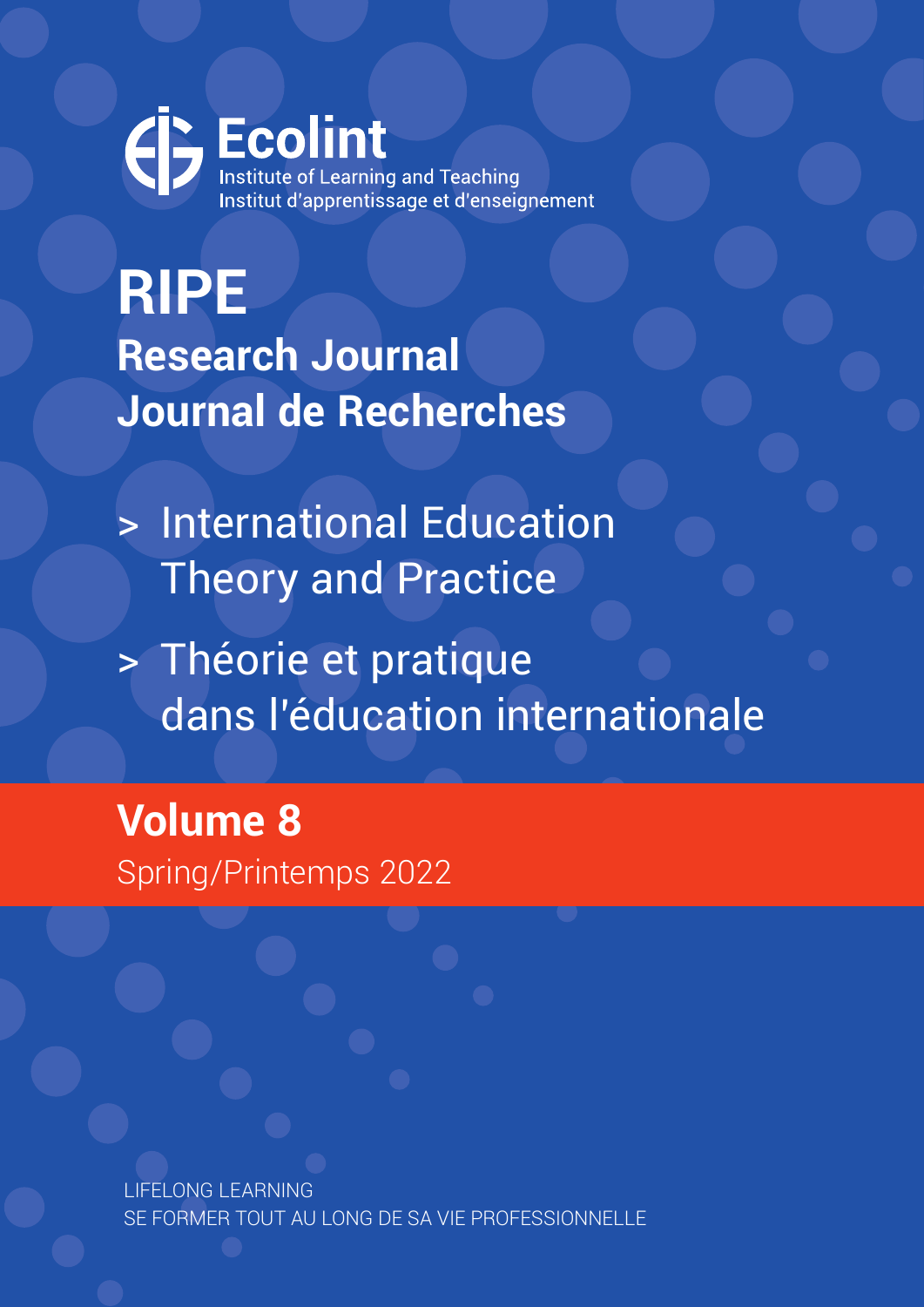# Table of Contents / Contenu

| Karen L. Taylor, International School of Geneva, Durham University School of Education             |  |
|----------------------------------------------------------------------------------------------------|--|
| Can teaching for Creative Thinking and Critical Thinking enhance Productive Thought in Primary     |  |
|                                                                                                    |  |
| Espousing Content and Language Integrated Learning (CLIL) to Support English as Additional         |  |
| Cris Delatado Barabas, Desheng School (International), China, University College London            |  |
| The impact of learning objectives and success criteria on students in primary schools              |  |
|                                                                                                    |  |
| Ahmed Hussain, Harrow International AISL, Durham University School of Education                    |  |
| Principles of Practice: Confidence and Courage in the pursuit of what it means to be a teacher  37 |  |
|                                                                                                    |  |
|                                                                                                    |  |
|                                                                                                    |  |
| Karen L. Taylor, International School of Geneva, Durham University School of Education             |  |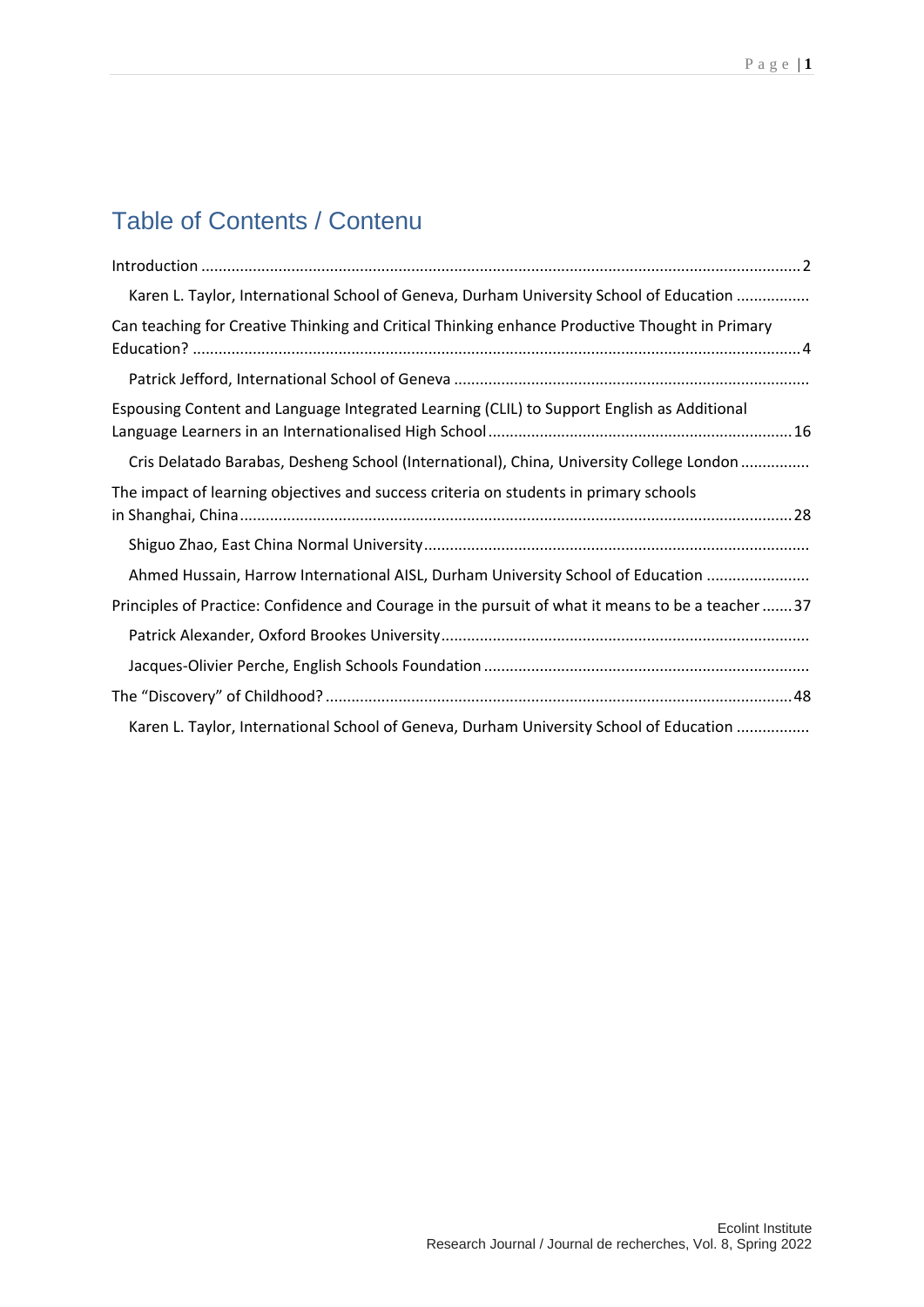# **Introduction**

### <span id="page-2-1"></span><span id="page-2-0"></span>**Karen L. Taylor, International School of Geneva, Durham University School of Education**

In this edition of the *Research Journal: International Education Theory and Practice* we continue to reflect explicitly and implicitly on the interconnectedness of educational theory, research and practice and to promote RIPE (Research Informed Practice in Education).

The purpose of the RIPE network is to bring researchers and classroom practitioners into a space of collaboration and exchange with the aim of promoting robust research-informed practice in international education and collectively to construct a deep understanding of dialogic teaching and learning in a plurilingual and pluricultural context.

The contributions to this journal fall into three categories:

- Two MA module essays by classroom practitioners
- Collaborative school-based research in China, and
- Two reflections on the nature and purpose of education past and present.

Together they support the fundamental aim of the RIPE network, to develop deeply engaged international "networked learning communities" whose work will ultimately have a positive impact on student learning.

#### *Can critical and creative thinking complement each other in making purposeful thought productive?*

Patrick Jefford explores the complementarity of creative and critical thinking in the context of 21st-century learning and teaching for children in the primary years. Drawing from his experience working with students in an international school in Switzerland, Jefford suggests that the inherently transdisciplinary nature of creative thinking lends itself to concept-based, problem-based and inquiry-based learning. Jefford reminds us that, as educators, we should be purposeful ourselves in determining the balance between teaching for creative and productive thought and traditional learning objectives. Equally important is our reexamination of appropriate tools for assessing creative thought and our stance as reflective practitioners.

#### *Teaching Language across the curriculum*

Cris Delataro Barabas' essay takes us across the globe and into the classrooms of an "internationalised" school in mainland China catering principally to Chinese nationals. Whilst the overall aim of the essay is to underline the importance of content and language integrated learning for English language learners, Barabas raises important questions that echo themes in Jefford's piece: the relationship of surface to deep learning, the collaborative nature of learning in a social constructivist space, and the challenges this may pose to teacher identity and beliefs.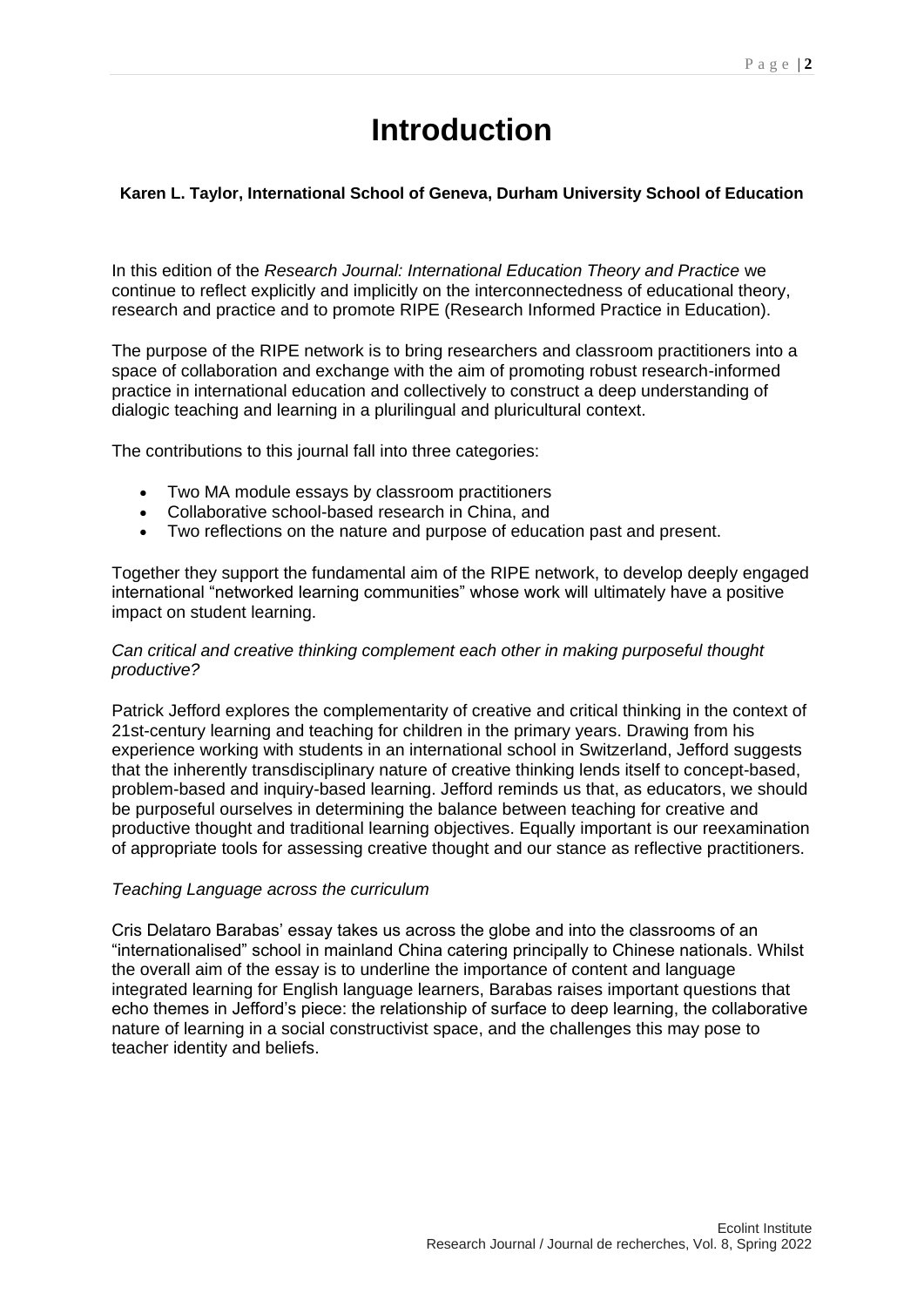#### *A public-private school partnership in China as a model for delivery of educational reform*

The fascinating dynamic of intercultural learning and teaching is likewise at the heart of the research by Zhao and Hussain on the integration of formative assessment practices in a remarkable collaborative project blending public and private, East and West, to assess the impact of learning objectives and success criteria on primary maths students. While deepening our understanding of success criteria as a contributing factor to student attainment and motivation, this research project equally opens the way for innovative collaborative partnerships that may enhance the student learning experience in any pluricultural context.

#### *Reaching Beyond Traditional Schema for Professional Learning*

Alexander and Perche offer us a new approach to professional learning with an emphasis on creating a space of deep engagement with and questioning of the nature and purpose of education. Breaking with a common thread found so often in current discourse that focuses on providing a toolkit for classroom practitioners, Alexander and Perche suggest that educators should rather engage in "the act of calling forth courage to take heart, to resist, to reassess and to rethink." Their work calls into question the political economy of education and urges us to recognize the broader ethical and political implications of our practice.

#### *Plus ça change…*

In the final article, I engage in a historically based reflection on some of the key notions we tend to associate with the current discourse on education: autonomy, agency and the importance of the affective in the learning environment to argue that these have long been present in the heart and aims of educators. Drawing from my research in eighteenth-century French education, I explore the historical origins of the modern concept of childhood as reflected in the United Nations Convention on the Rights of the Child (1989) and suggest that the notion of childhood as a separate stage of development during which families and institutions should encourage the development of the child as a full, autonomous individual was born in the eighteenth century if not before.

**If you would like to submit an article to the next edition of the Research Journal: International Education Theory and Practice, we invite you to submit your work to [karen.taylor@ecolint.ch](mailto:karen.taylor@ecolint.ch) by October 15th, 2022.**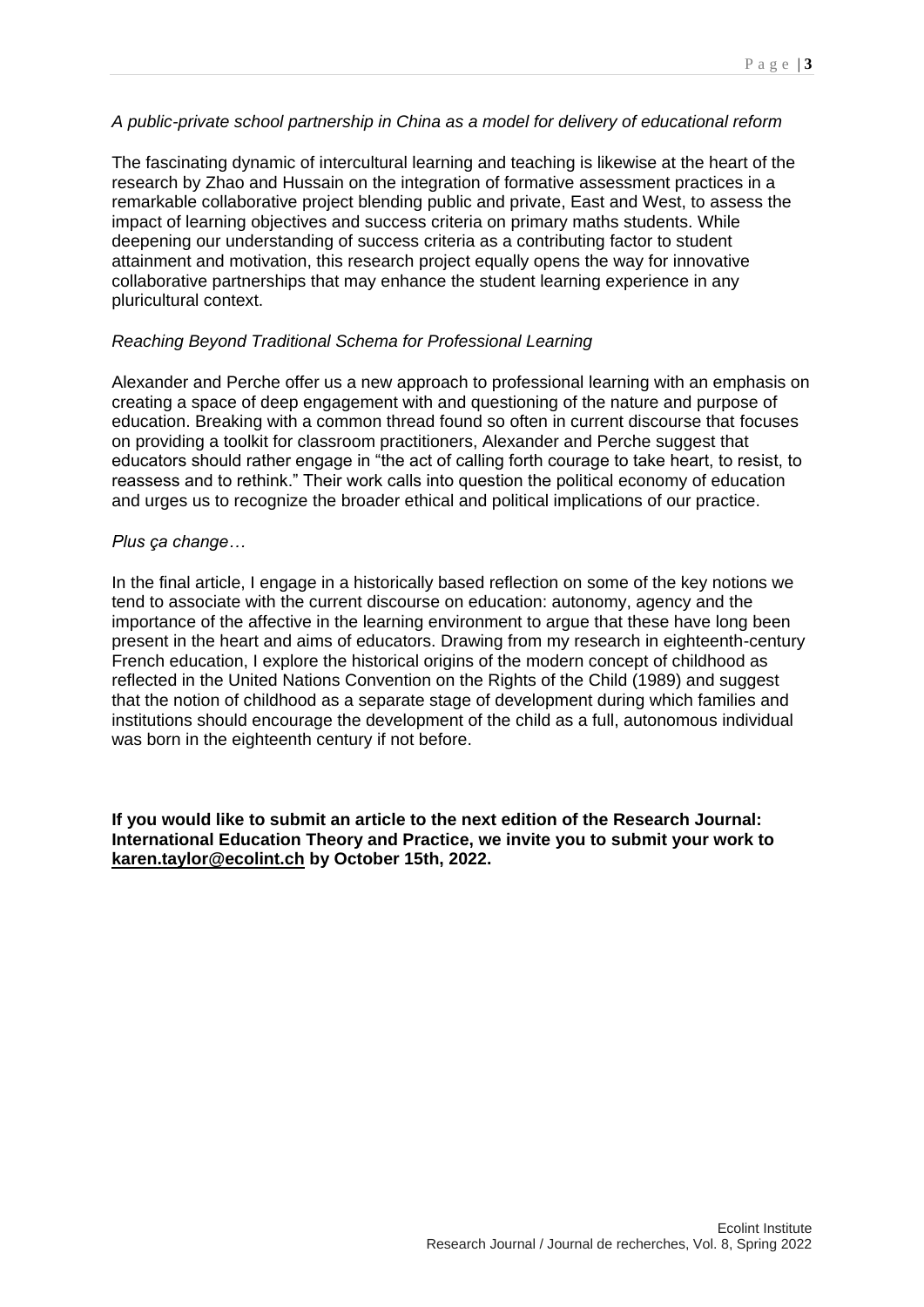# <span id="page-4-0"></span>**Can teaching for Creative Thinking and Critical Thinking enhance Productive Thought in Primary Education?**

## **Patrick Jefford, International School of Geneva**

#### <span id="page-4-1"></span>**Abstract**

*Creativity* and *Critical Thinking* are two micro-competences that fall under the macro competence of lifelong learning. UNESCO's IBE<sup>1</sup> considers them essential skills for 21<sup>st</sup>-century learning (Marope, Griffin, & Gallagher, 2019). They are also at the core of our Universal Learning Programme (Hughes, 2020) at the International School of Geneva.

Although our Primary school has been using P4C to teach critical thinking skills to our young learners for many years, its place in our success criteria is limited. Even if we give great attention to the importance of Creative Thinking when writing our Transdisciplinary Units of Inquiry, creativity is seldomly considered a learning outcome. Creative and Critical Thinking appears in every domain of learning in the school, yet they are usually undermined when it comes to specific goals or outcomes for learning. Our curriculum and reports still give the impression that our school only values factual knowledge and scaffolded learning outcomes that lead towards middle school baseline requirements.

This paper will attempt to define the concepts of Creative Thinking and Critical Thinking, analyze how they can take their legitimate place in our primary curriculum and learning standards, and how we could assess them at the same level as traditional strands and standards. We will also look at how these thinking skills can "encourage deep vs surface learning strategies" (Ritchhart, 2015, p. 50), how they can complement rather than oppose each other, and how by "making the assessment of creativity and critical thinking valuable, we make these concepts real rather than rhetorical" (Carlile & Jordan, 2012, p. 122)

**Keywords:** Creativity – Critical Thinking – Productive Thought – Primary Education

### **Part I What is creative thinking?**

Creative Thinking can be defined by *Imaginative Thinking directed towards innovation. It is based on questions that ask "what if," and "why not"; "how" and "how else"? Creative Thinking is grounded in consideration of alternative possibilities, other ways of imagining and doing things.* (DiYanni, 2016)*.* In Education, we encounter hundreds of books and articles that praise the value of creativity in the classroom, Creative Learning or Creative Thinking. Ted talks on creativity have also flooded the internet over the years. Sir Ken Robinson's TED talk "Do schools kill creativity?<sup>2</sup>" has been viewed over 20 million times over the years. The importance of fostering creativity seems to be undoubtedly crucial in Western culture. In the book Approaches to Creativity (Carlile & Jordan, 2012), the authors remind us that the definition or the understanding of what being creative means has drastically changed over time. The most ancient views on creativity defined it as being a divine inspiration. In the medieval age, Creative Thinking was not welcomed by religious and political authorities. It was usually seen as a sign of possession or demonic attributes that was feared and stigmatized. During the renaissance (and still today in some spheres of society), creativity is the rightful belonging of people considered "geniuses" and usually limited to the Arts field. Fortunately, the Renaissance vision has evolved over time to a more holistic and inclusive approach. Modern western societies usually define creativity as a transdisciplinary attribute

-

<sup>&</sup>lt;sup>1</sup> IBE (International Bureau of Education) http://www.ibe.unesco.org/en

<sup>2</sup> https://youtu.be/iG9CE55wbtY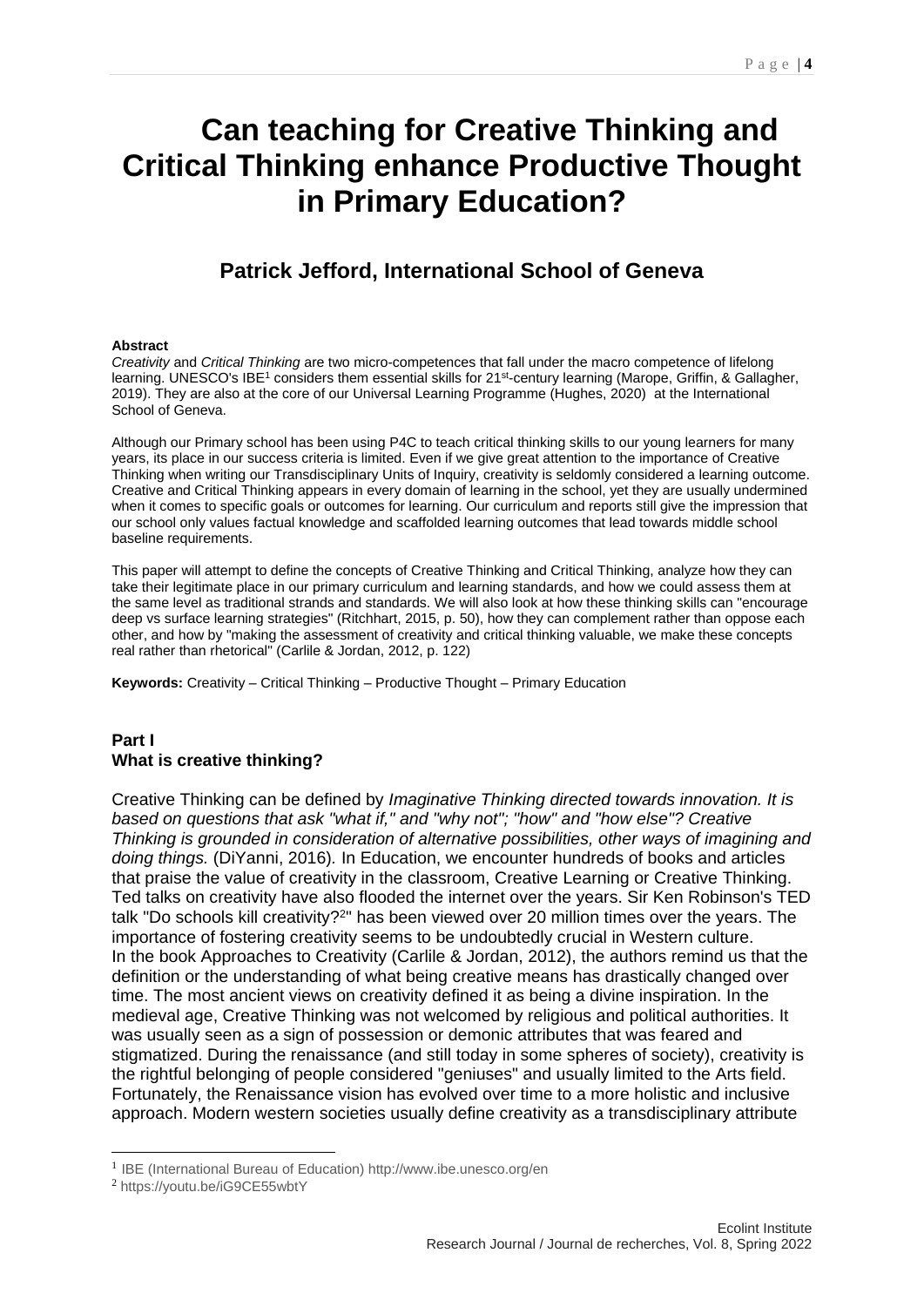to any individual or group of people that succeed in being innovative and coming up with new and purposeful ideas and solutions.

HOW CAN creative thinking integrate the curriculum in the learning domains?

In most national curriculum, creativity is not a requirement for succeeding at school. A good understanding of "non-creative" disciplinary learning will provide children with sufficient knowledge to "pass", as said commonly. Still, to teach solely for knowledge would be insufficient to foster a deep understanding of concepts. (Hughes, 2020) Teaching and learning without giving the possibility of exploring one's imagination tend to limit the depth of learning. *Surface strategies focus on memory and knowledge gathering, whereas deep strategies are those that help students develop understanding* (Ritchhart, 2015, p. 52)*.* Micheal Fullan defines *deep learning* with these characteristics:

- *Learning that sticks with you the rest of your life*
- *Learning that connects with passion*
- *Learning that is team related*
- *Learning that has significance for the world, and*
- *Learning that involves higher-order skills* (Fullan, 2020)

To reach this high level of understanding, today's educators are becoming increasingly aware that teaching complicated concepts require more than traditional worksheets. Progressive primary teachers are now changing the way they communicate with their students. *Creative teachers teach in creative ways in order to make learning more interesting and effective*. (Carlile & Jordan, 2012, p. 187)

In **STEM<sup>3</sup> learning**, we can encourage Creative Thinking simply by asking the children to find multiple solutions to one single problem. We value the importance of learning through our mistakes and praise the children who experience different methods and procedures. *At the heart of Creative Thinking is the ability to come up with imaginative solutions and possibilities. This involves developing an idea by manipulating it, trying it out and improving it.* (Lucas & Spencer, 2017). "Providing proof" in Math, Technology, Engineering, and Sciences is an essential part of how these disciplines have evolved over time. Unfortunately, many tests in schools still exclusively value the capacities of children to follow procedures and mechanically end up with the correct answers. A Creative Thinking approach to STEM learning should be an essential part of any efficient curriculum. Although schools sometimes tend to associate creativity exclusively with artists, it's undeniable that most major historical innovations in STEM domains have involved a high level of creative thinking skills. We can think of Marie Curie's research on radioactivity (**S**), Mark Zuckerberg's creation of global social media (**T**), Ustad Ahmad Lahauri's conception of the Taj Mahal (**E**), or Maryam Mirzakhani's exceptional contributions to the study of the dynamics and geometry of mathematics (**M**). All of them are significant STEM contributors and Creative Thinkers.

Developing **Reading and Writing** skills could seem like the most non-creative essential learning in Primary Education. Children must grasp complex concepts of phonetic awareness; they slowly understand how to blend sounds and letters and make sense of sentences. Learning to read and write is at the core of Primary Education. The progressive access to literacy is undoubtedly the most significant *threshold concept* (Meyer, Land, & Baillie, 2010) in a young child's learning journey. Reading opens the doors to an endless source of knowledge, and **becoming a fluent reader can be facilitated by Creative Thinking strategies**.

1

<sup>3</sup> STEM (Science-Technology-Engineering-Mathematic)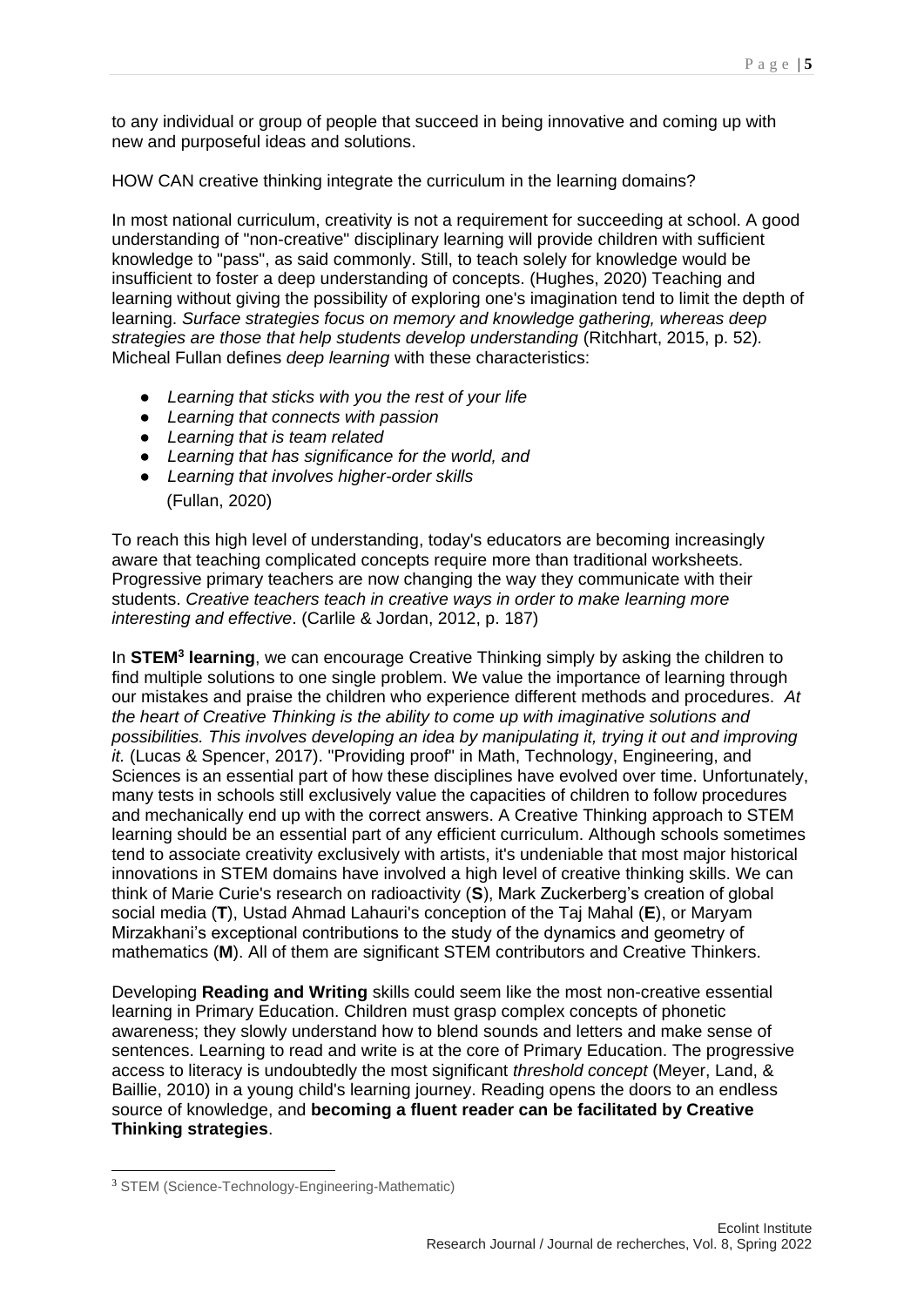The **[Centre for Literacy in Primary Education](https://clpe.org.uk/about-us)**<sup>4</sup> provides, through powerful professional development for teachers, strategies of reading that provokes the children's imagination and guides them through stories with an inquiry-based approach. Children are required to find alternative endings, reflect on the author's intention, identify new words, imagine different ways to phrase the stories and debate how the illustrations represent the narrative. Younger children are asked to invent the story by simply looking at the pictures and then see if their words and ideas match the ones of the author. These strategies of *forced prediction* (Newton & Newton, 2018, p. 66) push the children beyond the comfort of passive listening and storytelling. It also gives an alternative to laborious and confusing phonetic decoding that, when used constantly, tend to discourage emergent readers.

Professor Marie-France Morin from Sherbrooke University in Canada developed a method to stimulate Creative Thinking when developing spelling strategies. "Les orthographes approchées" (Morin & Montésinos-Gelet, 2006) which can be translated from French by "Invented Spellings" invites children to come up with a hypothesis of the proper spelling of a word in small groups and then interview different adults (teachers, administrators, or any other employee) in the school to share their ideas. The strategy stimulates the "learning by your mistakes" method. The children must try innovative and creative ways of using their knowledge to blend significantly more complex words than the ones they already know. The teachers can differentiate the challenges so that every child inquires on words above their level of understanding. When they have finished the interviews, they come together and share their new insights with the rest of their classmates. During that process, where creative spelling was encouraged, the children went from a limited towards a deeper understanding of phonics and grammar. When the program was tested, the results indicate that *those at-risk students who participated in the program showed significantly higher level performance in a task of writing words at the end of kindergarten and at the end of first grade compared with those productions of subjects in a control group* (Morin & Montésinos-Gelet, Effet d'un programme d'orthographes approchées en maternelle sur les performances ultérieures en lecture et en écriture d'élèves à risque, 2017).

**Visual arts and music** are the domains where most people expect to see Creative Thinking in the curriculum. Nonetheless, these domains also have their share of non-creative outcomes and skill-based standards of success. The reproductive strategies seen in other domains are often visible in how the Arts are presented and communicated. Standard reproductions of images or sounds or overly guided procedures can potentially negatively affect children's creativity (Lucas & Spencer, 2017).

In this example of "*H*o*w to draw a simple tree in 12 steps"*, the children are in the same noncreative pattern frame of mind as they would be when completing a multiplication table worksheet. Nonetheless, these skill-based technics are often presented as creative artwork, although they do not involve any significant creative thinking skills.

1

<sup>4</sup> <https://clpe.org.uk/about-us> (The CLPE is a UK based children's literacy charity working with primary schools. Our work raises the achievement of children's reading and writing by helping schools to teach literacy creatively and effectively, putting quality children's books at the heart of all learning)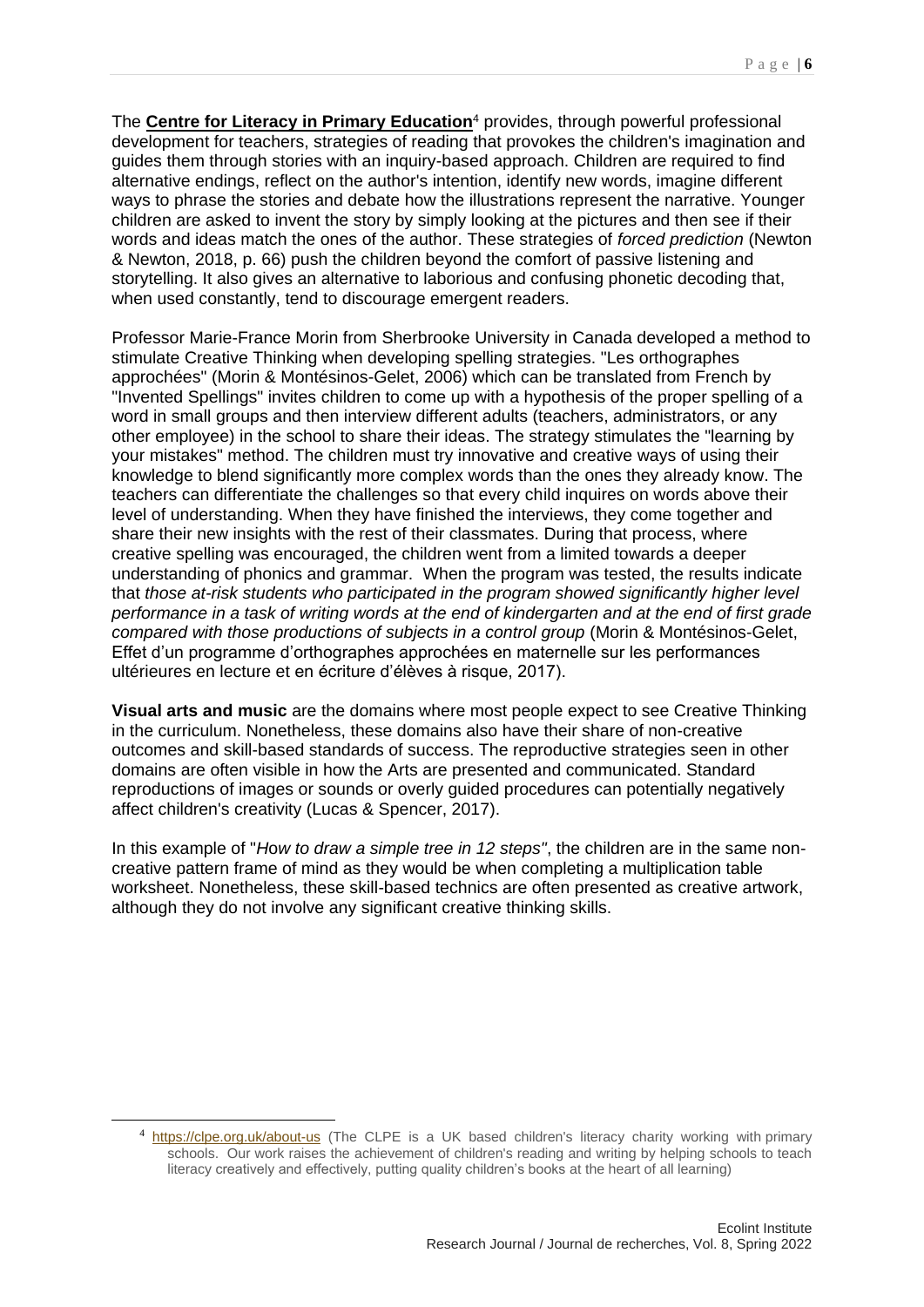

The arts, like different domains, can only foster Creative Thinking by giving time, space and importance to the learning process. The learner's success should depend on the creative process over the end product. Harvard's Project Zero suggests the *Artful Thinking Palette* (see image below) *to help teachers create connections between works of art and the curriculum and to help teachers use art as a force for developing students' thinking disposition* (Harvard Graduate School of Education, 2016)*.*

The Art palette framework is presented in the way of an artist's palette of colours. Each colour represents a different "thinking routine". They suggest ways of exploring work of art and invites us to review our curriculum focus through the lens of higher-order thinking.



How can teachers implement creative thinking in their teaching?

Primary teachers need to balance joy-of-learning and class management. These two realities can sometimes seem to be in opposition. Opening the doors to Creative Thinking can sometimes feel overwhelming and destabilizing. What if I lose control of my class? What if the students lead me on a troublesome path that I am not ready for? In his book *Critical and Creative Thinking,* author Robert DiYanni suggests *to be patient with chaos; don't begin imposing order until order begins to show hints of emerging without being forced. Watch and wait patiently and persistently* (DiYanni, 2016, p. 126)*.*

Nonetheless, watching and waiting patiently doesn't always seem acceptable when following a programme filled with multiple learning outcomes, often written with a focus on skills and knowledge. In some schools, the move towards acknowledging the importance of Productive Thinking may have to start with revising the curriculum standards and learning outcomes.

-

<sup>5</sup> https://www.bforball.com/drawing-lessons-simple-tree.php

<sup>6</sup> http://pzartfulthinking.org/?page\_id=2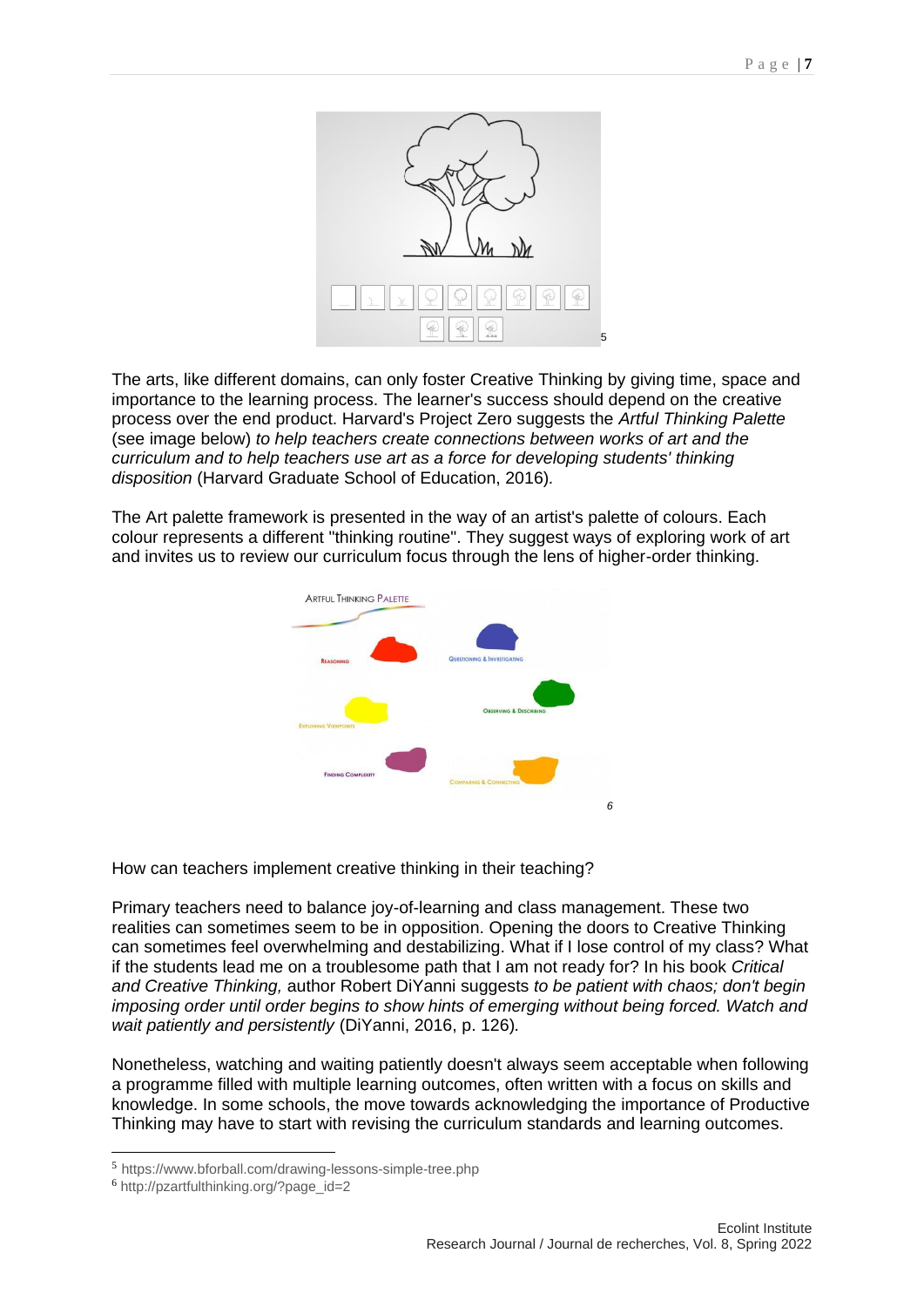In schools where the curriculum gives scope for Creative Thinking, Critical Thinking, and other thinking skills, these can be woven into teaching and learning strategies. When preparing a lesson, teachers should focus on concepts over skills and drive the lessons in the direction of a deeper understanding of these concepts rather than aiming only for access to knowledge. The *Guide for Universal Understandings* relates this reality by stating: "*One can have knowledge and skills without understanding but not vice versa. And yet so often, when filling out curriculum maps, teachers begin with knowledge and skills, (…) Surely, we as educators are not responsible for keeping students in the world of knowledge but, instead, are facilitating their learning into the realm of ideas, pattern recognition and transferable conceptual relationships*." (Hughes, 2020)

Can and should we assess Creative Thinking?

Any experienced primary teacher will admit that their students are usually praised for using Creative Thinking and innovative ideas. The complexity lies more in appropriately linking it to the traditional learning outcomes and giving value to these skills when evaluating the children. It also supposes the ability to avoid the trap of comparing students through the lens of subjectivity and individual talents. Successful assessments must remain a fair, equitable, and achievable process for all children.

In their work, Making Purposeful Thought Productive (Newton & Newton, 2018, p. 94), the authors remind us that: "*The aim is not to say that someone is more creative than another, but to seek evidence of the mental process underpinning the creative act to inform feedback to the student, and the construction of subsequent activities to support competence development in a given domain."* 

The authors then suggest five specific on-task behaviours that can be used as markers when evaluating the children's learning process:

- 1. *Creative seeds:* Can the student ask "what if" questions?
- 2. *Developing ideas:* Does the student explore ideas, add to them, make links? Does he/she risk trying unusual ideas?
- 3. *Moving towards realisations:* Does the student seek or supplement prior knowledge for the task at hand?
- 4. *Bringing the product into the world:* Does the student test ideas in simplified forms, drafts, or models? Does he or she reflect on the quality of the work?
- 5. *Tendencies and dispositions:* Do the students show persistence yet know when to abandon an unproductive approach?

These markers give specific guidelines to the evaluation process and can help when creating teaching sequences. They become a powerful tool for teachers who need to demonstrate proof of learning and give factual evidence of success.

Creativity can also be assessed by using a self-evaluative process that includes the children's metacognitive abilities. In 2020 a group of curriculum coordinators at the International School of Geneva prepared a reflection tool for teachers who wish to include the students in the evaluation process. This tool was created as part of broader reflections on the evaluation of all 52 Macro Competences from UNESCO's IBE guide for *Future Competences and the Future of Curriculum* (Marope, Griffin, & Gallagher, 2019)*.*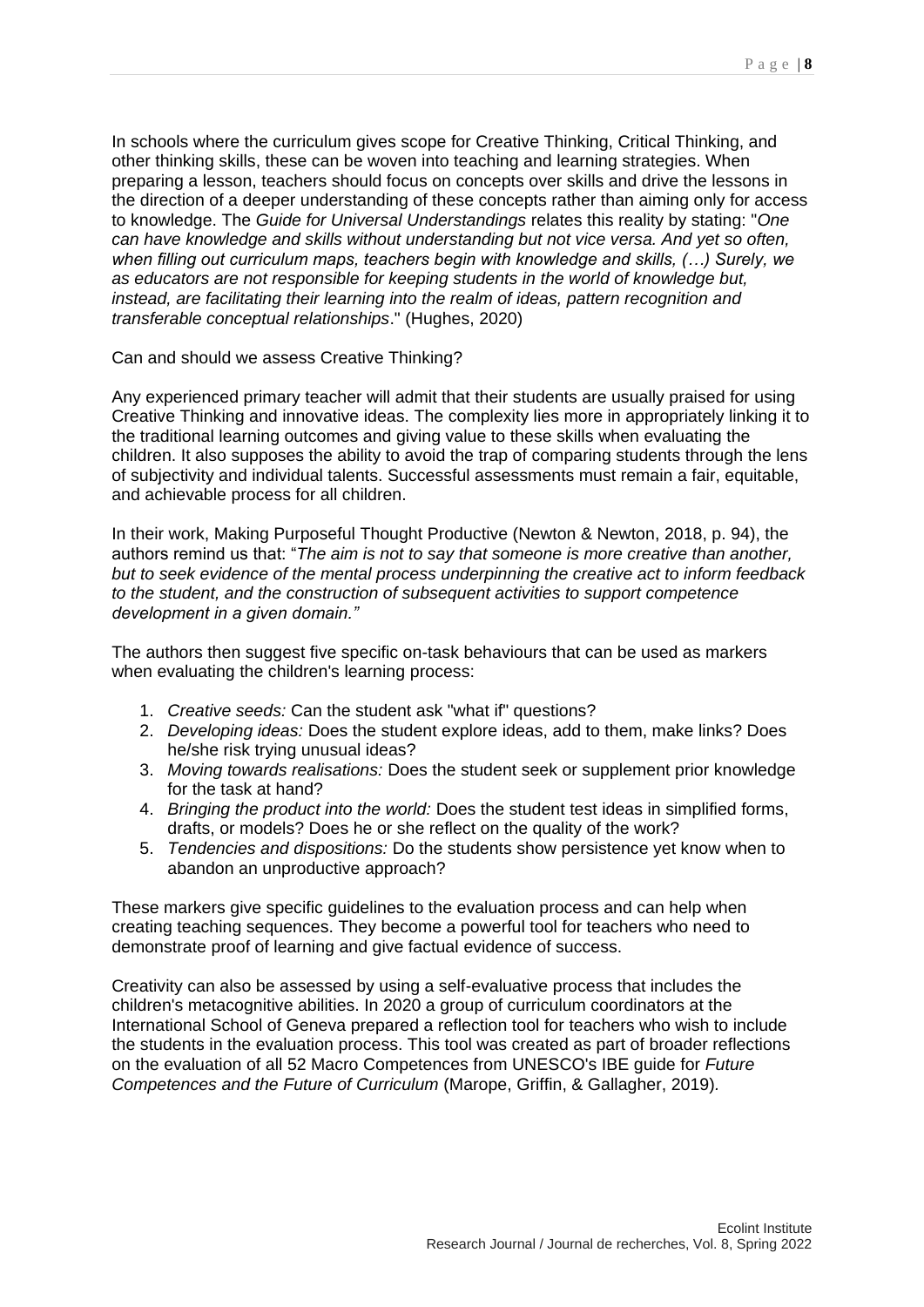| <b>CREATIVITY</b><br><b>DOMAINE: Character</b><br><b>MACRO-COMPÉTENCE: Life-long learning</b> |                                                                                                                                                                                                                                    |                                             |  |
|-----------------------------------------------------------------------------------------------|------------------------------------------------------------------------------------------------------------------------------------------------------------------------------------------------------------------------------------|---------------------------------------------|--|
| <b>CONCERNS</b><br>Suggestions to improve                                                     | <b>STANDARDS</b><br>Meets the standards                                                                                                                                                                                            | <b>ADVANCED</b><br>Above-standard evidences |  |
|                                                                                               | ORIGINALITY<br>- I choose how to communicate my learning<br>using adapted tools.<br>- I generate new ideas or reorganize existing<br>ideas in a new way.                                                                           |                                             |  |
|                                                                                               | INSPIRATION<br>- Faced with the questions asked, I envisage<br>different perspectives and original scenarios.<br>- I explore a range of suggested or personal<br>ideas.<br>- I am open to new ideas and actively seek<br>them out. |                                             |  |
|                                                                                               | REFLEXION<br>- I try things out when I don't know how to<br>proceed, viewing my mistake as an<br>opportunity to learn.<br>- I make sure that my work is original and<br>free of plagiarism.                                        |                                             |  |

Efficiently embedding Creative Thinking in the curriculum also involves a reflective and structural procedure. A research-based approach will undoubtedly give value and credibility to the assessment process while reassuring and guiding the teachers and curriculum coordinators.

The Creative Habits of Mind (Lucas & Spencer, 2017) suggest five essential creative Habits that then subdivide into 15 other Habits. This five-dimensional model is the result of a longterm review of research and field trials with teachers. It brings together a vast panel of skills and competencies that can be used to design and conceive a curriculum for any school. The model involves higher-order thinking skills<sup>8</sup>(HOTS) presented in a way that can be embedded in all learning domains.



We can find in the above examples interesting strategies and tools to include Creative Thinking in the children's evaluation process. The difficulty will continue to depend on the

1

<sup>7</sup> Casanova, C., Chamberlain, D., Gaillard, C., Jefford, P. (2020) *Rubrics for Micro-Competences Evaluation*, Internal Publishing for La Grande Boissière Campus teachers at Ecolint, Geneva.

<sup>8</sup> https://en.wikipedia.org/wiki/Higher-order\_thinking

<sup>9</sup> https://www.anewdirection.org.uk/what-we-do/schools/teaching-for-creativity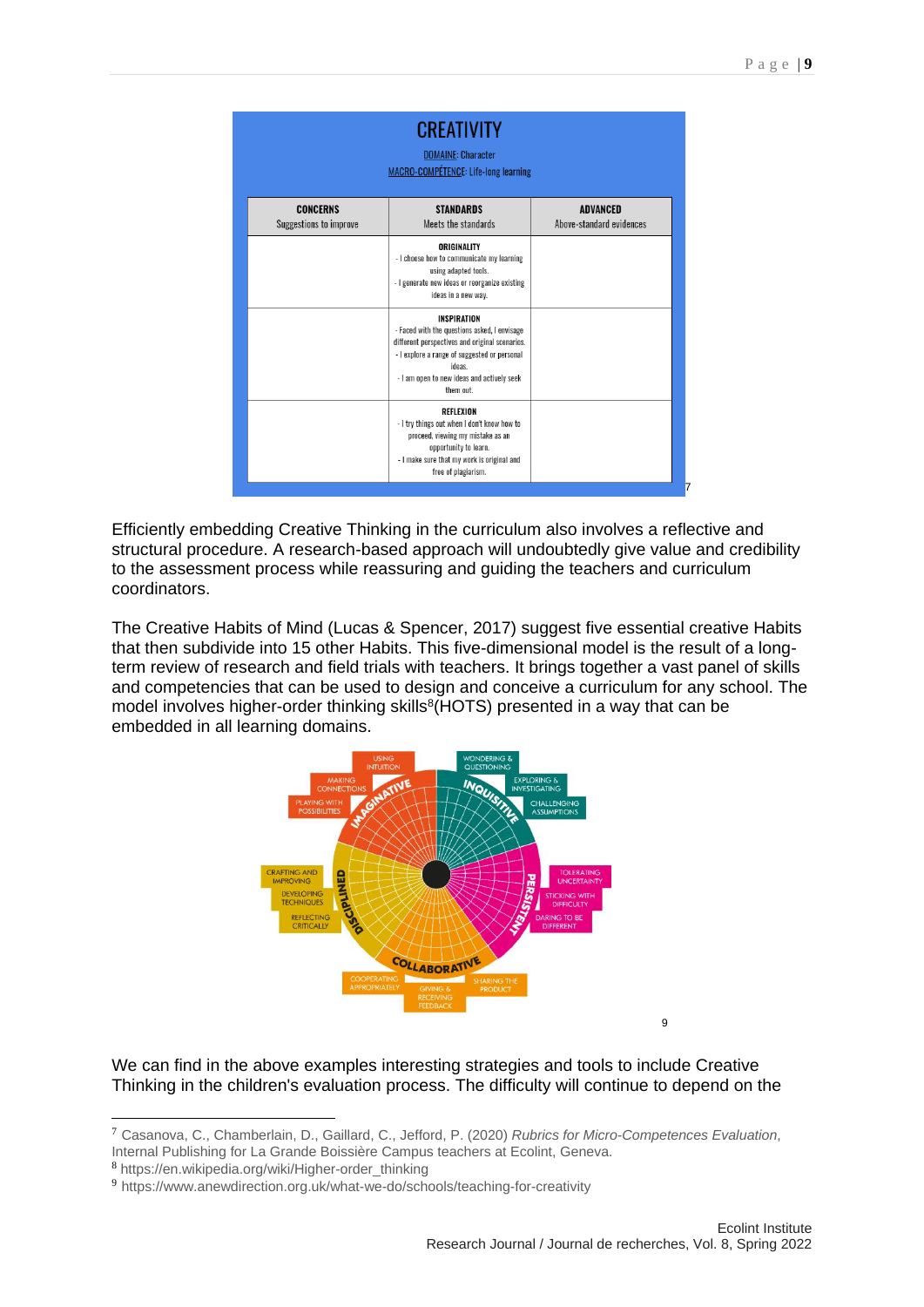importance of including different thinking processes in the standards that compose a school's curriculum. The teacher's ability to teach creatively will also be a factor in the successful integration of new evaluation guidelines. Most of the recent undergraduate degrees in Primary Education delivered in universities include the didactics of different thinking skills. Nevertheless, many senior teachers would require guidance and professional development opportunities to understand how and why they should move in this direction. Combining an open and flexible curriculum with inspiring teacher training is always a key component for a successful implementation of pedagogical innovations.

### **Part II What is critical thinking?**

In a world of disinformation and overabundance of media, our capacities of thinking critically or making our own opinion are highly challenged. Never in the history of humanity did a generation of young learners make their way through school with such vast access to knowledge. If UNESCO's IBE presents Critical Thinking as one of the top competences in the domain of lifelong learning for 21<sup>st</sup>-century learning (Marope, Griffin, & Gallagher, 2019), it certainly comes from the societal disasters that have resulted from disinformation throughout history. Educating children with thinking dispositions for doubting, judging, comparing, analyzing, and understanding information could potentially be the key to humanities' survival.

Critical Thinking is based on problem-solving through the lens of logic and careful reasoning. It does not necessarily involve criticism negatively. Thinking critically can be used for multiple subjects, going from the most complex situations to simple questions. Critical Thinking leads to answers for open-ended questions that can't be answered in a "Yes or No" fashion. The **Institute for Habits of Mind** <sup>10</sup> identifies six guiding critical thinking habits: (1) applying past knowledge to new situations; (2) remaining open to continued learning; (3) posing questions and identifying problems; (4) taking intellectual risks; (5) developing and sustaining curiosity; (6) thinking independently and interdependently (DiYanni, 2016) . I different research, Critical Thinking is also referred to as Flexible Thinking (Fletcher N. M., 2019) or Evaluative Thinking (Newton & Newton, 2018).

In the context of Primary Education, mostly in international schools using inquiry-based learning as a core component of the curriculum, Critical Thinking is the pathway to deep and conceptual understandings. In many schools, it is taught through the concept of a Community of Philosophical Inquiry (CPI) and Philosophy for Children, inspired by the work of Professor Matthew Lipman from the **[Institute for the Advancement of Philosophy for](https://www.montclair.edu/iapc/)  [Children](https://www.montclair.edu/iapc/)**<sup>11</sup>. Nonetheless, Critical Thinking does not exclusively belong to the field of philosophy. Like Creative Thinking and other kinds of purposeful Thinking, Critical Thinking can and should be part of meaningful teaching and learning in all domains of Education.

HOW does critical thinking integrate the curriculum in the learning domains?

When looking at all domains of learning in Primary Education, it seems unavoidable that teachers will use questions to help children process their understandings. Critical Thinking is the pivoting point between skill-based learning and conceptual understanding. In **Mathematics,** for example, a child could ask if it is essential to memorize all the multiplication tables. By asking the right questions, analyzing the answers, and observing patterns, children can realize that half the rote learning becomes useless after understanding

-

<sup>10</sup> https://www.habitsofmindinstitute.org/articles-research-blogs/

<sup>11</sup> https://www.montclair.edu/iapc/what-is-philosophy-for-children/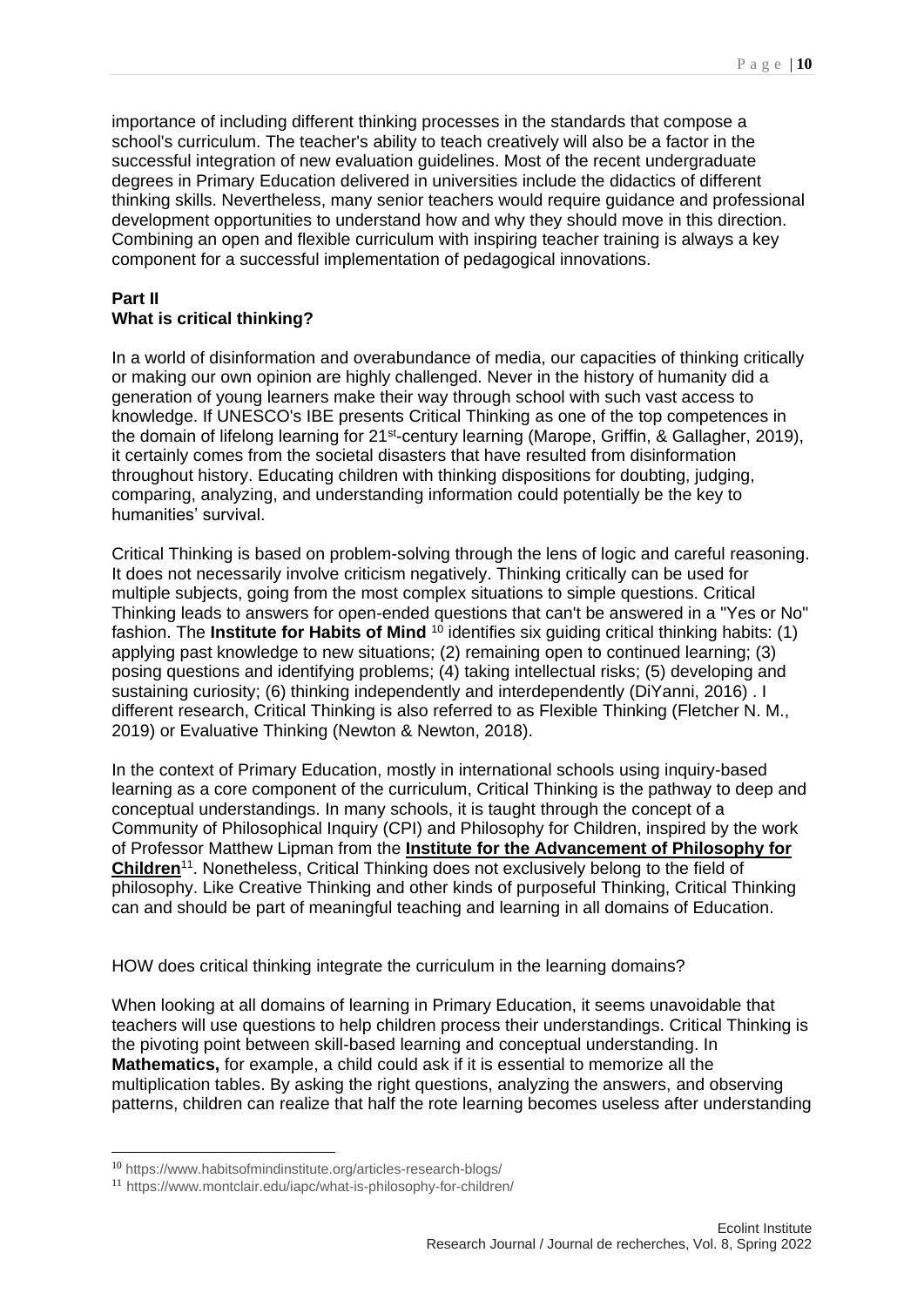commutative properties. When given proper thinking time, children increase their speculative thinking capacities and learn to explore new possibilities. (Ritchhart, 2015)

**Humanities** in an inquiry-based learning context is a powerful vector for Critical Thinking. Exploration questions linked with society, the environment, natural resources, the universe, health, and wellbeing all open doors to deep and conceptual understandings. Children can explore complex inquiries at a very young age by using multiple thinking habits such as seeking previous knowledge, being open-minded, curious, sharing understandings with peers, and identifying problems and possible solutions. In a school where humanities are taught with a transdisciplinary approach, opportunities for thinking critically will increase exponentially. If asked the right questions, the children will learn to link previous knowledge with new situations; they will bridge concepts and acquire understandings that will potentially stick with them for the rest of their lives (Fullan, 2020).

Another essential part of Primary Education is **social-emotional learning**. In this domain, being critical is crucial to the understandings of social interactions. Children must understand and define friendships and fellowship. We ask the children to recognize cultural differences, acknowledge gender equity, understand the importance of empathy, break linguistic barriers, and open their minds to unfamiliar and non-stereotypical lifestyles. All these discoveries are life-changing experiences that can also be considered as "threshold concepts" that define who the children are today and what kind of citizen they will become (Meyer, Land, & Baillie, 2010). The importance of giving time and value to this kind of learning is central at this young age and essential in the prevention of violence, prejudice, and discrimination (Fletcher N. M., 2019). Reflecting critically and collectively on these issues will purposefully enhance the understanding of peaceful relationships.

In the arts and literacy domains, a child who develops the ability to be a Critical Thinker could understand and recognize social stereotypes and distinguish reality from fiction at an early age. These distinctions exist in many learning outcomes from different primary programs. At the International School of Geneva <sup>12</sup> children in Year 2 must *demonstrate the ability to read different text genres (e.g., fairy tales, nursery rhymes, picture books, how-to books) and begin to identify the basic characteristics of these*. This outcome requires the child to demonstrate evaluative and Critical thinking skills. In the Arts curriculum, the children will use deductive and comparative reasoning to *demonstrate knowledge that artists from different times and cultures have made images and objects for many different purposes.*

These are only a few examples of how Critical Thinking can serve curriculum standards. The possibilities to help children develop this thinking skill are countless. Nonetheless, it remains the responsibility of the teachers to enforce and give value to this thinking process.

How can teachers implement and evaluate critical thinking in their teaching?

Although Critical Thinking appears unavoidable to bring children at a high level of understanding in the curriculum, the possibilities to stay at lower-order thinking level (see Bloom's Taxonomy) are also abundant. It is easier to guide children towards remembering and understanding, than engaging them in analyzing information, evaluating concepts, and creating new understandings (Wilson, 2016). It is also easier to demonstrate proof of learning when using standardized testing and normative criteria.

To help children become Critical thinkers, they need Critical Thinking teachers; teachers who ask open-ended questions and challenge the learners to reflect on process over knowledge. For example, in a class of 24 Eight-year-old children, the teacher could ask how many fingers they have as a group. The expected answer would be 240. An attentive child might

1

<sup>12</sup> https://www.ecolint.ch/programmes-results/programmes/curriculum-overview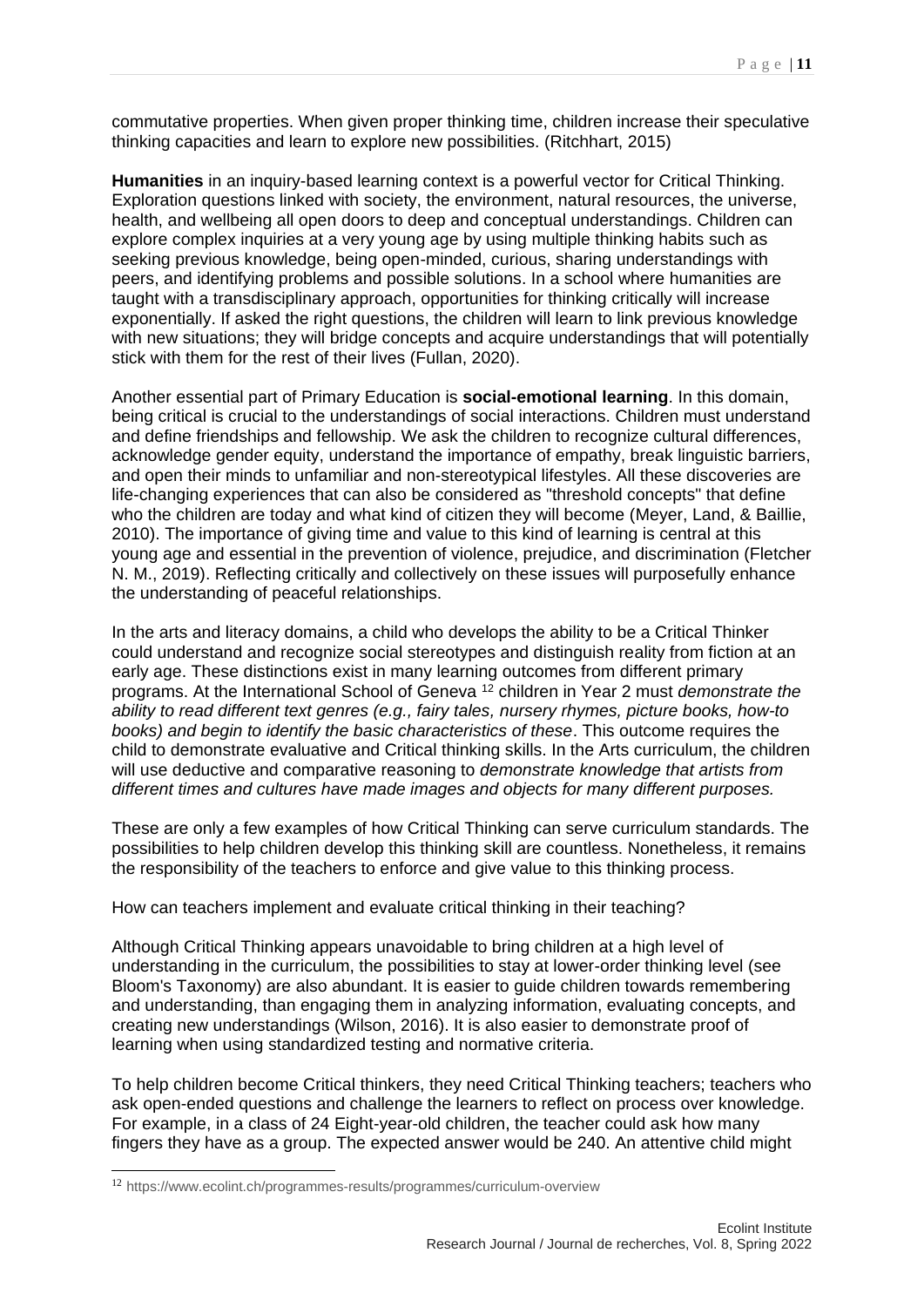say 250 by adding the teacher's two hands. Another way of asking the question could be by giving the answer: "I think that all together you kids have 240 fingers. Am I right? How did I get this answer? Can you image different ways of proving this? How can this answer be wrong?" In this example, the teacher is still working on the mathematical learning outcome of multiplication and groupings by tens, but he or she is opening the door to higher-order thinker strategies that involve Critical and Evaluative Thinking.

By creating a Culture of Thinking in the classroom (Ritchhart, 2015) the teacher can implement Critical Thinking opportunities in academic learnings, social interactions, class management, and even in the way they structure the learning environment.

The flip side of Evaluative or Critical Thinking relies in its nature of overarching other kinds of purposeful thought with the intention of improving them (Newton & Newton, 2018, p. 98). This could potentially become a thinking habit that limits the development and the openmindedness required for other purposeful thinking skills such as Creative Thinking. If this is the case, we would be opposing two core competences of 21st-century lifelong learning skills. In this regard, it seems natural that we look at ways and strategies to avoid the confrontation of a critical and creative mind.

#### **Part III**

#### **Can critical and creative thinking complement each other in making pURPOSEful thought productive?**

**Becoming a Critical and Creative Thinker** 



Facing heads.  $\copyright$  Sangoiri/Shutterstock

13

Critical and Creative Thinking can have counterproductive effects on young children's cognitive learning and thinking process. Although Creative Thinking can open the mind, it can also give a false impression of greatness and grandeur. Using the concept of "combinational creativity" involves combining familiar ideas to form a new one (Boden, 1998). the person creating is only rearranging ideas in a way that only seems innovative to the mind of the person concerned. In this circumstance, creativity is not at the top of the HOT level<sup>14</sup> it is merely a shallow understanding and simplified attempt to demonstrate knowledge. In an article The Dark Side of Creativity: Original Thinkers Can be more Dishonest (Gino & Ariely, 2015). The authors even state that creative individuals are also more morally flexible and continue their analysis by providing evidence that there can be a cognitive association between creativity and dishonesty.

We can also argue that Critical Thinking could potentially bring creativity to a juddering halt. If every new idea immediately falls under the lens of logic, judgment, and evidence, the scope for experimenting by trial and error becomes limited. Young learners could, in time, restrain themselves from the embarrassment of suggesting an idea that results from the coconstruction of knowledge and imagination. To avoid this, creative teachers need to invite

-

<sup>13</sup> (DiYanni, 2016, p. 83)

<sup>14</sup> Higher Order Thinking - See Bloom's taxonomy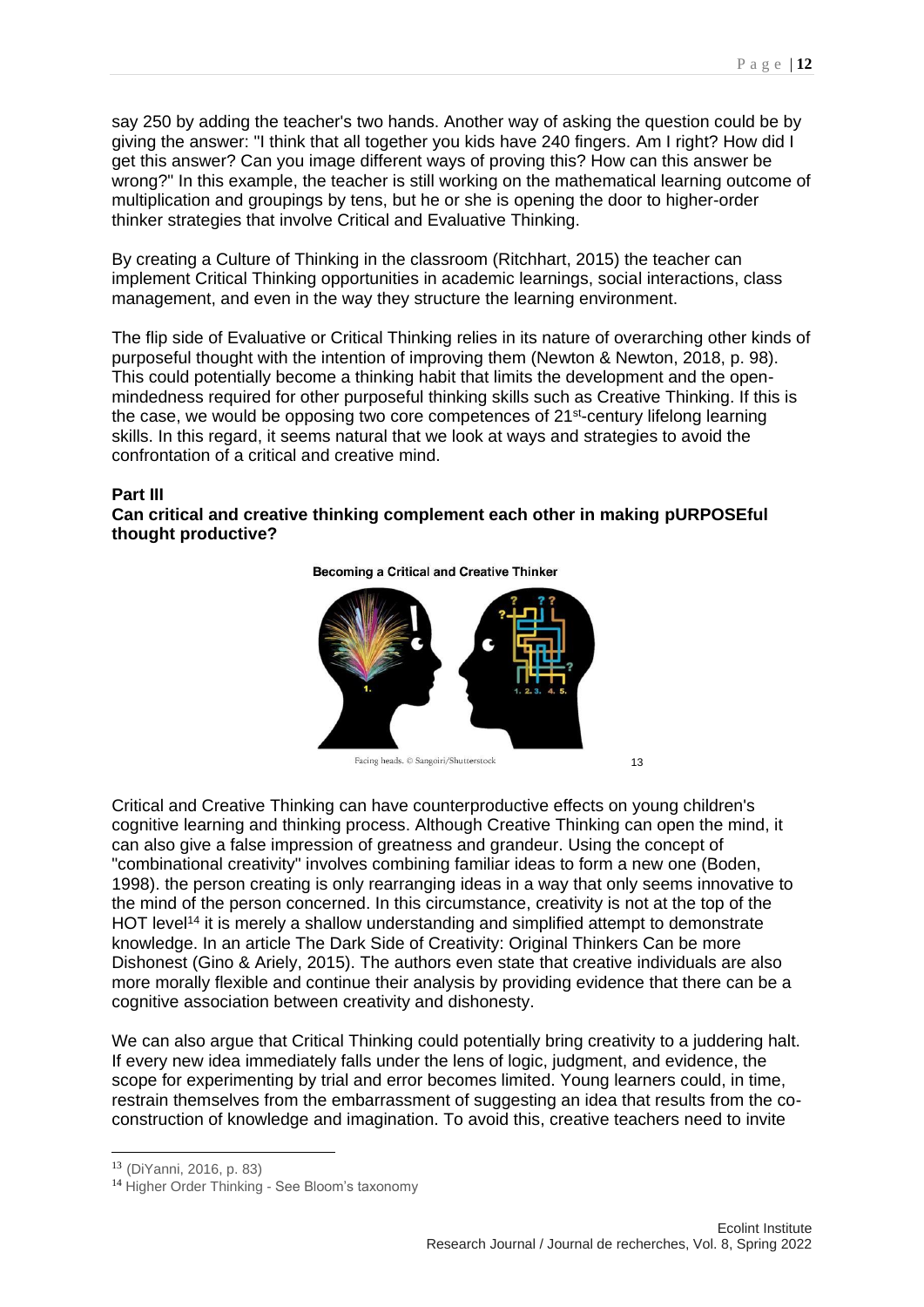curiosity in the classroom to build up the learners' self-belief and intrinsic motivation. (Carlile & Jordan, 2012, p. 233)

Nonetheless, most research demonstrates the opposite point of view. Critical Thinking and Creative Thinking can work together in a productive and constructive matter. In recent research (Hidayati, Zubaidah, Suarsini, & Praherdhiono, 2019) the authors demonstrate how students that have a high level of both creative and critical thinking skills can more efficiently solve complex problems. The study results showed that: "*There is a significant correlation between Critical Thinking and creativity because creativity contains the elements of Critical Thinking. These two variables support each other. Critical Thinking is used in evaluation and creativity is used in information synthesis."*

In primary Education, the teaching of Philosophy for Children (P4C) constantly bridges the gap between Critical and Creative Thinking. The organization Brila.org <sup>15</sup> in Montreal, Canada, invites children to challenge their assumptions so they can better "*Think+Create+Engage*". At Brila, the learning takes place in Communities of Philosophical Inquiry (CPI) called "Philocreation" (Fletcher N., n.d.). In these CPIs the children can use both their imagination and powerful thinking routines to co-construct new understandings of the world they live in and the people they live with.

Both Critical and Creative Thinking rely more on how they complement each other than on their potential dichotomies. The success of their combination could depend on the way it is implemented in the teaching and learning strategies. We could imagine a five-step cycle to an inquiry question that leads from "open and unfiltered imagination" to "deep and innovative learning outcomes".



#### **Conclusion**

As schools and their curriculum evolve through the twenty-first century, the importance of fostering purposeful thinking skills become essential for the wellbeing of humanity's present and future. Children need to develop powerful Critical Thinking skills to overcome the dangers of mass media disinformation and the repetition of historical disasters, injustice, and ignorance. At the same time, the children must be curious and creative in order to find solutions for a world that continues to learn how to live in peace with its people and the environment. The challenges for a better tomorrow are gigantesque and time is not always on our side.

The need to make Purposeful Though productive has long passed ideological points of view in pedagogy. It has become essential to create social impact, give value to the public good, and be the only way to successful sustainable development (United Nations, 2021).

1

<sup>15</sup> http://brila.org/about.html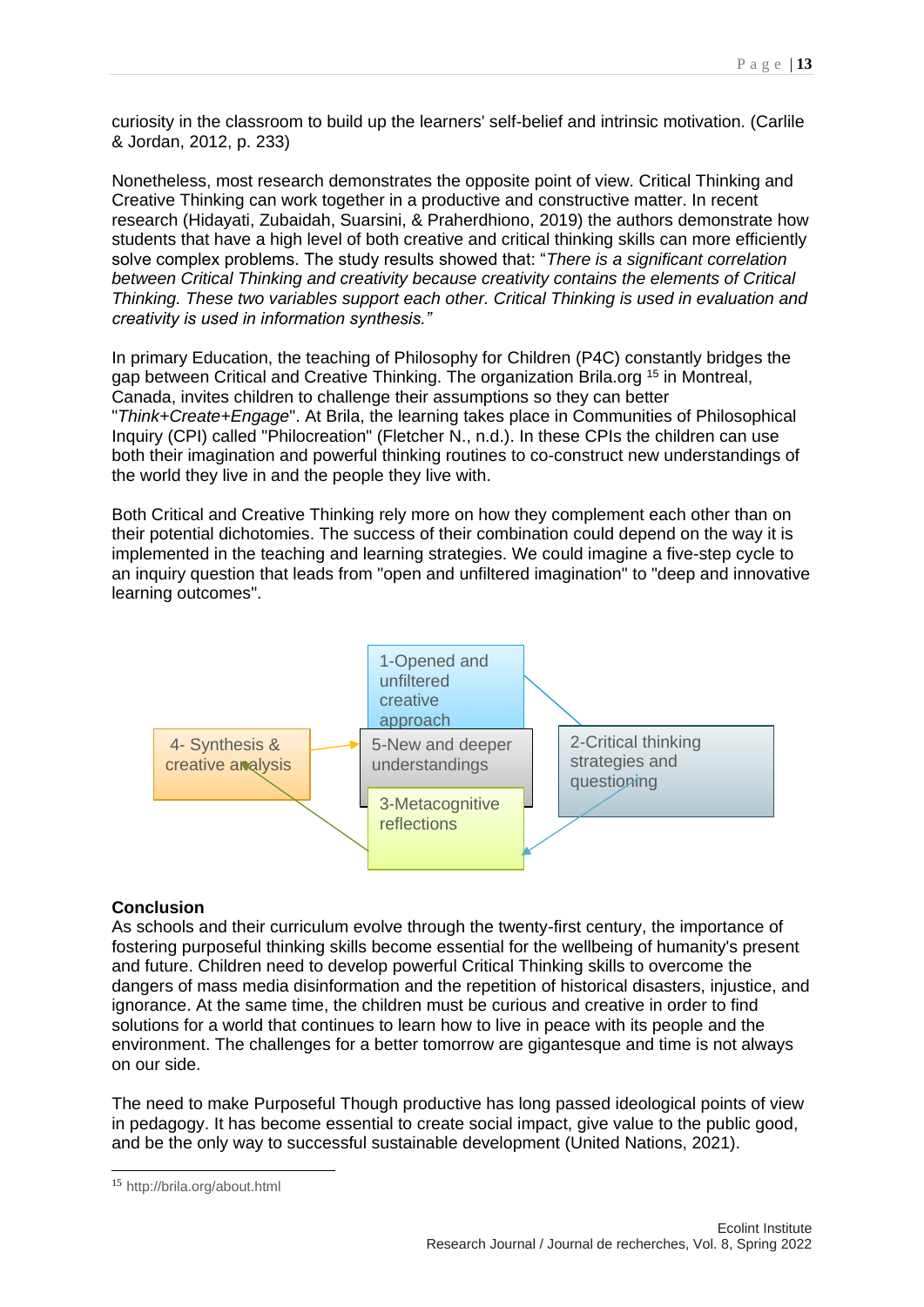Schools and governments are accountable for the ongoing implementation of these essential competences. Nevertheless, the key to success can only come from inside the classrooms. We must depend on Creative and Critical Thinking teachers to inspire and facilitate the emergence of Critical and Creative Learners.

#### **References**

Boden, M. A. (1998, August). Creativity and artificial intelligence. (ELSEVIER, Ed.) *ScienceDirect*, 347-356. doi:https://doi.org/10.1016/S0004-3702(98)00055-1

Carlile, O., & Jordan, A. (2012). *Approches to Creativity.* (M. G. Hill, Ed.) Berkshire: Open University Press.

DiYanni, R. (2016). *Critical and Creative Thinking.* Chichester: John Wiley & Sons Ltd.

Fletcher, N. (n.d.). *About us*. Retrieved from Brila youth project: http://brila.org/

Fletcher, N. M. (2019). *Destabilizing stereotyped concepts in childhood: Some opportunities and risks of philosophy for Children as an aid to PVE.* Montreal: UNESCO IBE.

Fullan, M. (2020). *Leading in a Culture of Change, Second Edition.* San Francisco: Jossey-Bass.

Gino, F., & Ariely, D. (2015). The Dark Side of Creativity: Original Thinkers Can be More Dishonest. *ResearchGate*.

Harvard Graduate School of Education. (2016). *Artful Thinking*. Retrieved from Project Zero: http://www.pz.harvard.edu/projects/artful-thi

Hidayati, N., Zubaidah, S., Suarsini, E., & Praherdhiono, H. (2019). Examining the Relationship between Creativity and Critical Thinking through Integrated Problem-based Learning and Digital Mind Maps. *Universal Journal of Educational Research*, 171-179. doi: 10.13189/ujer.2019.071620

Hughes, C. (2020). *The Universal Learning.* East Melbourne Victoria: Centre for strategic Education.

Lucas, B., & Spencer, E. (2017). *Teaching Creative Thinking: Developing learners who generate ideas and can think critically.* Williston: Crown House Publishing.

Marope, M., Griffin, P., & Gallagher, C. (2019). *Future Competences and the Future of Curriculum: A Global Reference for Curriculum Transformation.* Geneva: International Bureau of Education. Retrieved from http://www.ibe.unesco.org/en/news/futurecompetences-and-future-curriculum-global-reference-curriculum-transformation

Meyer, J., Land, R., & Baillie, C. (2010). *Threshold concepts and transformational learning.* Rotterdam: Sense Publishers.

Morin, M.-F., & Montésinos-Gelet, I. (2006). *Les orthographes approchées.* Montreal: Chenelière Education.

Morin, M.-F., & Montésinos-Gelet, I. (2017). Effet d'un programme d'orthographes approchées en maternelle sur les performances ultérieures en lecture et en écriture d'élèves à risque. *Revue des sciences de l'éducation*, 22. doi:https://doi.org/10.7202/018963ar

Newton, L., & Newton, D. P. (2018). *Making Purposefull Thought Productive.* Durham: ICIE.

Ritchhart, R. (2015). *Creating Cultures of Thinking The 8 Forces We Must Master to Truly Transform Our Schools.* San Francisco: Jossey-Bass.

Robinson, S. K. (n.d.). *Do Schools kill creativity.* Retrieved from YouTube: https://youtu.be/iG9CE55wbtY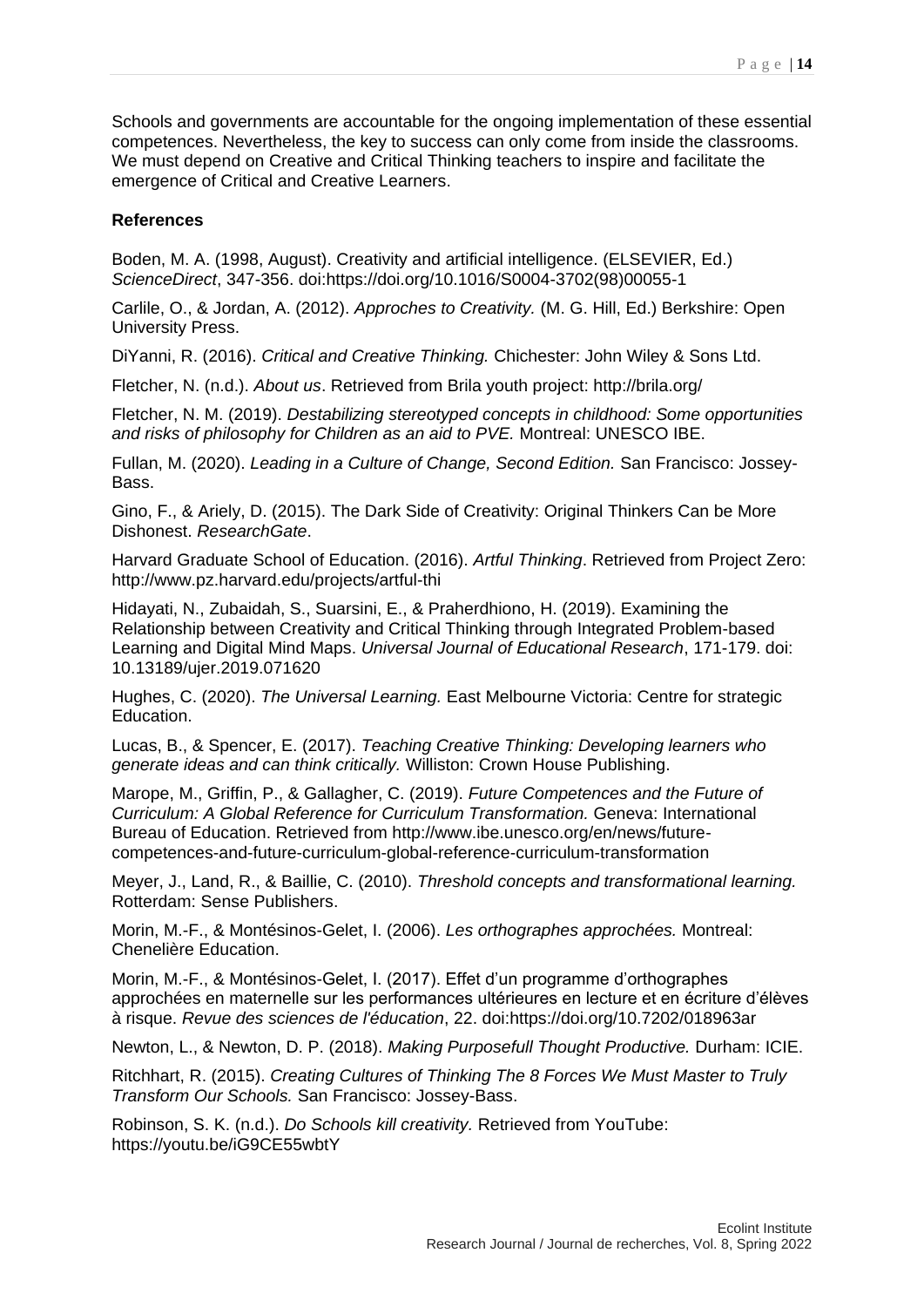Saltz, G. (2017). *The Power of Different: The Link Between Disorder and Genius.* New York: Flatiron Books.

United Nations. (2021). *Sustainable Development*. Retrieved from United Nations: https://sdgs.un.org/goals

Wilson, L. O. (2016). *Anderson and Krathwohl Bloom's Taxonomy Revised*. Retrieved from The Second Principle: https://thesecondprinciple.com/essential-teaching-skills/bloomstaxonomy-revised/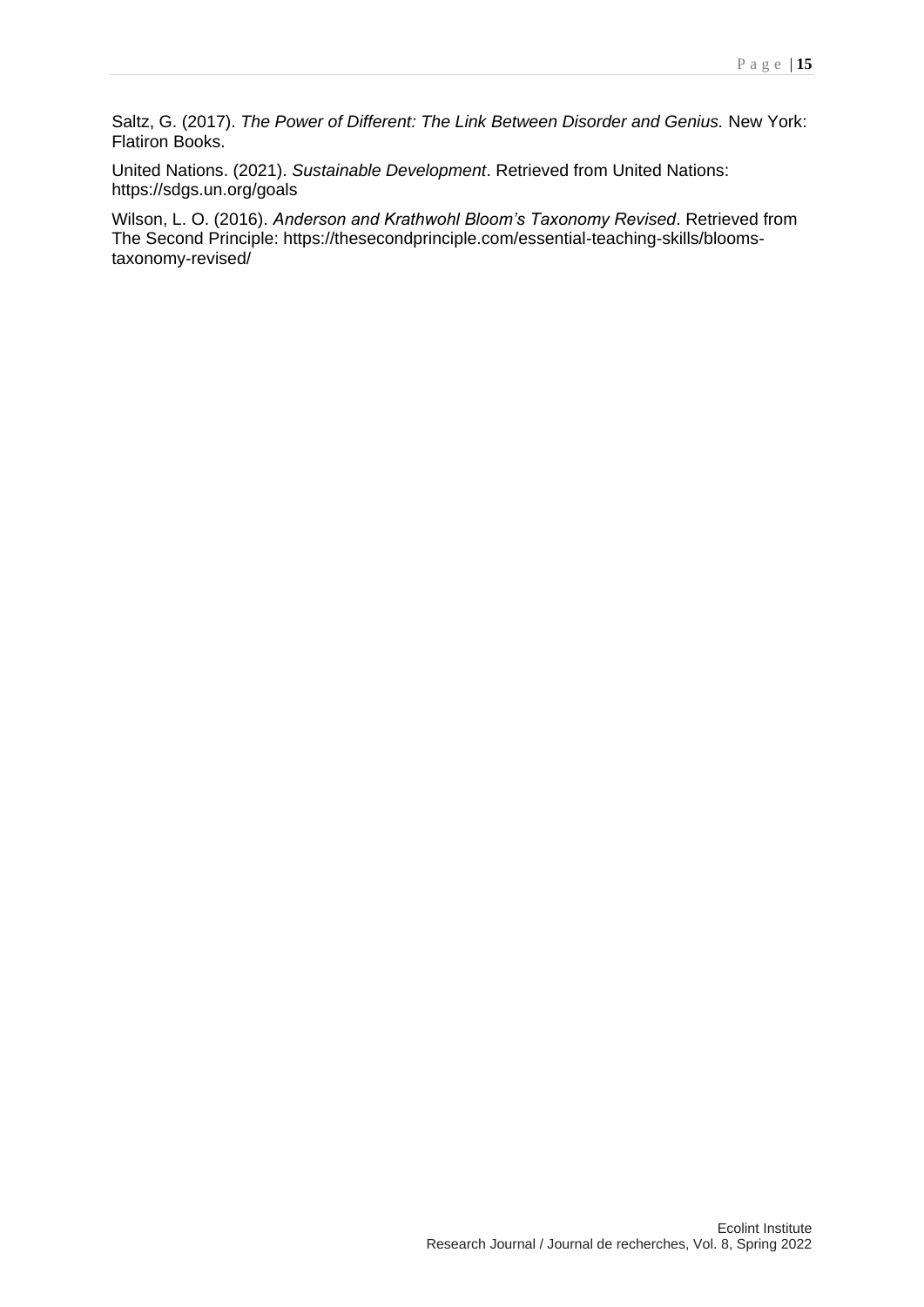# <span id="page-16-0"></span>**Espousing Content and Language Integrated Learning (CLIL) to Support English as Additional Language Learners in an Internationalised High School**

<span id="page-16-1"></span>**Cris Delatado Barabas, Desheng School (International), China, University College London**

#### **Abstract**

This paper attempts to explore ways to support learners and learning particularly in the acquisition of literacy skills in the target language in an internationalised education setting. In this paper, I argue for the necessity of the content and language integrated learning (CLIL) approach in the teaching of content areas to promote whole school support for second language learners of English. The first section of the paper provides a brief description of my setting, the rationale for the exploration and its intended objectives and outcomes. The second section takes a look at literacy skills in general and how this can support UNESCO's 4 Pillars of Education. The third section specifically talks about content and language integrated learning (CLIL). Findings revealed three themes in order to effect change in the teaching and learning practice- teacher identity and beliefs about teaching and learning, collaboration, and offering opportunities to change learner behaviour.

**Keywords:** content and language integrated learning, high school education, International Baccalaureate, internationalised school

#### **Context and Rationale**

Many local schools in East Asia, particularly in Mainland China, have opened international education sections to cater to the educational needs of Chinese nationals who want to pursue higher education overseas. Most of these schools market themselves as teaching in English primarily because the main curricular offerings are adopted from international curriculum providers and students mainly want to move to Anglophone countries for university education. I head the English Department of one of these internationalised schools located in southern China. Our school is a 7-12 institution mainly catering to Chinese learners who intend to pursue higher education outside of the country. While the Cambridge IGCSE curriculum is delivered in junior high school and the International Baccalaureate Diploma Programme for the senior high, Grades 7-8 programmes are developed internally. All of the Grade 7 students come from the Chinese National Education (locally called PRC) system and thus have exposure to quite different methods of teaching, and expectedly the general English language proficiency is relatively low. This poses major problems to the school because 1) the general education curriculum in the national education system is very different to that of the international education, 2) the teaching style in the Chinese national schools is geared towards rote memorization and is very exam-oriented (Wright & Lee, 2014), and 3) parents' pre-conceived notions about the local education in China may influence what they want to demand from the international education system. For example, they expect children to have more homework and less time for co-curricular activities, as these are the common practices in the local schooling system.

Understanding that the amount of contact time in the subjects taught in English are not sufficient enough to expose learners to the language of schooling, initiatives to introduce the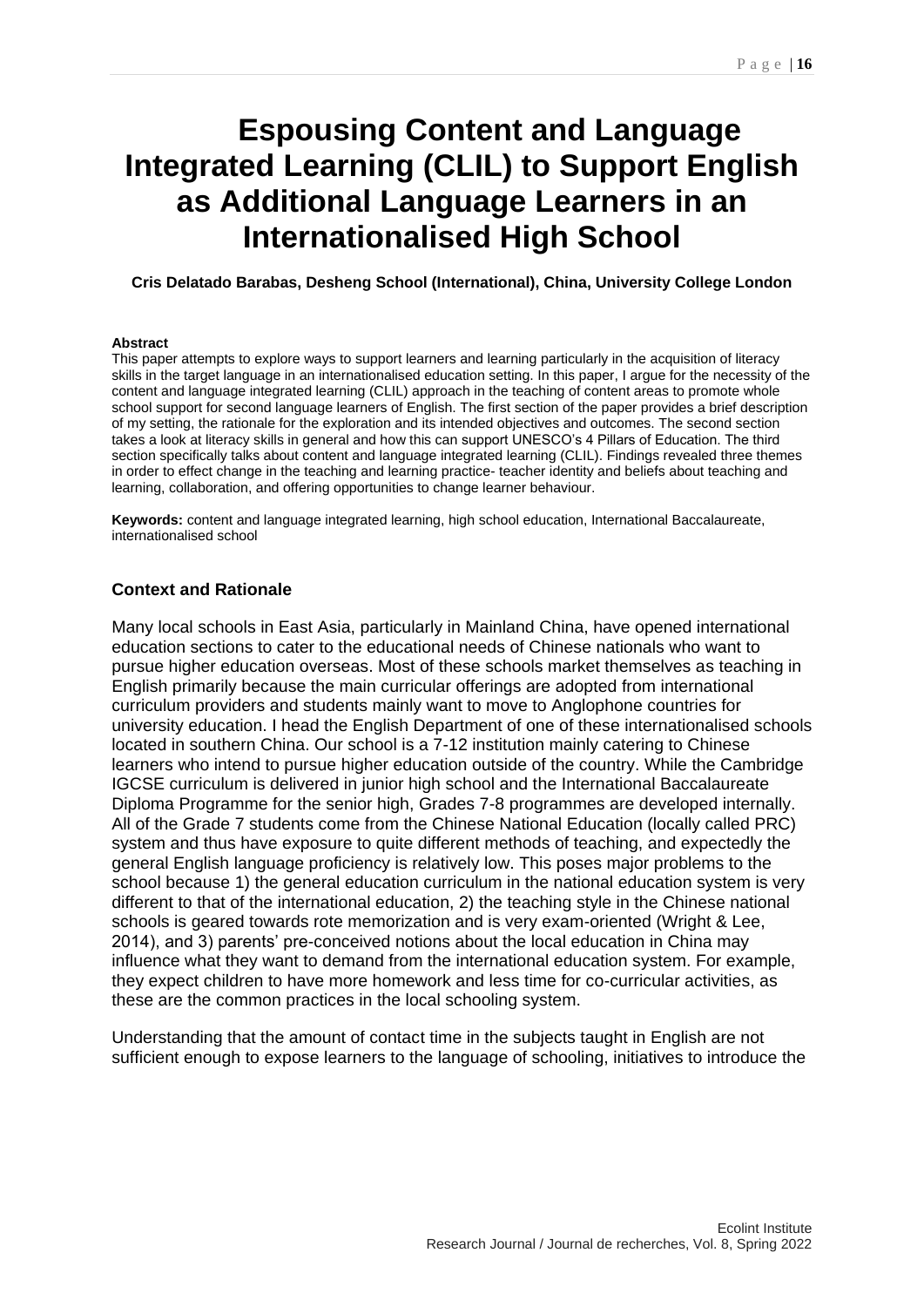integration of English language skills in the content areas have been taken. Grade 7 is one of the crucial stages because this is an entry point of the learners who are still adjusting to the international education setting. Moreover, there exists the belief that the basic concepts in most of the examinable subjects need to be mastered at this level. It is obvious that if learners have not gained strong foundations of subject areas concepts, they will struggle in the succeeding years given the rigour of the project works and other assessment components in both Cambridge and IB programmes. Lastly, it is necessary that principles of international education and  $21$ <sup>\*</sup> century learning are introduced and gradually embraced by Grade 7 learners. Due to the nature of the mainstream Chinese education system, these students got used to the passive acquisition of knowledge. As previously reported, they are somehow used to drilling, partly because of the importance of national examinations and the big class sizes in China.

Carnell and Lodge (2002) made an exposition on some of the learning models and I thought this was a good starting point in my exploration. The assumption that there are good models of learning is significantly embraced by the education community and is reinforced by various curriculum providers, for instance the Cambridge Assessment International Education (CAIE) and the International Baccalaureate Organization (IBO). The concept of constructivism as a model of learning is also made explicit by the IBO (2015) as the preferred way in delivering their programmes whereas CAIE also advocates for active learning which is very similar in concept to constructivism.

This paper then will attempt to explore the concept of supporting learners and learning in the literacy and content language-integrated learning (CLIL) contexts. This will be further deepened with my argument for self-directed learning especially in the acquisition of English language and how non-standardised and learner-centred assessments can enhance motivation and learning. Lastly, drawing on the arguments in these sections, I will attempt to make a case on how all teachers, especially those in the internationalised school contexts, are English literacy teachers.

#### **Literacy Skills: Starting Point for UNESCO's 4 Pillars of Education**

The Education for All Global Monitoring Report (2006) opined that 'the most common understanding of literacy is that it is a set of tangible skills- particularly the cognitive skills of reading and writing- that are independent of the context in which they are acquired and the background of the person who acquires them' (p. 149). While this definition was an attempt to attain a consensus on the various interpretations of what literacy is, I find this problematic in the context of second language acquisition where learners have already developed mastery of literacy skills in their native language but are still struggling with literacy skills in the target language. In school contexts where the language of instruction is not the native language of the learners, I argue that the acquisition of reading and writing skills, much more oracy and the acquisition of vocabulary in order to successfully make use of these skills, are influenced by the school setting and the learners' language background.

Carnell and Lodge (2002) suggested that in terms of learning, the ultimate goal is to change as a person with respect to cognitive, social or emotional states. While they further referenced the UNESCO's *4 Pillars of Education* (i.e. learning to know, learning to do, learning to live together, learning to be), they also argued that a paradigm shift is needed. Focusing more on learning rather than teaching and highlighting learner responsibility is for them an essential change. If this then is the ultimate aim, it is important that learners are equipped with the basic facilities, such as literacy skills, in order to thrive in this present and future society.

In their book Visible Learning for Literacy, Fisher, Frey and Hattie (2016) argued that in order for literacy learning to be meaningful and effective, teachers should be able to critically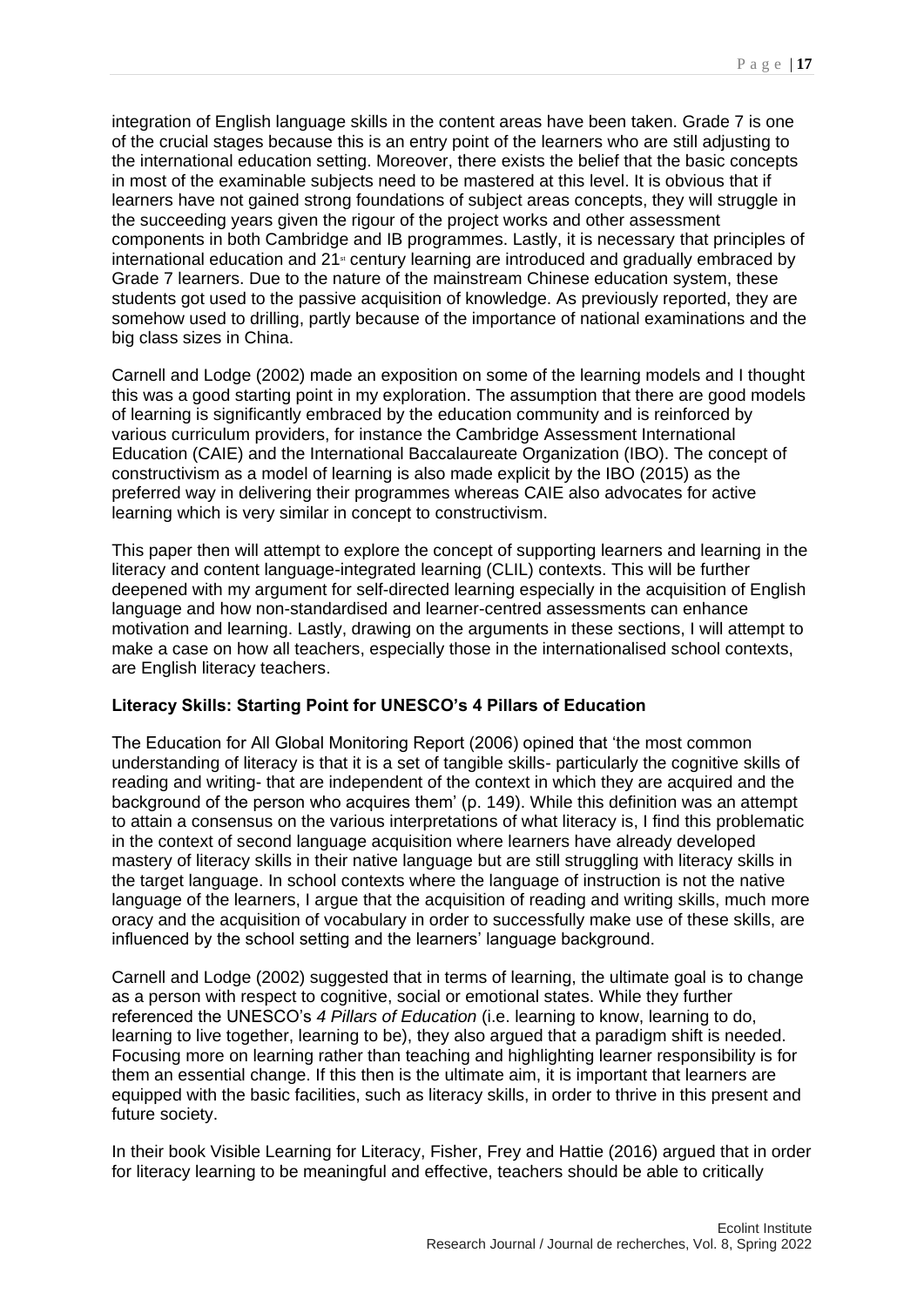decide on what strategies and instructional practices are to be employed. This is closely linked to Askew & Carnell's (1998) work on *transformatory approach* to learning in which they argued that 'it is a humanistic view that incorporates the belief that self-actualization is the goal of human development' (p. 23). They further went on to describe the self-actualised person as being self-aware and self-reflective, have control over what is learned, take risks, and interact with others. Indeed, the transformatory approach fits well with that of the UNESCO's pillars of education and the undeniable benefits of mastering literacy skills. However, I find it again necessary to situate this in one of the emerging micro-societies today such as schools whose students are second or foreign language learners in the language of instruction.

Black and Allen (2017) posited that learning is a social act because 'much of the student's academic learning occurs through reading and social interactions' (p. 76). They referred to Bandura's (1989) social cognitive theory and the socio-cultural theory proposed by Vygotsky et. al. (1980) to elucidate that learners bring both cognitive and affective characteristics to the learning spaces. While I firmly support this argument, I question how learners who have previously acquired knowledge in their native language are able to make use of these in a new environment where the language of instruction is totally foreign. For example, Black and Allen made a sound claim that these things that learners <a+0 bring into the new environment include previous content knowledge, literacy skills, self-efficacy beliefs, motivational levels, attitudes, values, and emotions. While the rest of these attributes definitely have to be considered, I particularly find language skills as the urgent issue to be addressed in my school setting because lack of such would demotivate learners.

Black and Allen (2017) further explained that language allows for collective interpersonal cognitive activity and that interpersonal thinking and communication leads to individual intellectual development learning. The implication for this especially in my context is that all teachers must work together to ensure that development of target language skills are being addressed not only in language-oriented subjects but also in the content areas. The modern education systems have been espousing for collaborative learning because according to Mercer (2013) it leads to individual cognitive development. If my school wants to strengthen and further the use of collaborative learning, students must be equipped with the required language facility.

Fisher, Frey and Hattie (2016) argued that classrooms should be filled with dialogue rather than monologues because 'if students are not using language-speaking, listening, reading, and writing- they are not likely to excel in those areas' (p. 23). Drawing on this comment, I argue that there is a necessity to incorporate language skills across the curriculum even in the surface level only. Fisher, Frey and Hattie previously supported the use of surface level literacy teaching strategies. They argued that learners would not be able to accomplish higher-level tasks such as problem-based learning because the students do not yet possess the knowledge, skills, and dispositions needed to engage an inquiry-driven investigation about a topic. I have to reflect back to my context and I would firmly argue that the lack of English language skills restricts the learners and even the teachers in aiming to accomplish higher-level tasks. According to Hattie (2012), surface and deep learning consists of two sub-phases. The acquisition phase has the pedagogical goal of helping students summarize and outline the topic of the study. As a language teacher, I have noticed that summarizing is already a complex task that language learners are struggling to perform. Even the basic outlining itself is already difficult for these learners. Hence, these skills must be introduced and strengthened not only in the English subject but also in the content areas. Hattie also goes on to explain that the consolidation phase leads to a second facet of learning that is accomplished through practice testing and receiving feedback. I deduce that this can now be utilized with the subject specific requirements in mind.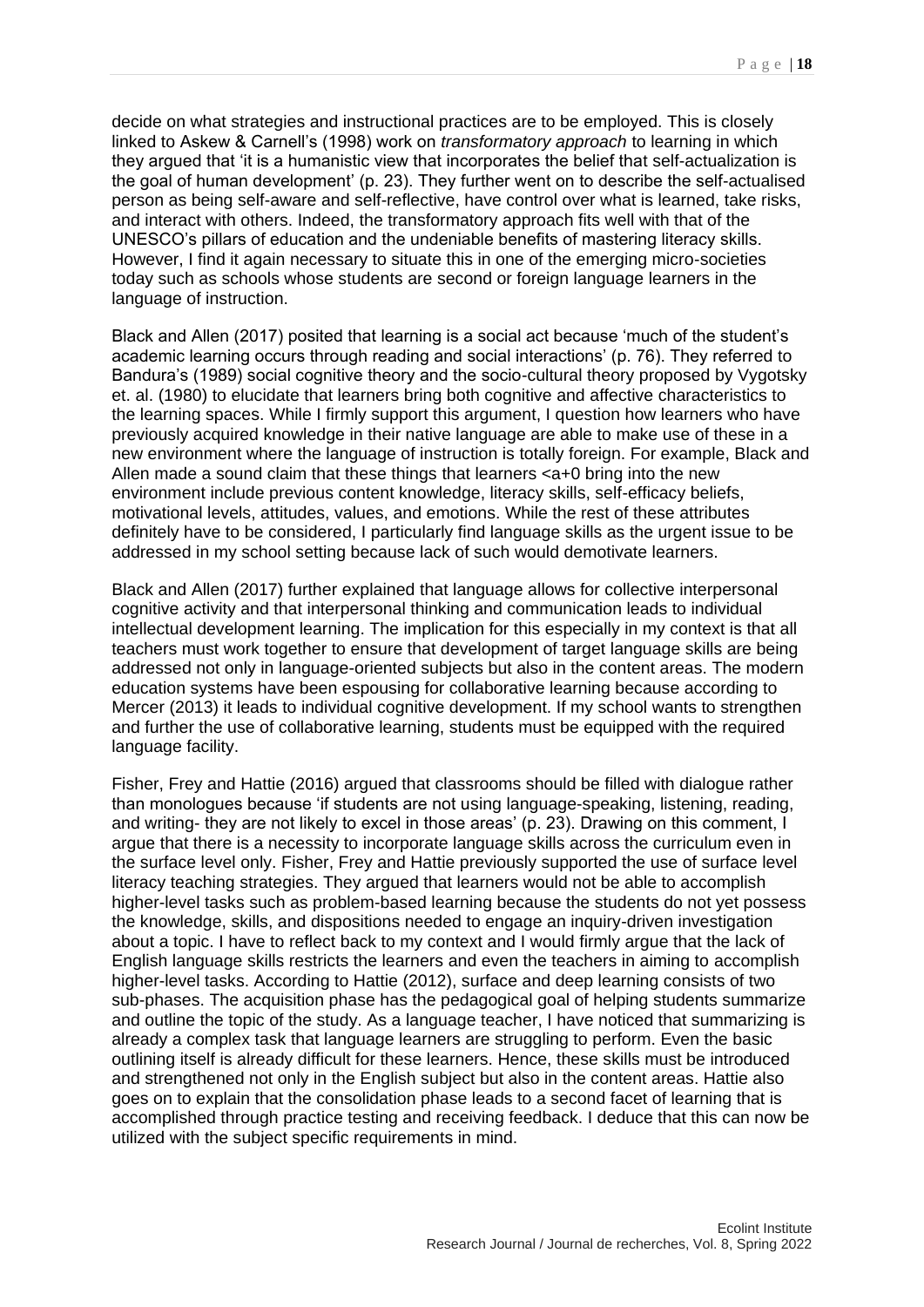In the next section, I will explore how constructivism and co-constructivism can be espoused to support English language learners in the content areas.

### **Weaving Concepts of Learning and CLIL**

#### Definition of Learning

In recent years, there have been some major additions to the definition of learning. De Houwer, Barnes-Holmes and Moors (2013) proposed that learning has three components. In their first definition, they retained the common assumption that learning entails changes in the behavior of the organism. They attempted to expand this definition by adding that learning involves regularity in the environment of the organism and that there is a presence of a causal relation between the regularity in the environment and the changes in behavior of the organism. In the formal schooling context, more particularly in learning content areas while also acquiring the language, I find the additional definition relevant because it emphasizes on practices that eventually would become a routine not only for the learners but also for the facilitators of learning. De Houwer et. al. (2013) also proposed the concept of moderated learning or 'learning of learning' (p. 3) which refers to the effects of regularities in the environment on how other regularities in the environment influences behavior. This, I believe, echoes Askew and Carnell's (1998) idea of 'learning about learning' which allows students to recognize their own particular approach to learning.

#### Models of Learning

Askew and Carnell (1998) mentioned that learning is essential for human development and that the self is central in the learning process. While it is assumed that everyone wants to learn, the way learning activities or situations are facilitated have a direct impact on learner development itself. These known models of learning as elaborated by Carnell and Lodge (2002) are vital to how we practice teaching and support learners and learning.

Reading the explications of various learning models, I surmise that the reception model is not really an ideal one especially in the present social context. In the reception model, Carnell and Lodge pointed out that the learner is viewed as a passive recipient of knowledge being transmitted by the teacher. This model of learning is prevalent in China largely because the national examinations put emphasis on memorization. Accordingly, the reception model does not emphasize emotional and social aspects of learning and teaching in this model relies heavily on 'transmission and stresses cognitive learning and logical, objective, abstract, sequential thinking'. This definitely is not the model that we want for our school since as a Cambridge and International Baccalaureate accredited school, we want to promote critical thinking, healthy discourse, and global citizenship.

Of the three models, constructivism and co-constructivism are presumably the most desirable models not only because the International Baccalaureate promotes this but also years of research have shown that active engagement of the learners promotes active learning that would help them acquire skills to thrive in the  $21<sup>*</sup>$  century society. Carnell and Lodge reasoned out that constructivism is ideal because learners are involved in the construction of meaning. Moreover, the curriculum, in addition to cognitive development, also puts premium on social and emotional factors. Another thing is the development of the ability to process, acquire and relate information to the learner's own experiences.

Probably the most ideal model of learning is co-constructivism which according to Carnell and Lodge relies on dialogue and emphasize collaboration in order for learners to work together in order to construct knowledge. While this model also emphasizes social and emotional engagement, what I find appealing in this model is that learning involves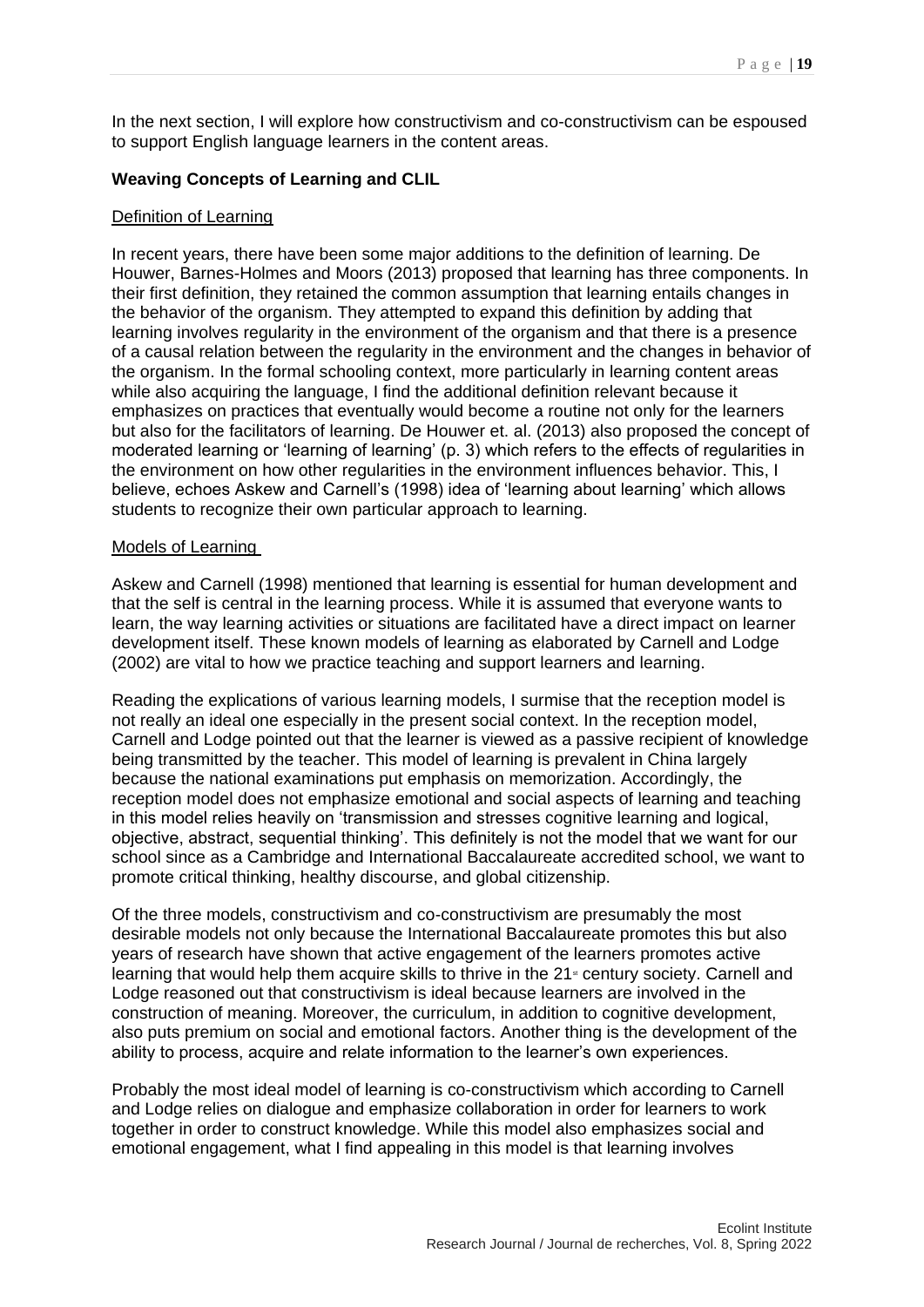collaboration by learners in critical investigation, analysis, interpretation and reorganization of knowledge, and there is an emphasis on the reflective process.

#### The CLIL Approach

According to Cambridge English Language Assessment (2015) content and language integrated learning (CLIL) describes an evolving approach to teaching and learning where subjects are taught and studied through the medium of a non-native language. According to researches cited in the handbook, the CLIL approach allows learners to become more sensitive to vocabulary and ideas presented in their first language as well as in the target language and they gain more extensive and varied vocabulary (Johnstone & McKinstry, 2008). However, in my context, most foreign teachers do not have proficiency in the first language of the students and are therefore not able to tackle these ideas in the learners' mother tongue. Coleman (2006), however, noted that while CLIL leads to better English proficiency, it has no negative effect on L1 proficiency nor on the pupils' subject knowledge. Based on this argument, it is fair to assume that embracing this approach is not detrimental to learners' mother tongue development. In my school context, our learners still study Chinese on the first language level and this is also the language spoken in the community. Lastly, Van de Craen et. al. (2008) reported that the use of this approach induces the learner to be more cognitively active during the learning process. Therefore, I surmise that even if the language ability of the students is still developing, teachers can still employ active learning strategies and this supports constructivism as a learning model.

In their report, the European Commission for Education and Training (2014) summarized the advantages of the CLIL approach in 4Cs, as previously proposed by Meyer (2010) and Ruiz De Zarobe (2013). The figure below indicates these features.



Figure 1. 4Cs of CLIL *Source: Beaco, J. et. al. (2015) The language dimension in all subjects. Council of Europe.*

Looking at the overall goals of CLIL in the figure above, I find it very related to constructivism and to some extent co-constructivism as the preferred models of learning. It can be recalled that at the heart of these models is the learner actively constructing meaning and engaging in dialogue with both the teachers and fellow learners in order to construct knowledge. These are closely linked to CLIL because according to Dalton-Puffer (2007), this approach does not only develop oral communication and intercultural communication skills, it also provides opportunities to study content through various perspectives and push teachers to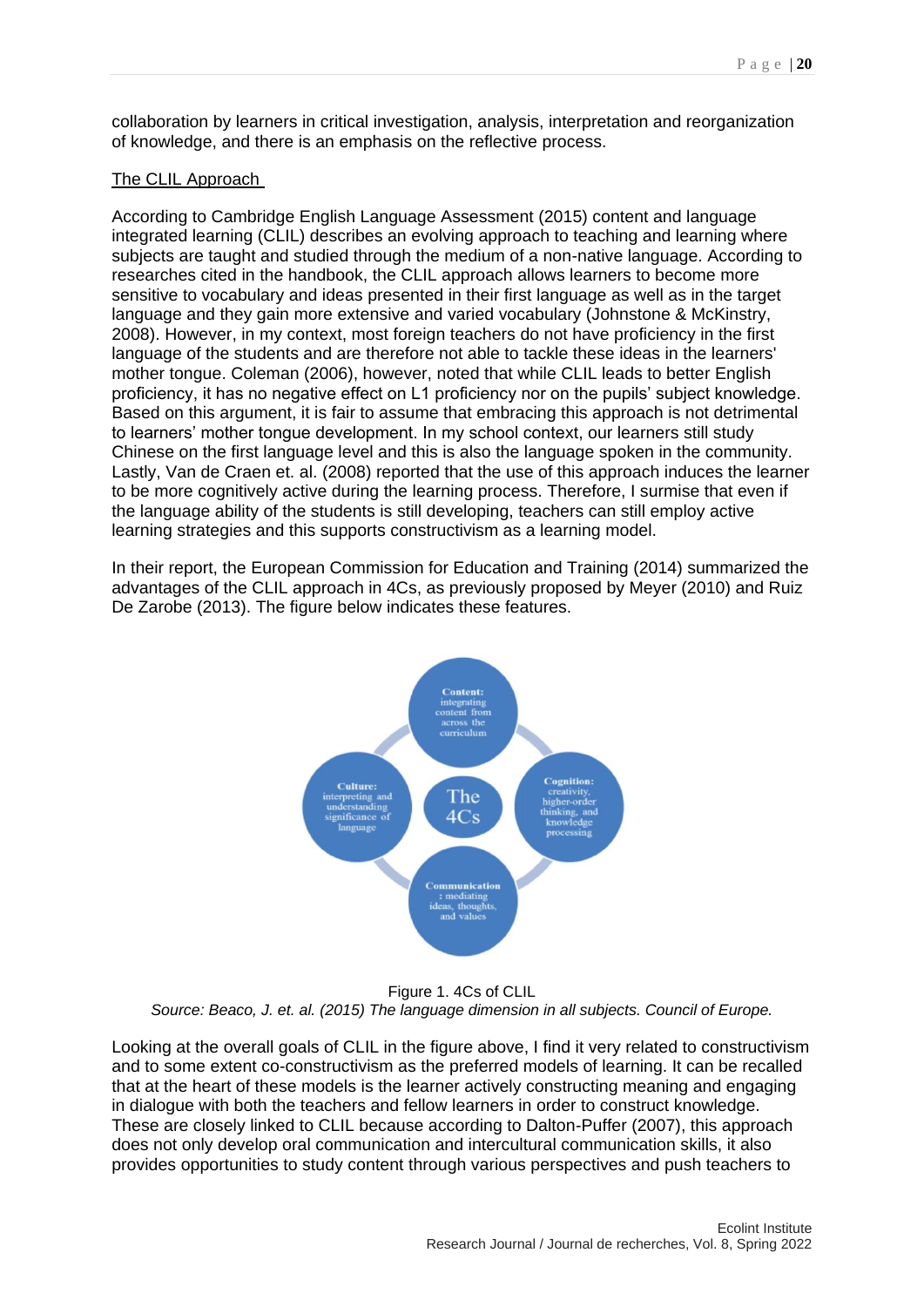diversify methods and forms of classroom practice. But most importantly, it increases learner motivation and prepares them for internationalism.

Although previous studies reported positive results of the CLIL approach, my survey of literature revealed some salient critical points for consideration. Wang (2016) reported that CLIL learners immediately recognize words when re-encountering them and frequently demonstrated stronger gains and retention of recall knowledge. However, this research did not clearly report in what context these words were re-encountered, how knowledge recall was conducted, and whether or not there were varying contexts in the usage of the lexis being used in the experiment. In researching reading, Chostelidou and Griva (2014) claimed that CLIL teaching intervention is highly valued. They failed to report though whether the same reading materials were used by the learners and how reading skills gains were measured. Moghadam and Fatemipour (2014) also reported that their experimental group has the ability to develop and retain vocabulary better than ordinary school students because of the CLIL approach. However, they failed to take into consideration that their experimental group were actually learning the subjects (Science and Mathematics) in English whereas the control group was studying the subject in the mother tongue.

While reading skills, vocabulary development, and to some extent writing skills are evident in CLIL literature, I discovered that there are gaps when it comes to investigating its effectiveness in speaking skills. Perhaps this can be an area of exploration in future research. What is essential is that the literature reveals what Temirova and Westall (2015) proposed that with the CLIL approach, it is the teachers who set the trend for L1 or L2 use during lessons. This cannot be realistic, however, in international school settings where most of the teachers do not have skills in students' L1. Thus, this calls for collaborative effort where teachers have to plan the input they want to teach, the amount of knowledge, and how this information will be presented and introduced in the CLIL class (Perez & Malagom, 2017).

### **Supporting English Language Learners Across the Curriculum**

Previous studies have reported on the role of vocabulary in effective reading (Alessi & Dwyer, 2008; Kilian et al., 1995; Wang, 2016) and Fisher et. al. (2016) recently reported in their meta-analysis that the effect size for vocabulary instruction is a high 0.67 which is in the zone of desired effects. They argued that vocabulary instruction, similar to the other features of curriculum, must be taught for depth and transfer. Kenna et. al. (2018) investigated how secondary social studies teachers define literacy and implement literacy teaching strategies and reported that the teachers involved in their study are in agreement that lack of vocabulary hindered reading comprehension, writing fluidity, and even participation in lectures and discussions. Their study however centered on teacher beliefs and they did not offer practical techniques to address the issue.

Fisher et. al. proposed that vocabulary instruction could be addressed within the context of surface acquisition, knowing that teachers should never stop at simply exposing students to vocabulary. Although they seem to propose that direct instruction will effectively work, I think that teachers should go beyond simply directly instructing students which vocabulary to focus on. In my context, although the learners are all Chinese, they have varying levels of English language proficiency. I argue that subject teachers can still give them a choice during vocabulary decoding activities by allowing them for example to select contents words that they are not familiar with. I believe that this would promote learner agency, after all Hattie and Zierer (2018) mentioned that 'aiming for students to have agency in their learning is indeed a major aim in learning' (p. 15). I think that even in the simple task of vocabulary decoding students and teachers are already embracing the constructivist model of learning.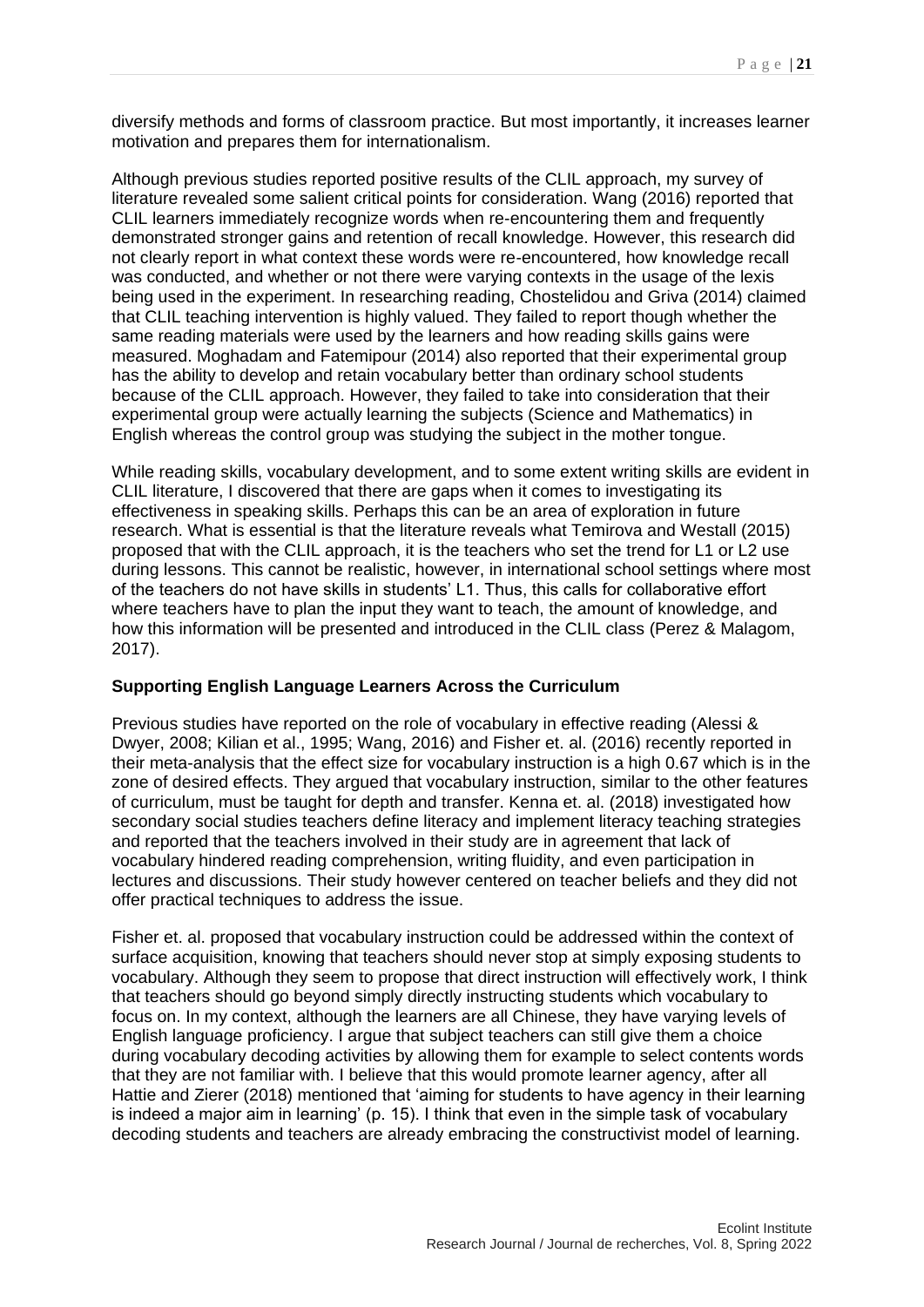One practice that I think works well in my school is the English Department's collaboration with the Science Department. The Science teachers provide the English teachers with reading materials and these are same materials that are used in the teaching of English language skills, especially when it comes to vocabulary usage, focusing in both the function and content words. In English classes, there are more avenues to utilize these materials for communication purposes and thus learners are able to relate these to their own experiences. In the constructivist model, the ability to acquire and relate information is vital to the learning experience.

I also argue that whatever the subject being taught is, it is fundamental that teachers are aware of the various ways in which vocabulary teaching can be emphasized. Fisher et al proposed a decision-making model for selecting vocabulary for direct instruction. The first condition is on whether the word or words being representative, the second refers to the word's transportability, the third refers to the frequency of occurrence, fourth is contextual analysis, and lastly structural analysis. Again, while they did advocate for direct instruction, I find it necessary for teachers to make conscious effort to allow learners to explore the other contexts in which the words can be used, including references to other subjects and even text types.

Wilson (2009) argued that 'secondary students have under-developed reading skills and could benefit from direct reading instruction in the content classroom' (p. 2). He further cited Kintsch (1986) who suggested that students learn best when they employ their own knowledge, rearrange ideas, comment, and evaluate by retaining or discarding the content of the text. While these experts have supported the importance of reading in the content areas, it is quite disappointing that this seems to be neglected in my context. My conversation with colleagues also supported this observation with them agreeing that they would rather focus on teaching the content and leave reading to the students alone. Recently, my colleagues have reported that students are not anymore reading their materials during independent study periods but are relying on PowerPoint slides and condensed materials readily prepared for them. Teachers are even reporting that students are not annotating their texts, a skill that according to Fisher et. al. (2016) is vital because 'it can improve student understanding of new knowledge and builds the capacity of students to better engage in study skill' (p. 58). If the constructivist and co-constructivist models want learners to critically investigate, analyze, interpret, and reorganize knowledge and in the process reflect on these activities, they need to read the materials provided and I argue that content area teachers should not neglect reading in the process of exploring subject specific knowledge.

As a language teacher and administrator, I understand that there is always some form of resistance whenever teachers are asked to integrate language skills in their classes, especially reading. Hence, I think that it is necessary to look for reading model to easily communicate the intentions. Smith (2018) proposed a simple view of meaningful reading model, which basically integrates word recognition processes and language comprehension processes. Although the model is originally developed in the British context, I am convinced that this can be used even in the Chinese context's middle and high school levels. Aspects such as active search for information and integration of information are indicated. The implication of this model in facilitating reading activities in content areas is explained by Smith (2018) as 'the necessity of facilitating ways to use information in order to construct the reading comprehension product' (p. 71).

Repeated reading as proposed by Fisher et. al. (2016) is also ideal especially in my context. However, if this is constantly employed in the content areas, teachers may find it difficult to finish the required content of the syllabus. I would suggest that for lower grades, which have more flexibility in their curriculum, a close reading approach would be integrated. Fisher and Frey (2012, 2014 cited in Fisher et al., 2016) proposed that learners engage in repeated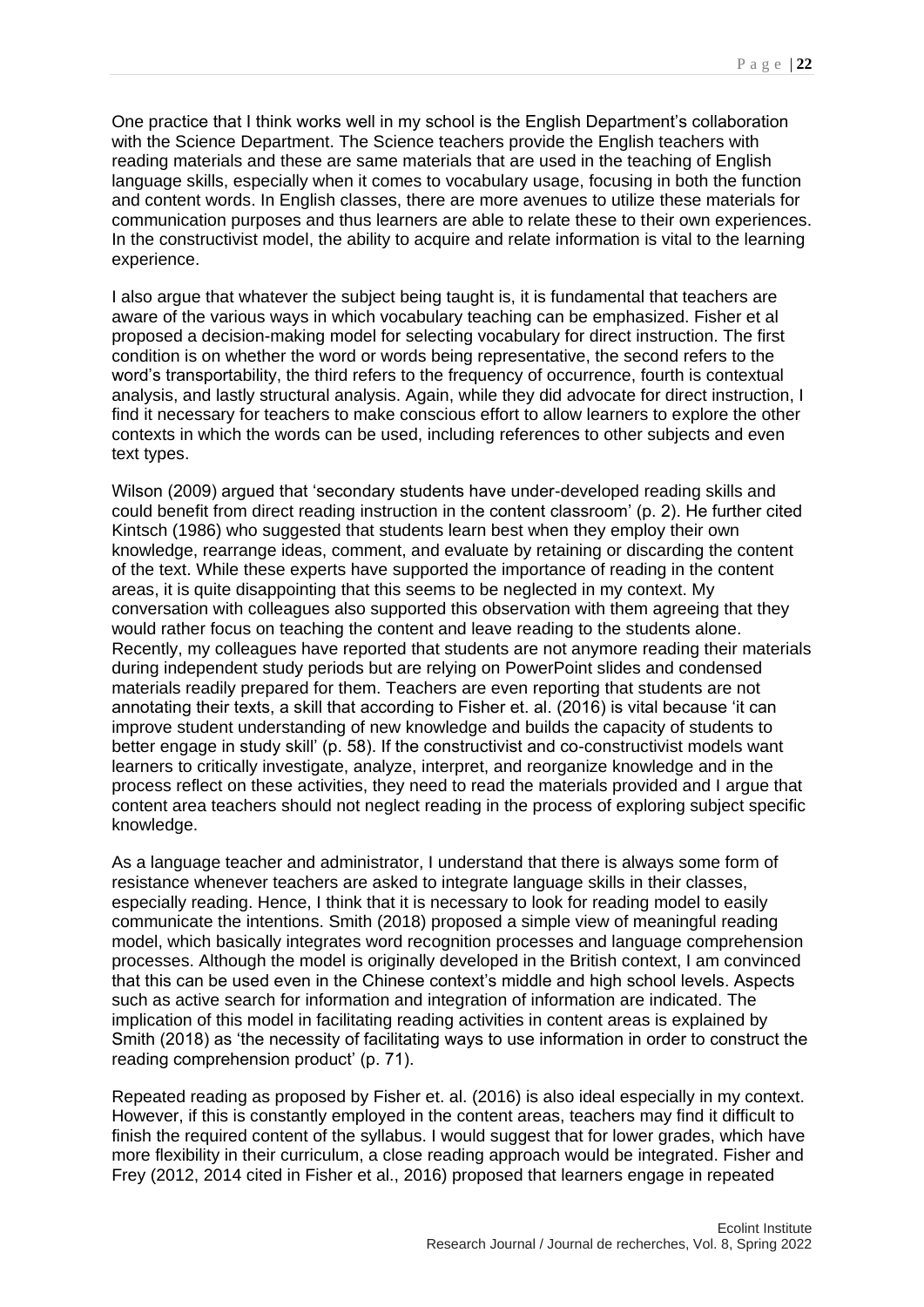reading of a short passage, annotate the text to mark their thinking, the teacher then guides discussion and analyzing through questioning, and then learners engage in extended discussion and analysis with teacher. I think that this routine captures well the idea of coconstructivism because there is the presence of dialogue as extension of reading activities.

According to Askew and Carnell (1998), capacity for learning is not fixed and can be increased, it increases as learning increases, and there is further increase when learners understand themselves as learners. Drawing on these propositions, I argue that in terms of English language learning, students need to constantly progress and apply prior skills learned into a new vital skill. For example, it is not enough that learners acquire vocabulary from reading texts from various content areas, it is also necessary that they are able to communicate and manifest their learning in another skill, such as writing. Massler (2011) posited that often, CLIL learners have learned the new content taught but have difficulty expressing their understanding in the L2. Writing is an activity that students constantly engage with in school but I have noticed that there is little support provided for the learners knowing that they are mostly learning English in a second language level.

The US Department of Education (2014) published a teaching guide in supporting English language learners in content areas and recommended that teachers provide regular, structured, opportunities to develop written language skills. They also suggested that writing assignments be anchored in content and focused on developing academic language and writing skills. The provision for the development of writing skills is indeed indispensable across subjects. However, I think that it is necessary for teachers to understand how writing will be approached in their content. A simple task such as writing a thesis statement in the content area is necessary and even ways of dealing with details is also needed. While the use of transition devices may be something that is emphasized in English subjects, there is also a need for content area teachers to explicitly teach their students how to use these devices. Writing frames can also be introduced to support learners, with starting phrases in each paragraph to guide them in the development of their ideas.

Lastly, to truly embrace constructivism and co-constructivism in content language integrated learning, I argue that speaking skills should be incorporated across the curriculum in order to promote dialogue, argumentation, and collaboration.

#### **Reflections on Ways Forward: We Are All English Teachers**

Reflecting on some of the topics that I have explored in the preceding sections, I have identified some themes that I think are essential in order to move forward and effect changes in the teaching practice.

The first theme that emerged is on clarifying teacher identity and beliefs about learning. Graham and Phelps (2002) argued for the emphasis on reflection and the development of reflective practice. Whilst I think it is a common expectation that teachers arrive in schools with beliefs on how learning processes work, it is also imperative that we continuously reconstruct our knowledge to respond to the immediate needs of the learners or the school context in general. In my school context, the vision, mission, and philosophy are always communicated and they are clearly in line with that of the curriculum providers (CAIE & IBO). In order to at least align both constructivist and co-constructivist teaching practices with these aims, there is a need for teachers to regularly have professional conversations. Vokatis and Zhang (2016) also pointed out that 'diffusing inquiry-based pedagogy in schools for deep learning and lasting change requires teacher transformation and capacity building' (p. 58). Klimova (2012), in the context of CLIL, previously asserted that one of the hindrances in its implementation is insufficient number of teachers who are both competent linguists and experts in content subjects. I disagree with this proposition knowing that by simply acknowledging that learners have limited linguistic resources in the language of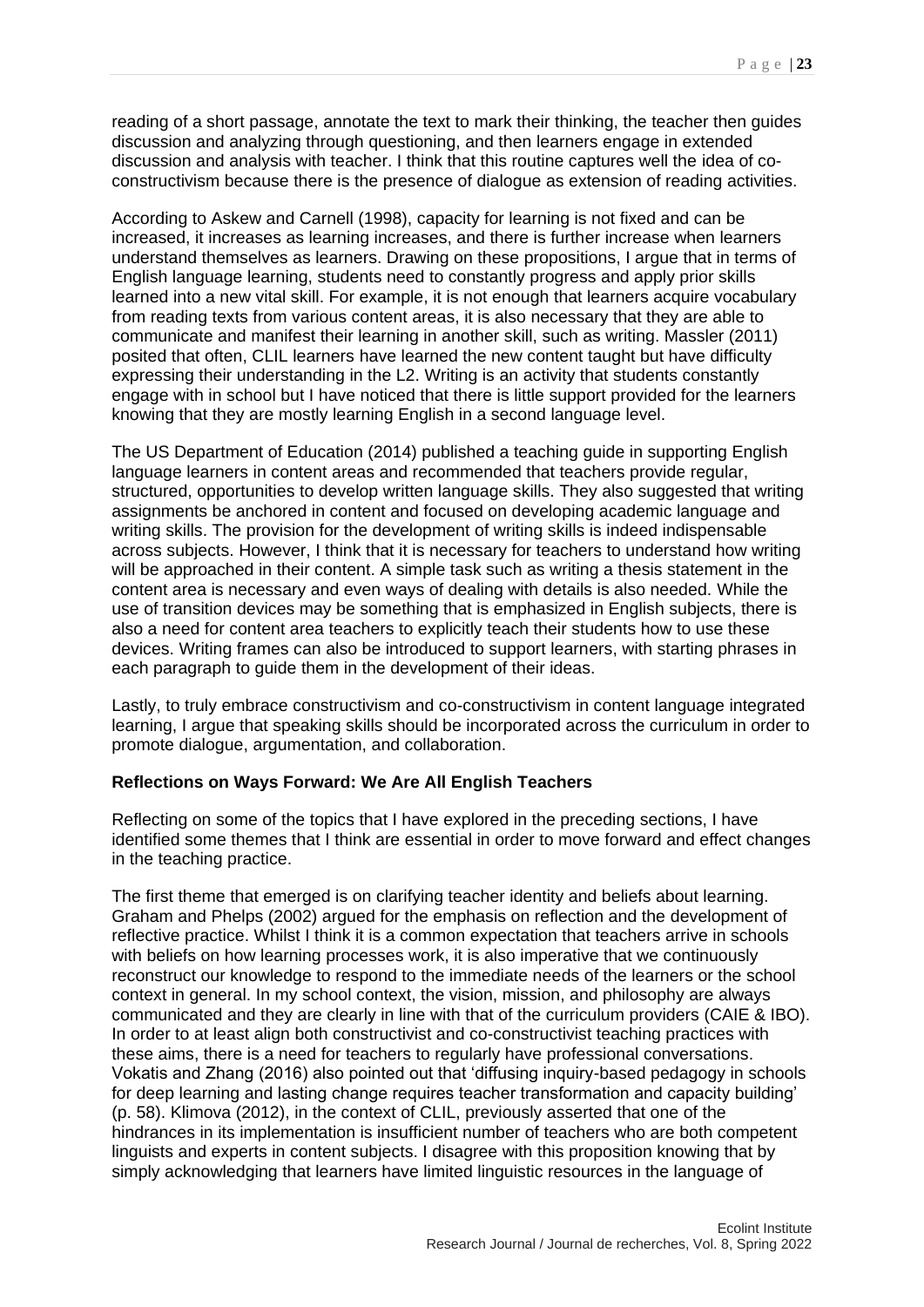instruction, reflective teachers are bound to work together in order to make language learning more conscious in some content areas. I also believe that teacher transformation and capacity building can be best addressed and fulfilled in CLIL through collaboration, which is the second theme that I have identified.

Acknowledging that every teaching staff needs to have language awareness in their lessons is perhaps the starting point for collaboration. Vokatiz and Zhang (2016) argued that teachers as members of a professional community must seek collaboration, innovation, and continual improvement. To situate this in my context, I would propose that horizontal articulation be conducted in order for teachers to see connections of the topics that are taught across subjects and in this case, they are able to plan the learning activities that would connect each discipline. This, I believe, would also make learning visible for the students as they see the connections of the topics. Through this, there is an emphasis on the contextualization of instruction, which is one essential point in supporting additional language learners (Miller, 2016; Bicaku, 2011). Focusing on language learning in each subject, teachers may be able to identify the content vocabulary needed and the functional linguistic devices to enhance learners' language skills. Scaffolding, which is very social constructivist in nature (Cambridge, 2019) should be employed. For instance, in order to promote language awareness, learners should be made aware of the difference between conversational and academic language (Cummins, 2000 cited in Cambridge, 2019). This is also an opportunity for English teachers to work closely with content area teachers. Bonces (2012) postulated that English teachers are in the position to ensure that language development is appropriately addressed in the integrated approach.

The final theme and probably the most challenging is exploring opportunities for change. The main aim of this paper was to explore how CLIL approach can effectively enhance learning especially in the context of second language instruction. By advocating for the constructivist and co-constructivist models, it is my desire to see positive changes in learners' behaviour both inside and outside the learning spaces. As learners become more conscious in acquiring target language in the content areas and as they see the connections of the subject matters across the curriculum, I would like to see how they slowly embrace selfdirected learning. This needs whole school support, for instance, the learners will make it a point to search for multimedia resources in the library to enhance their language skills (watching TedTalks, listening to podcasts, reading magazines, journals, etc.). Also, Sherris (2008) opined that teacher evaluation of student language and content knowledge along with self and peer assessments would help students become self-regulated learners. Its implication is to make all these teaching and learning processes visible to the learners, with appropriate feedbacking strategies.

I also see this a good area for differentiated learning, allowing learners to have a voice in the additional materials that they may need to reinforce learning outside the classroom. Additionally, this may also call for varying assessment measures in order to truly advocate for assessment for learning and not just simply rely on standardized testing which may not truly evaluate learners' performance. By considering these elements, I hope that teachers would see each learner as inherently unique with his or her own pace, thereby promoting an inclusive learning environment.

In conclusion, to refer back to the learning outcomes of this module, this paper exhibits my contextualization of a particular learning support issue which I see is urgent in my school. The theories and frameworks that I discussed in this paper also provide some strategies and techniques to further support learners and learning and I aim to utilize these as springboards for curricular collaboration and professional development. At the end of the day, we are all English literacy teachers.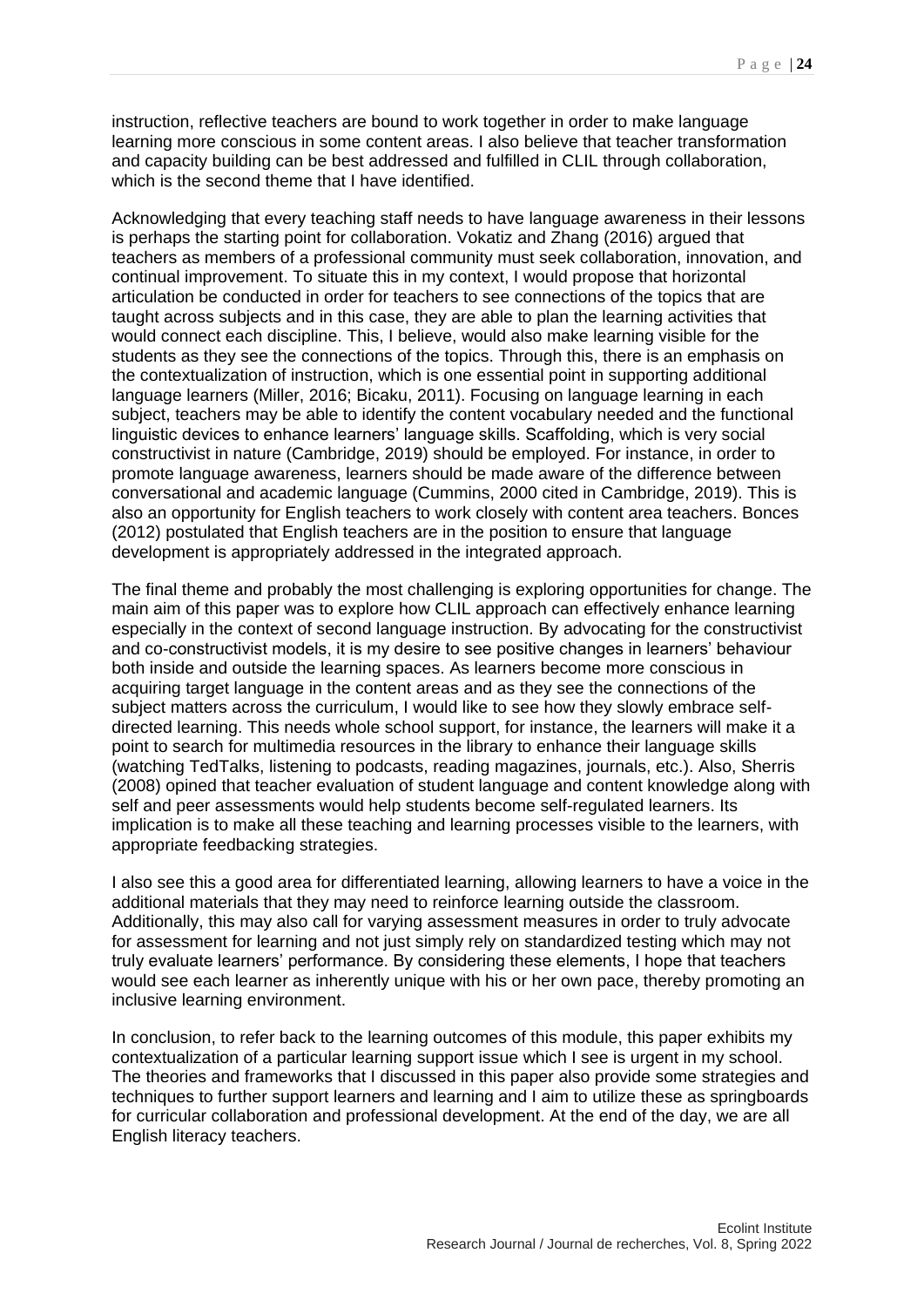#### **Acknowledgment**

This essay was submitted as a final paper requirement for the *Supporting Learners and Learning* module (Autumn Term 2019) at the UCL Institute of Education. I am grateful to Dr John E. Smith, module tutor, for the formative feedback given.

#### **References**

Allesi, S., & Dwyer, A. (2008). Vocabulary assistance before and during reading. *Reading in a Foreign Language*, *20*(2), 246–263.

Askew, S., & Carnell, E. (1998). *Transforming learning: individual and global change*. Cassell.

Biçaku, R. Ç. /. (2011). CLIL and Teacher Training. *Procedia - Social and Behavioral Sciences*, *15*, 3821–3825.<https://doi.org/10.1016/j.sbspro.2011.04.379>

Black, S., & Allen, J. D. (2017). Part 5: Learning is a Social Act. *The Reference Librarian*, *59*(2), 76–91.<https://doi.org/10.1080/02763877.2017.1400932>

Bonces, J. (2012). Content and language integrated learning (CLIL): Considerations in the Colombian context. *GIST Education and Learning Research Journal*, *6*, 177–189.

Cambridge English Language Assessment. (2015). *Content and language integrated learning*. Cambridge.

Cambridge English Language Assessment. (2016). *TKT: CLIL*. Cambridge.

Carnell, E., & Lodge, C. (2002). *Supporting effective learning*. SAGE.

Chostelidou, D., & Griva, E. (2014). Measuring the Effect of Implementing CLIL in Higher Education: An Experimental Research Project. *Procedia - Social and Behavioral Sciences*, *116*, 2169–2174.<https://doi.org/10.1016/j.sbspro.2014.01.538>

Coleman, L. (2006). CLIL behind the dykes: the Dutch bilingual model in IATEFL. *YLSIG Journal*.

Dalton-Puffer, C. (2007). *Discourse in content and language integrated learning (CLIL) classrooms*. John Benjamins Pub.

De Houwer, J., Barnes-Holmes, D., & Moors, A. (2013). What is learning? On the nature and merits of a functional definition of learning. *Psychonomic Bulletin & Review*, *20*(4), 631–642. <https://doi.org/10.3758/s13423-013-0386-3>

Education for All Global Monitoring Report. (2006). *Understanding Literacy*. UNESCO.

European Commission for Education and Training. (2014). *Improving the effectiveness of language learning: CLIL and computer assisted language learning*. European Commission.

Fisher, D., Frey, N., & Hattie, J. (2016). *Visible learning for literacy, grades K-12: implementing the practices that work best to accelerate student learning*. Corwin Literacy.

Frey, N., Fisher, D., & Hattie, J. (2016). Surface, Deep, and Transfer? Considering the Role of Content Literacy Instructional Strategies. *Journal of Adolescent & Adult Literacy*, *60*(5), 567–575.<https://doi.org/10.1002/jaal.576>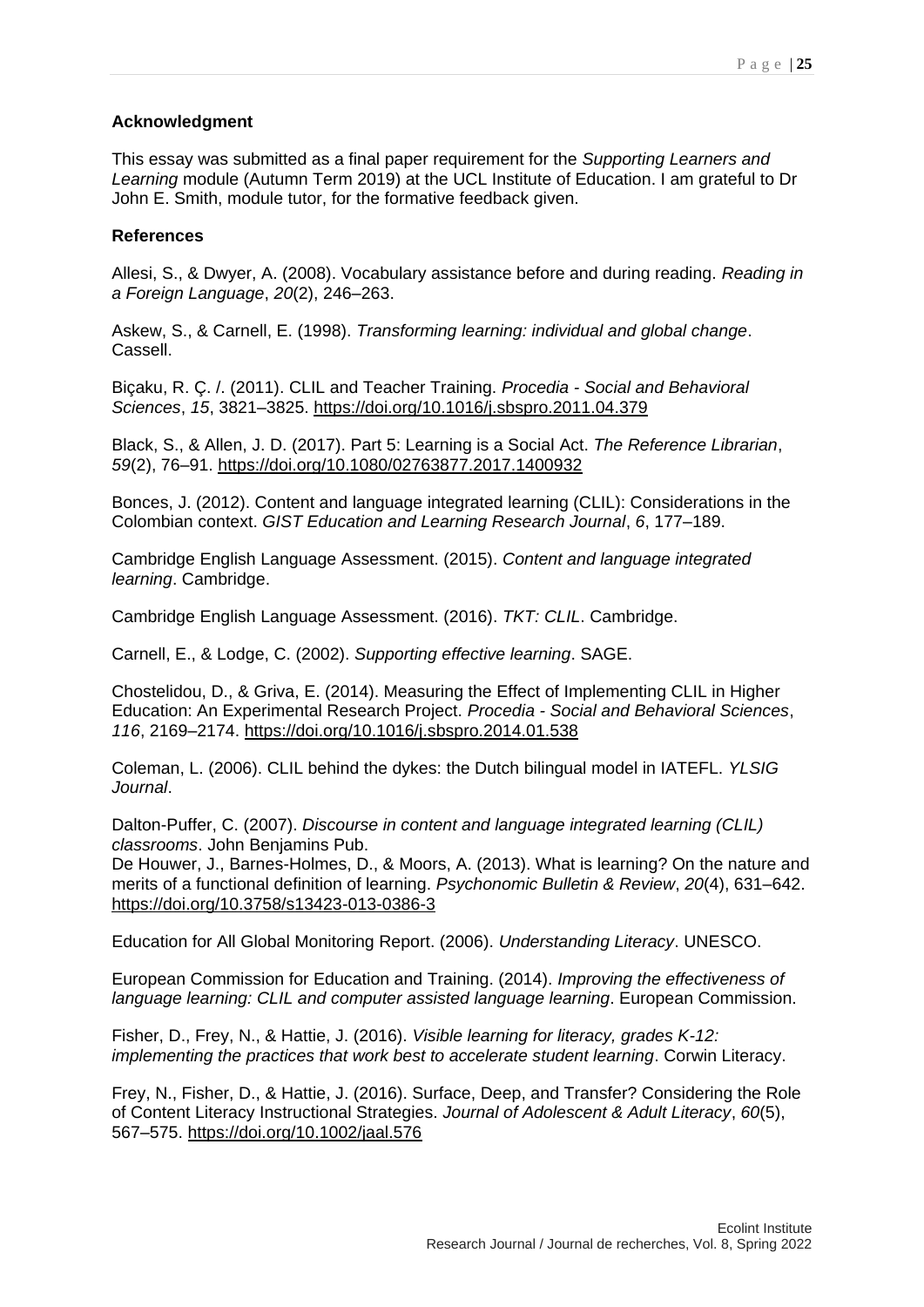Graham, A., & Phelps, R. (2003). "Being a Teacher": Developing Teacher Identity and Enhancing Practice Through Metacognitive and Reflective Learning Processes. *Australian Journal of Teacher Education*, *27*(2).<https://doi.org/10.14221/ajte.2002v27n2.2>

Hattie, J. (2012). *Visible learning for teachers: Maximizing impact on learning*. Routledge.

Hattie, J., & Zierer, K. (2018). *Ten mindframes for visible learning: teaching for success. / John Hattie and Klaus Zierer.* Routledge Taylor & Francis Group.

Hovey, K. A., Miller, R. D., Kiru, E. W., Gerzel-Short, L., Wei, Y., & Kelly, J. (2019). What's a middle school teacher to do? Five evidence-based practices to support English learners and students with learning disabilities. *Preventing School Failure: Alternative Education for Children and Youth*, *63*(3), 220–226.<https://doi.org/10.1080/1045988x.2019.1565753>

International Baccalaureate Organization. (2015). *Education for a better world*. <https://www.ibo.org/globalassets/digital-tookit/brochures/corporate-brochure-en.pdf>

International Baccalaureate Organization. (2017). *The history of the IB*. [https://www.ibo.org/globalassets/digital-tookit/presentations/1711-presentation-history-of](https://www.ibo.org/globalassets/digital-tookit/presentations/1711-presentation-history-of-the-ib-en.pdf)[the-ib-en.pdf](https://www.ibo.org/globalassets/digital-tookit/presentations/1711-presentation-history-of-the-ib-en.pdf)

Jarverla, S., Violet, S., & Jarvenoja, H. (2010). Research on motivation in collaborative learning: moving beyond the cognitive–situative Ddvide and combining individual and social processes. *Educational Psychologist*, *45*(1), 15–27. <https://doi.org/10.1080/00461520903433539>

Johnstone, R., & McKinstry, R. (2008). *Evaluation of early primary partial immersion*. [www.scilt.org.uk.](http://www.scilt.org.uk/)

Kagan, S. (1989). The structural approach to cooperative learning. *Educational Leadership. Association for Supervision and Curriculum Development*.

Kenna, J. L., Russell III, W. B., & Bittman, B. (2018). How secondary social studies teachers define literacy and implement literacy teaching strategies: A qualitative research study. *History Education Research Journal*, *15*(2), 216–232.<https://doi.org/10.18546/herj.15.2.05>

Klimova, B. (2012). CLIL and the teaching of foreign language. *Procedia Social and Behavioral Sciences*, *47*, 575–576.

Massler, U. (2011). Assessment in CLIL learning. In *Guidelines for CLIL implementation in primary and pre-primary education*. European Commission.

Mercer, N. (2013). The Social Brain, Language, and Goal-Directed Collective Thinking: A Social Conception of Cognition and Its Implications for Understanding How We Think, Teach, and Learn. *Educational Psychologist*, *48*(3), 148–168. <https://doi.org/10.1080/00461520.2013.804394>

Miller, R. D. (2016). Contextualizing Instruction for English Language Learners with Learning Disabilities. *TEACHING Exceptional Children*, *49*(1), 58–65. <https://doi.org/10.1177/0040059916662248>

Minardi, S. (2018). J.-C. Beacco, M. Fleming, F. Goullier, E. Thürmann, H. Vollmer, with contributions by J. Sheils. The Language Dimension in all Subjects – a Handbook for curriculum development and t. *Éducation et Sociétés Plurilingues*, *45*, 103–107. <https://doi.org/10.4000/esp.3402>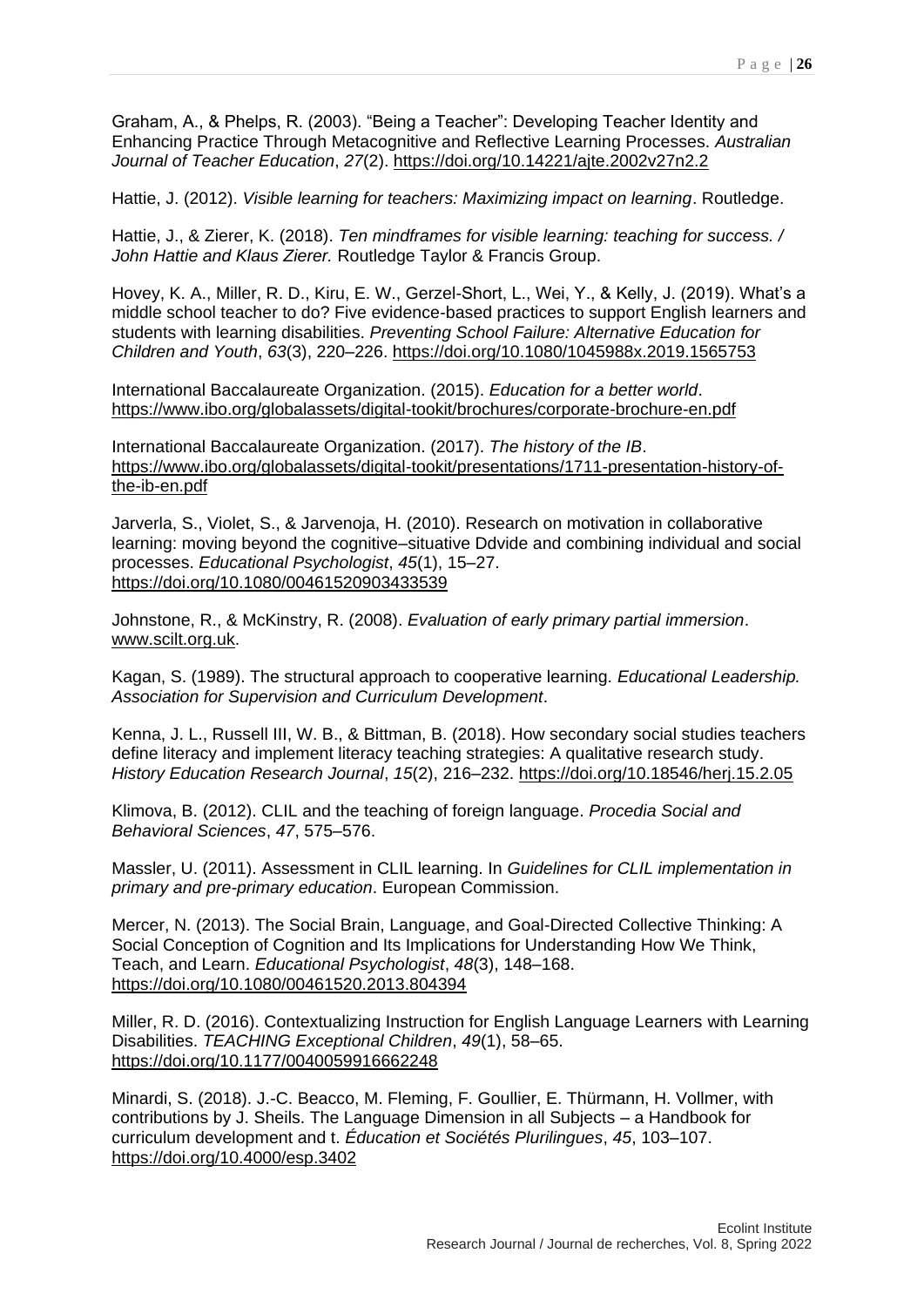Moghadam, N., & Fatemipour, H. (2014). The effect of CLIL on vocabulary development by Iranian secondary school EFL learners. *Procedia Social and Behavioral Sciences*, *173*, 2004–2009.

Pérez, M. L., & Malagón, C. G. (2017). Creating Materials with ICT for CLIL Lessons: A Didactic Proposal. *Procedia - Social and Behavioral Sciences*, *237*, 633–637. <https://doi.org/10.1016/j.sbspro.2017.02.029>

Pistorio, M. I. (2009). Teacher training and competences for effective CLIL teaching in Argentina. *Latin American Journal of Content and Language Integrated Learning*, *2*(2), 37– 43.<https://doi.org/10.5294/laclil.2009.2.2.14>

Sherris, A. (2008). Integrated content and language instruction. *CAL Digest*.

Smith, J. (2018). Re-engineering national reading policy, pedagogy, and professional development: The case for a Simple View of Meaningful Reading. *Teacher Advancement Network Journal*, *10*(2), 65–79.

Temirova, F., & Westall, D. (2015). Analysis of First and Foreign Language Use in Content and Language Integrated Learning (CLIL) Classrooms. *Procedia - Social and Behavioral Sciences*, *178*, 217–221.<https://doi.org/10.1016/j.sbspro.2015.03.184>

University of Cambridge ESOL Examinations. (n.d.). *Teaching geography through English- a CLIL approach*.

US Department of Education. (2014). *Teaching academic content and literacy to English learners in elementary and middle school*. US Department of Education. Van de Craen, P., Mondt, K., Allain, L., & Gao, Y. (2008). Why and how CLIL works. *Vienna English Working Papers*, *16*, 70–78.

Vokatis, B., & Zhang, J. (2016). The profession identity of three innovative teachers engaging in sustained knowledge building using technology. *Frontline Learning Research*, *4*(1), 58–77.<https://doi.org/10.14786/flr.v4i1.223>

Wang, C. (2016). *Effects of watching feature films in English learning for Chinese college students* [Master's thesis].

Wang, Y.-H. (2016). Promoting contextual vocabulary learning through an adaptive computer-assisted EFL reading system. *Journal of Computer Assisted Learning*, *32*(4), 291– 303.<https://doi.org/10.1111/jcal.12132>

Wilson, P. (2009). *Reading in the content area: Its impact on teaching in the social studies classroom* [PhD Dissertation].

Wright, E., & Lee, M. (2014). Developing skills for youth in the 21st century: The role of elite International Baccalaureate Diploma Programme schools in China. *International Review of Education*, *60*(2), 199–216.<https://doi.org/10.1007/s11159-014-9404-6>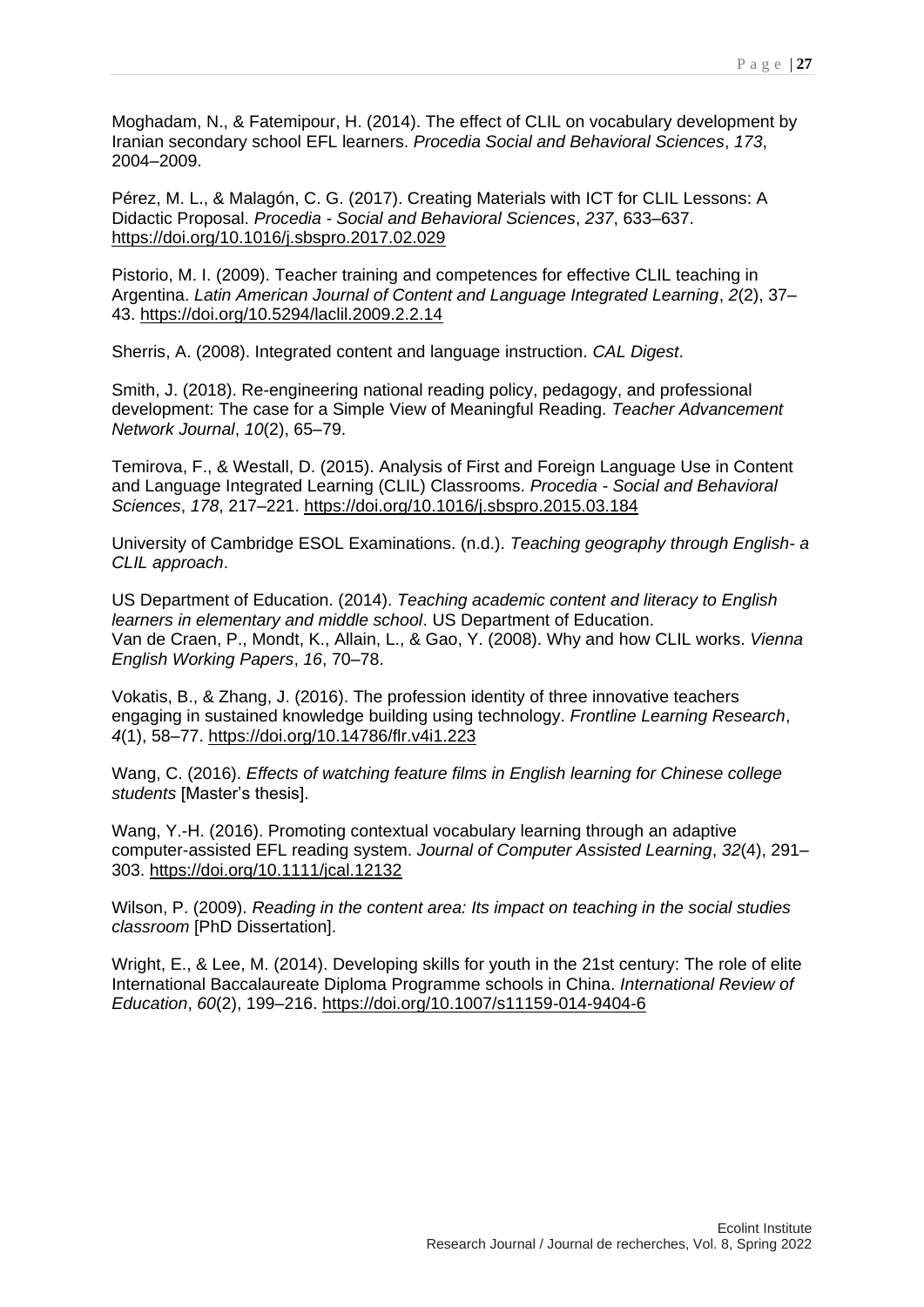# <span id="page-28-0"></span>**The impact of learning objectives and success criteria on students in primary schools in Shanghai, China**

### <span id="page-28-2"></span><span id="page-28-1"></span>**Shiguo Zhao, East China Normal University Ahmed Hussain, Harrow International AISL, Durham University School of Education**

#### **Abstract**

The use of learning objectives and success criteria has been reported to have a positive impact on student achievement and attitudes to learning (Clarke, 2008,2013; Lenor e*t al*., 2014; Mansell *et al*., 2009). However, the consistent use of specific learning objectives and success criteria is not established in schools in Shanghai and there exist few studies that investigate their influence on learning and attitudes despite national education reform placing an emphasis on formative assessment (Zhao, 2020).

This study explores the impact of learning objectives and success criteria on pupil achievement and attitudes to learning in primary school mathematics lessons. The findings indicate that the use of learning objectives and success criteria is associated with an increase in student achievement in a paper and pencil test (effect size 0.6). An exploration of student perceptions of learning objectives and success criteria revealed that both motivation and attitudes towards learning were reportedly increased (P<0.001) in primary school mathematics lessons. It was observed that success criteria were more strongly correlated with higher motivation and attitudes towards learning than learning objectives. This indicates that the use of success criteria; and lesser extent learning objectives, associated with higher levels of pupil achievement could be influenced by higher levels of student motivation and more positive attitudes towards learning.

Furthermore, this study provides evidence of the successful integration of formative assessment practices into primary schools in Shanghai through collaboration between state education and a private education group.

**Key words:** learning objectives; success criteria; pupil perceptions and attitudes, education reform in China

#### **Introduction**

Education in China is being transformed, there are more international schools than any other country and there exists rapidly growing Chinese private school market (ISA, 2019). State education is also undergoing deepening reform that includes integrating philosophy and practice from international education (MOE, 2010). One aspect of the Ministry of Education reforms re-emphasises the importance of formative assessment. Curriculum, assessment and reform are executed at province and municipality level by an education commission (SHMEC, 2013). At district level, national and local educational initiatives are led by a research and training institute and its team of trainers, researchers and inspectors, responsible for developing teacher practice and curriculum. Working with researchers and education leaders from a private education group, Pudong District research and training institute planned and implemented training on assessment for learning (AfL) practices for a sample of selected schools and their teachers as part of a municipality level initiative aligned to MoE reforms. This public-private school partnership represents a novel approach to delivering education reform.

There are four main practices commonly associated with AfL (Black and Wiliam, 1998):

- 1. establishing clear learning objectives and success criteria
- 2. eliciting and interpreting learning evidence for example through questioning
- 3. providing effective feedback to close the gap in learning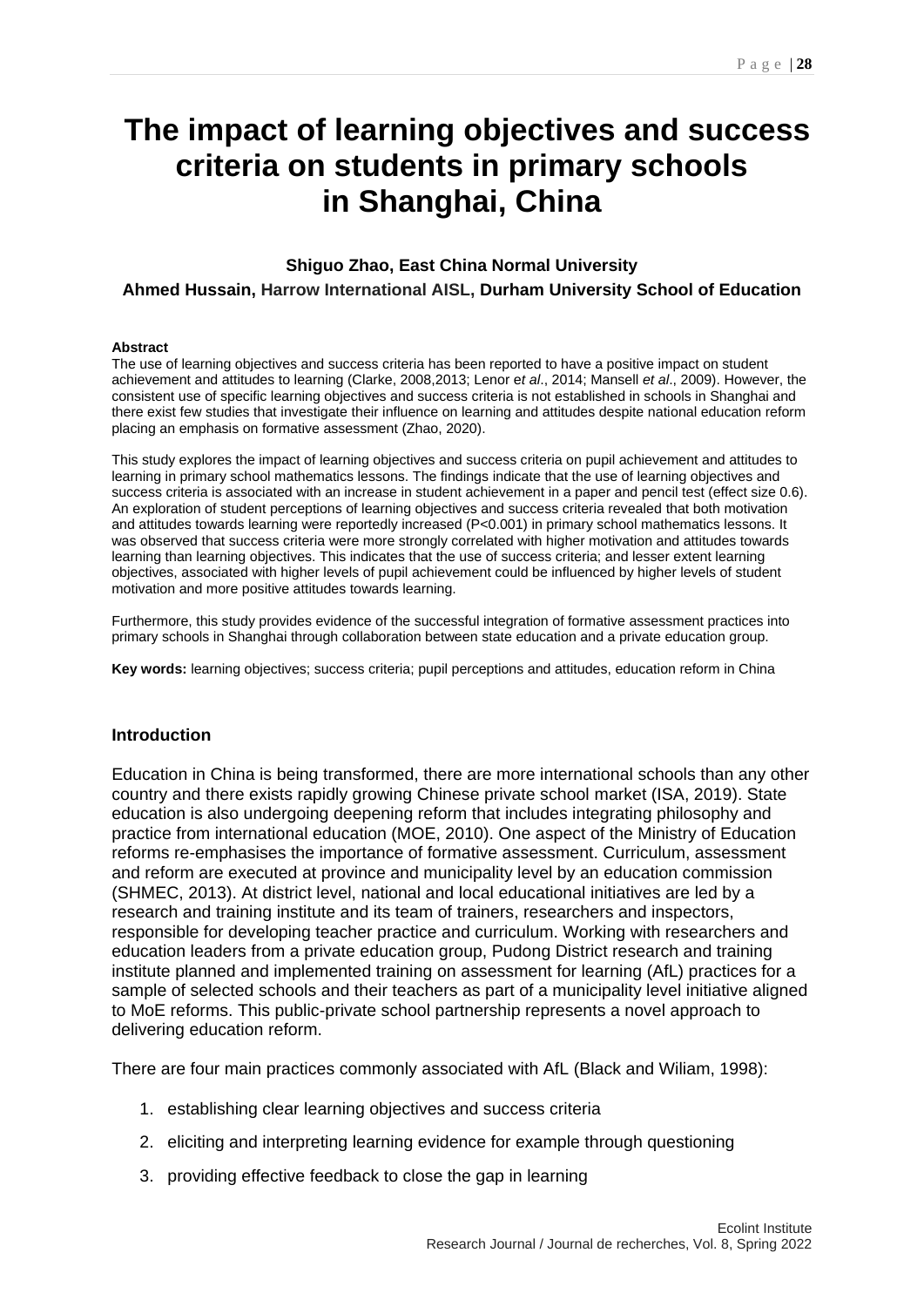4. encouraging peer and self-assessment

AfL has long been linked with a positive impact on student learning (Florez and Sammons, 2013; Hodgson and Pyle,2010; Tierney and Charland,2007). The seminal work of Wiliam and Black (1998; 2009) found that formative assessment can significantly improve student academic achievement. Since, John Hattie (2008), found that formative assessment in the classroom had a significant impact on student academic achievement, ranking fifth among all factors.

AfL is also reported to have an impact on student attitudes to learning; for instance, motivation, self-efficacy and metacognition all of which may be factors in reported increases in student academic achievement (Stiggins, 2006; MacPhail and Halbert 2010; OECD,2008). Moreover, it has been shown that the use of formative assessment can also promote the development of student self-regulation (Lenor *et al*.,2014; Assessment Reform Group, 1999; Mansell et al. 2009; Clark, 2015). A number of research articles claim that self-regulation raises levels of focus, flexibility, confidence and achievement and includes core elements such as setting goals, planning, monitoring progress and adjusting learning methods (Bandura 1986, 1997; Zimmerman 2002; Pintrich 1999, 2004; Black and Wiliam, 2009). No doubt these research findings underpinned the re-emphasis of formative assessment in education reform in China which is placing increasing emphasis on student personal, social and emotional development (MOE, 2021).

Whilst AfL is an established feature of education in many parts of the world (OECD, 2008), it is not a feature of education in Shanghai, China (Zhao, 2020). However, curriculum and education reform for basic education across China places emphasis on the application of formative assessment practices to reduce the pressures associated with summative methods that are a feature of current systems, especially in primary schools. Shanghai Municipality Education Commission implemented "standards-based teaching and assessment" for elementary school from 2013, requiring elementary school teachers to base assessment on curriculum standards and using multiple assessment approaches that support academic achievement and student personal development. However, there has been limited impact on teacher practice because the policy lacks specific instructional and operational guidance on the implementation of formative and performance assessment (Zhao, 2020). Lack of effective teacher training is also another reason for limited application of formative assessment (Zhao, 2020). The predominant curriculum and pedagogical model used by elementary teachers in Shanghai is the "Mastery Model for Teaching and Learning" that places emphasis on teaching rather than assessment, which is typically paper-andpencil test-based and summative in approach. Consequently, there are few studies on the use of formative assessment in China but there exists a significant interest.

This study reports on how a partnership public schools and private international schools provided training on AfL and studied the impact on student learning and importantly on student attitudes to learning in primary school mathematics. It is concerned only with AfL practice: establishing clear learning objectives and success criteria. This decision was made because effective application of the other three aspects of AfL are dependent on effective learning objectives and success criteria (Crichton and McDaid,2016; Hanover Research,2014). Primary school mathematics teachers in one district of Shanghai, Pudong District, were:

Initially trained in the implementation of learning objectives and success criteria through a series of training sessions from researchers in the private international school group, observed practice in a private international school and exchanged ideas with teachers from the UK followed by further training by Pudong research and training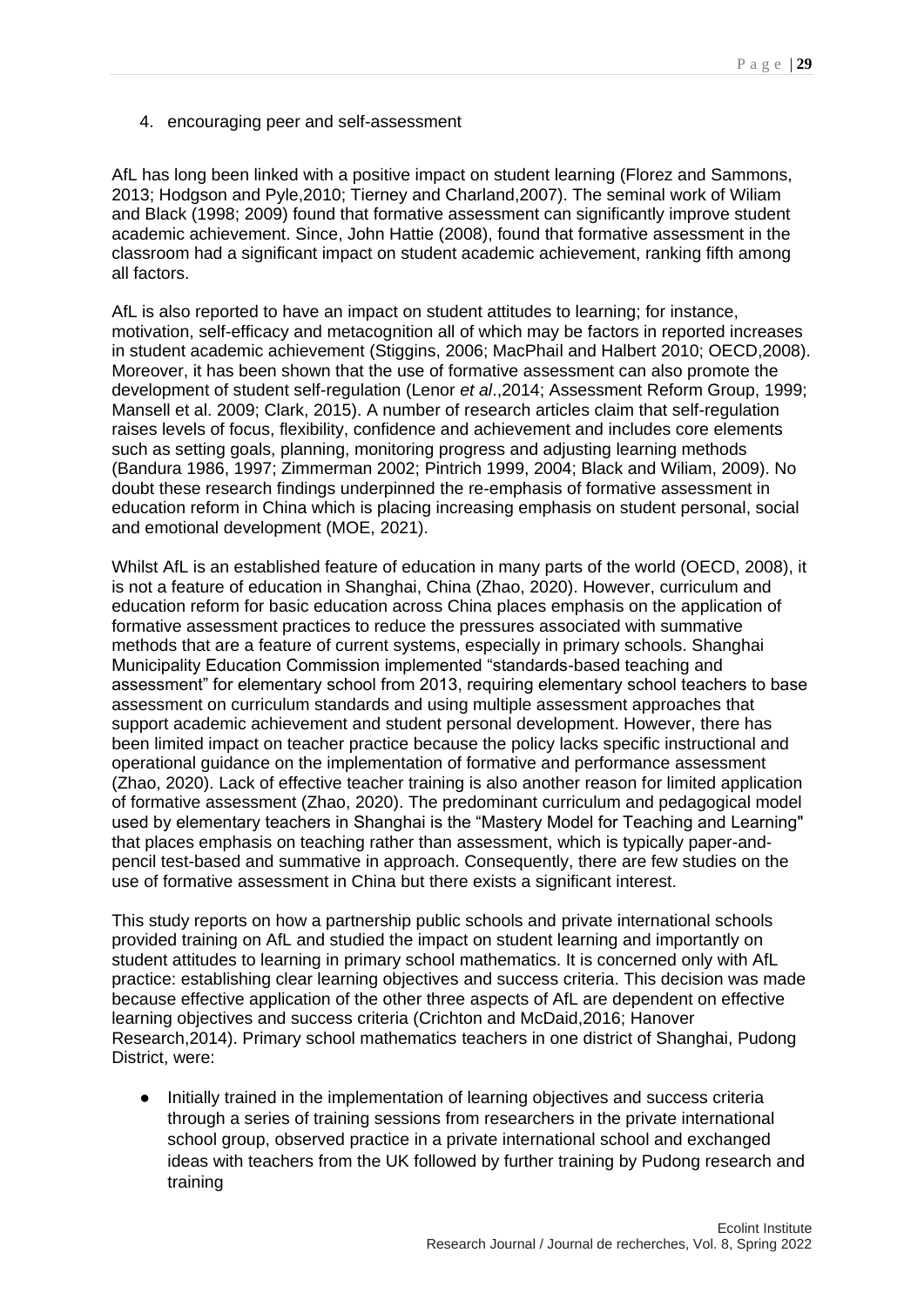● Teachers were then observed by authors and feedback provided to strengthen practice

This design allowed teachers to gain confidence in effectively using learning objectives and success criteria.

The sole focus on one aspect of AfL presented an opportunity to study the impact of learning objectives and success criteria on student achievement and fundamentally attitudes to learning in primary schools in Shanghai.

#### **Research Design and methodology**

This study involves the research and training centre in Pudong, Shanghai, training a sample of teachers to implement learning objectives and success criteria in primary school mathematics lessons over a semester (5 months). The subsequent impact on student achievement in a paper and pencil test along with student reported perceptions on learning were recorded.

As the research team comprised researchers from China and the United Kingdom, it was necessary to establish consistency in understanding of the variables within the study. Below are the definitions agreed prior to the work undertaken across primary schools in Shanghai, China.

*Learning objective*: The skills and knowledge that a student should possess on successful completion of a lesson or phase of study

*Success criteria*: The measures used to determine whether, and how well, learners have met the learning objectives.

In creating the questionnaire to evaluate student attitudes to learning, previously reported attitudinal factors influenced by AfL were considered: motivation and self-efficacy Stiggins, 2006; MacPhail and Halbert 2010; OECD,2008) along with self-regulation (Lenor *et al*.,2014; Assessment Reform Group, 1999; Mansell et al. 2009; Clark, 2015).

#### *Training teachers*

Five teachers from three schools were selected to participate in the study on a voluntary basis. All teachers were responsible for teaching Grade 4 students (9 to 10 years old) mathematics. The teachers, with similar levels of experience, experienced the same training programme. Through a series of workshops seminars and demonstration classes teachers were introduced to and applied AfL strategies, with specific emphasis on the use of learning objectives and success criteria.

Prior to formally commencing the study, an initial meeting was also held, during which the participating teachers were briefed on the design of the research project. Teachers worked collaboratively to determine learning objectives and success criteria for lessons. During the study, as an inspector, one of the authors visited the schools twice a week, during which the teachers would be observed teaching, gather feedback progress in the implementation of learning objectives and success criteria and to share ideas on developing practice.

#### *Sample group*

The sample involved 187 students in Grade 4 (9-10 years old) in primary schools across Pudong, a district in Shanghai. The schools have similar socio-economic contexts and are all located in similar residential areas within the city. Five mathematics classes in Grade 4 were selected randomly in three schools. Pre-test conditions were determined by administering the questionnaire described above prior to commencing the introduction of learning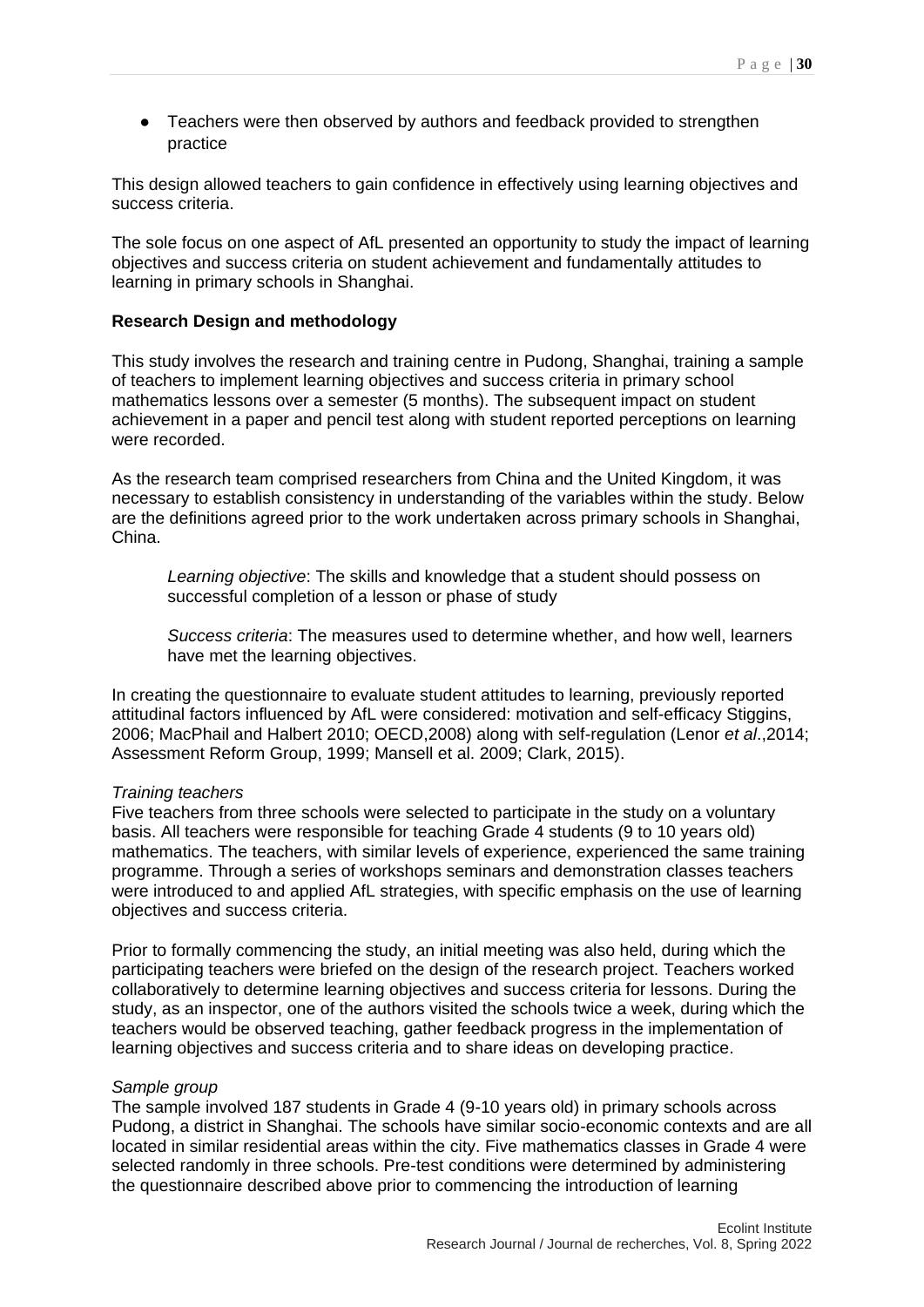objectives and success criteria. ANOVA was carried out which showed that there was no significant difference between all classes and schools (F=1.848, p=0.140) at the outset of the study. The control group was made up of all other Grade 4 pupils in the same three schools.

#### *Research approach*

This study adopts a quasi-experimental design. Pre and post-intervention tests with 194 and 187 students respectively which comprised paper and pencil mathematics test, questionnaire and interviews with a sample of students. The number and gender of students in the five classes were similar. During the study, all students in the sample were taught the unit of "understanding of decimals". This topic was selected as it was scheduled to be covered in all primary schools in Pudong during the study. This article does not attempt explore any relationship between content and AfL. All classes experienced four hours of mathematics every week during the study. Learning objectives and success criteria for the unit were jointly determined through collective lesson preparation by teachers. The study lasted eight weeks.

Pre and post measures comprised capturing student achievement in pre and post mathematics tests and gathered student attitudes through a questionnaire that contained items focusing on learning objectives, success criteria, motivation, self-efficacy and selfregulation followed by structured interviews with a sub-sample of students who were asked similar questions to those on the questionnaire.

#### *Paper and pencil test*

The test undertaken was consistent for all students in both the control and treatment cohorts. The test items were developed by inspectors at the Pudong research and training centre and were consistent with tests typically used across the district for primary school mathematics. The test items were produced objectively by researchers responsible for assessing student attainment against the curriculum framework for Shanghai and was ultimately approved by the education bureau for use across the district. The content focused on the topic "understanding decimals" and followed guidance from the curriculum content and textbook used extensively across the municipality of Shanghai. Thus, it is assumed that the test is valid and reliable. The test was conducted in consistent controlled conditions.

#### *Questionnaire*

Student attitudes on the use of learning objectives and success criteria were ascertained using a questionnaire. The questionnaire comprised eight items designed to explore student attitudes to learning by focusing on three general themes; Questions 1-4 motivation and engagement in learning (Gredler, Broussard and Garrison, 2004), question 5 perceptions on success and self-efficacy (Akhtar, 2008) and questions 6-8 focusing on reflection and review of learning (Pintrich and Zusho,2002). Student responses were recorded using a likert-scale; "strongly disagree", "disagree", "uncertain", "agree" and "totally agree" with the following values applied: 1, 2, 3, 4 and 5 respectively. Factor analysis carried out on responses to the questionnaire indicated that the KMO value is 0.862, and the coefficient of internal consistency was 0.812, indicating that the questionnaire displayed adequate reliability and validity.

#### *Structured interview*

Structured interviews were conducted with a sample of students in the study through a stratified random sampling approach. The questions posed by the researchers were structured around those in the questionnaire with the aim of triangulating the quantitative findings from the questionnaire feedback.

#### *Data analysis*

For comparison of paper and test outcomes between the control and intervention group, effect size was calculated between the two samples. SPSS 20.0 statistical software was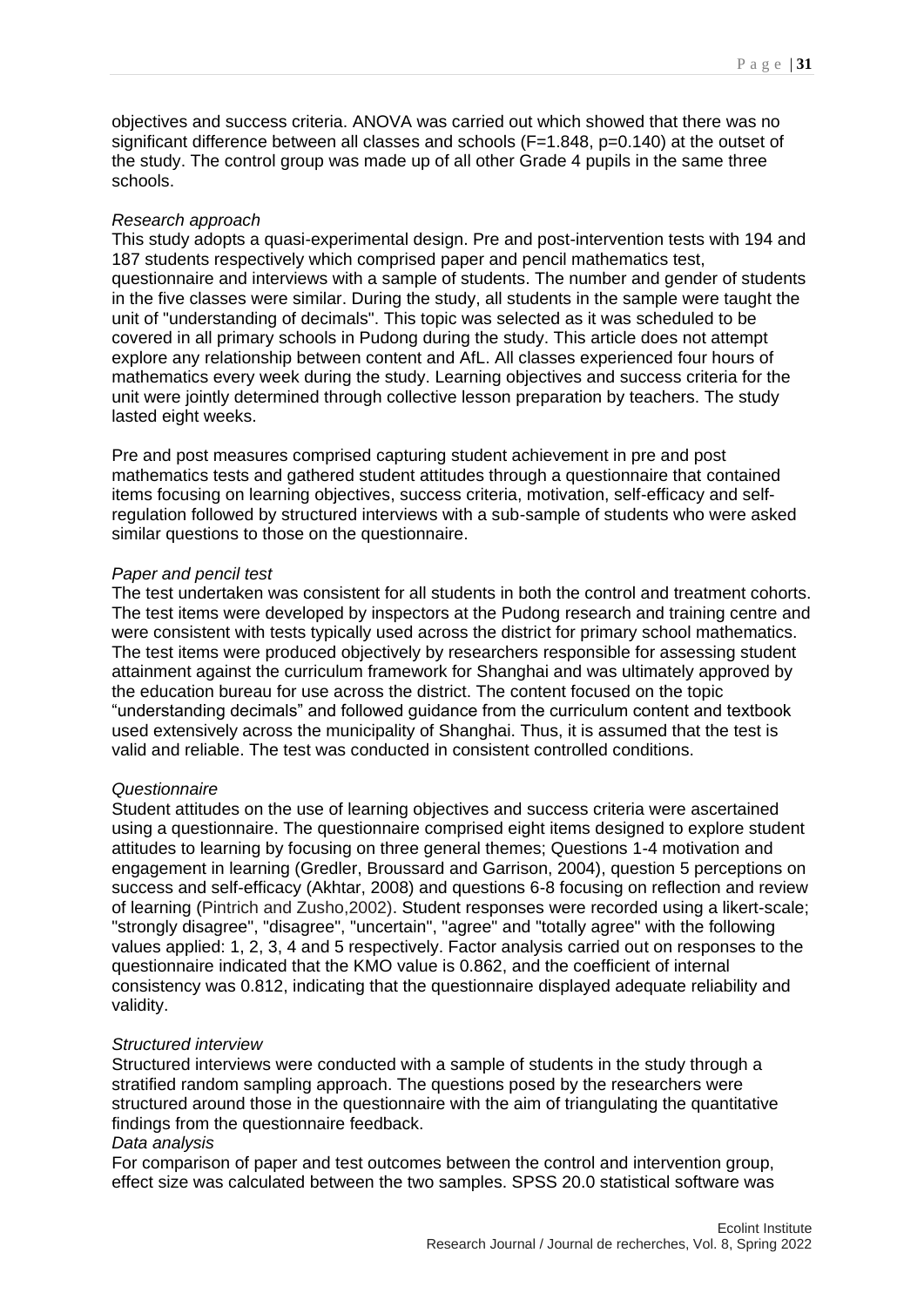used for statistical analysis of the obtained data from the questionnaire. Correlation analysis and regression analysis were used to explore the relationship between learning objectives and success criteria on pupil perception on learning.

#### **Results**

#### *Analysis of test outcomes*

Student performance in a paper and pencil mathematics test undertaken post intervention was compared between the control group and intervention group (appendix 1). Data indicates that sustained use of learning objectives and success criteria was associated with higher achievement in the test. Effect size analysis revealed an effect size of 0.36 across the entire cohort. To limit the impact of variation associated with different teachers, analysis was undertaken of a single teacher who taught students in both the control and treatment group. The effect size of the intervention, for the single teacher, was 0.6 indicating a relatively high effect size. This suggests that students in the intervention group performed significantly better in the mathematics test. However, it is acknowledged that a more comprehensive study would be required to unequivocally support this claim.

#### *Questionnaire*

Data from the questionnaire is reported in Table 2 (appendix 2). The aim of the questionnaire was to explore student attitudes to learning before and after the intervention. Analysis indicates that student responses to the first 4 questions, referring to motivation, display an increase in agreement post intervention (10.3%). This observation is supported by an increase (9%) in students reporting that they respond to teacher questions and participation in class discussion (8.2%). A small increase (2.6%) was recorded in students committed to completing homework post intervention.

Student agreement increased post intervention for question 5 (8.2%), which indicated that students perceived themselves to be more confident in achieving success. There was an increase in students frequently self-reflecting (7,4%) and previewing or reviewing work (9.6%) but only a minor increase (1.2%) in the proportion of students who reported changing their approach to learning schedule.

Overall, student attitudes to learning were more positive post intervention. This is supported in student interview responses (see appendix 2)

To further assess the impact of learning objectives and success criteria on student attitudes of learning, correlation analysis was undertaken between student responses to specific questions and a. learning objectives and b. success criteria. Furthermore, regression analysis was undertaken on c. learning objectives and d. success criteria with student attitudes to learning. The questions were grouped into:

- Questions 1 to 4 relating to enjoyment, motivation and engagement
- Question 5 relating to student perceptions on success as a learner
- Questions 6-8 relating to reflection, review and adjusting their work and learning in mathematics

#### a. Learning objectives

Correlation analysis for learning objectives is presented in tables 3 to 5 (appendix 1). Analysis reveals that:

Learning objectives displayed a correlation with questions  $1-4$  (p $< 0.01$ ) with a slight correlation coefficient increase of 0.02 post intervention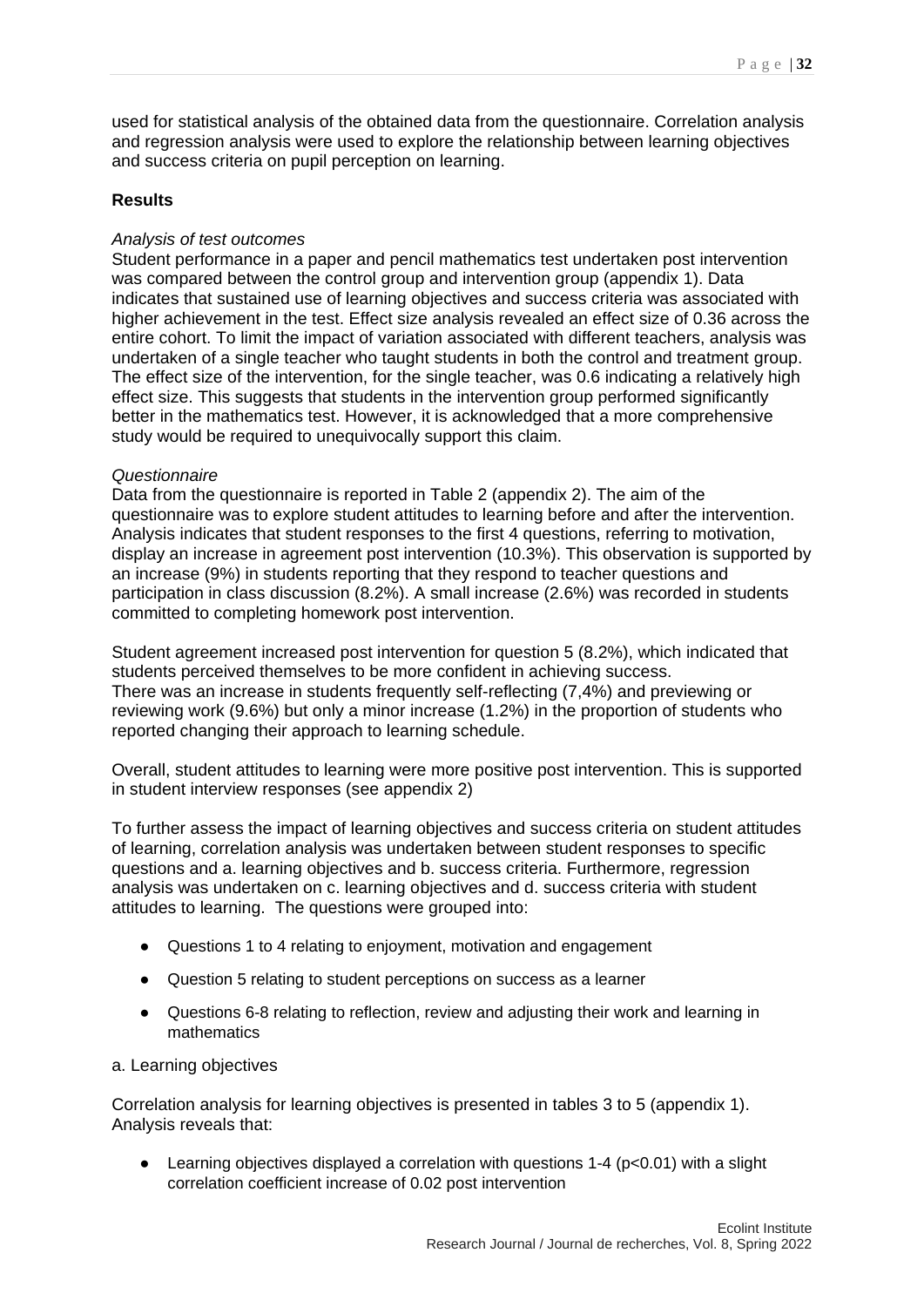- $\bullet$  Learning objectives displayed a greater positive correlation with question 5 ( $<$ 0.05 pre and <0.01 post intervention respectively) with a larger correlation coefficient increase of 0.112 post intervention
- Learning objectives are positively correlated with questions 6-8 (P<0.01) with an increase in correlation coefficient of 0.036 post intervention

b. Correlation analysis of success criteria

Correlation analysis for success criteria is presented in tables 6 to 8 (appendix 1). Analysis reveals that:

- Success criteria displayed a positive correlation with question 1-4 (P<0.01) with an increase in correlation coefficient of 0.62 post intervention;
- Success criteria displayed a positive correlation with question  $5$  (<0.05 pre and <0.01 post intervention respectively) with a larger correlation coefficient increase of 0.211 post intervention;
- Success criteria displayed a positive correlation with question 6-8 (P<0.01) with an increase in correlation coefficient of 0.17 post intervention.

The analysis suggests that success criteria has a stronger correlation with student responses than learning objectives. This is most marked in the increases post intervention for questions 1-4 and question 5.

c. Regression analysis learning objectives

Regression analysis for learning objectives is presented in tables 9 (appendix 1). Analysis reveals that:

- In general, there is a positive regression between learning objectives and student responses both pre and post intervention;
- Learning objectives displayed a positive regression with questions 1-4; 17.9% (adjusted R2=0.179) pre intervention and 19.7% (adjusted R2=0.197) post intervention;
- Learning objectives displayed a lower regression with question 5; 2.4% (adjusted R2=0.024) pre intervention and 7.6% (adjusted R2=0.076) post intervention;
- Learning objectives displayed a positive regression with questions 6-8: 14.1% (adjusted R2=0.141) pre intervention and 17% (adjusted 0.17) post intervention.

d. Regression analysis of success criteria

Regression analysis for success criteria and student attitudes on learning is presented in tables 10 (appendix 1). Analysis reveals that:

- In general, there is a positive regression between succession criteria and student questionnaire responses both pre and post intervention;
- Success criteria displayed a positive regression with questions 1-4; 15.4% (adjusted R2=0.154) pre intervention and 20.8% (adjusted R2=0.208) post intervention;
- Success criteria displayed a lower regression with question 5: 2.1% (adjusted R2=0.021) pre intervention and 13.6% (adjusted R2=0.136) post intervention;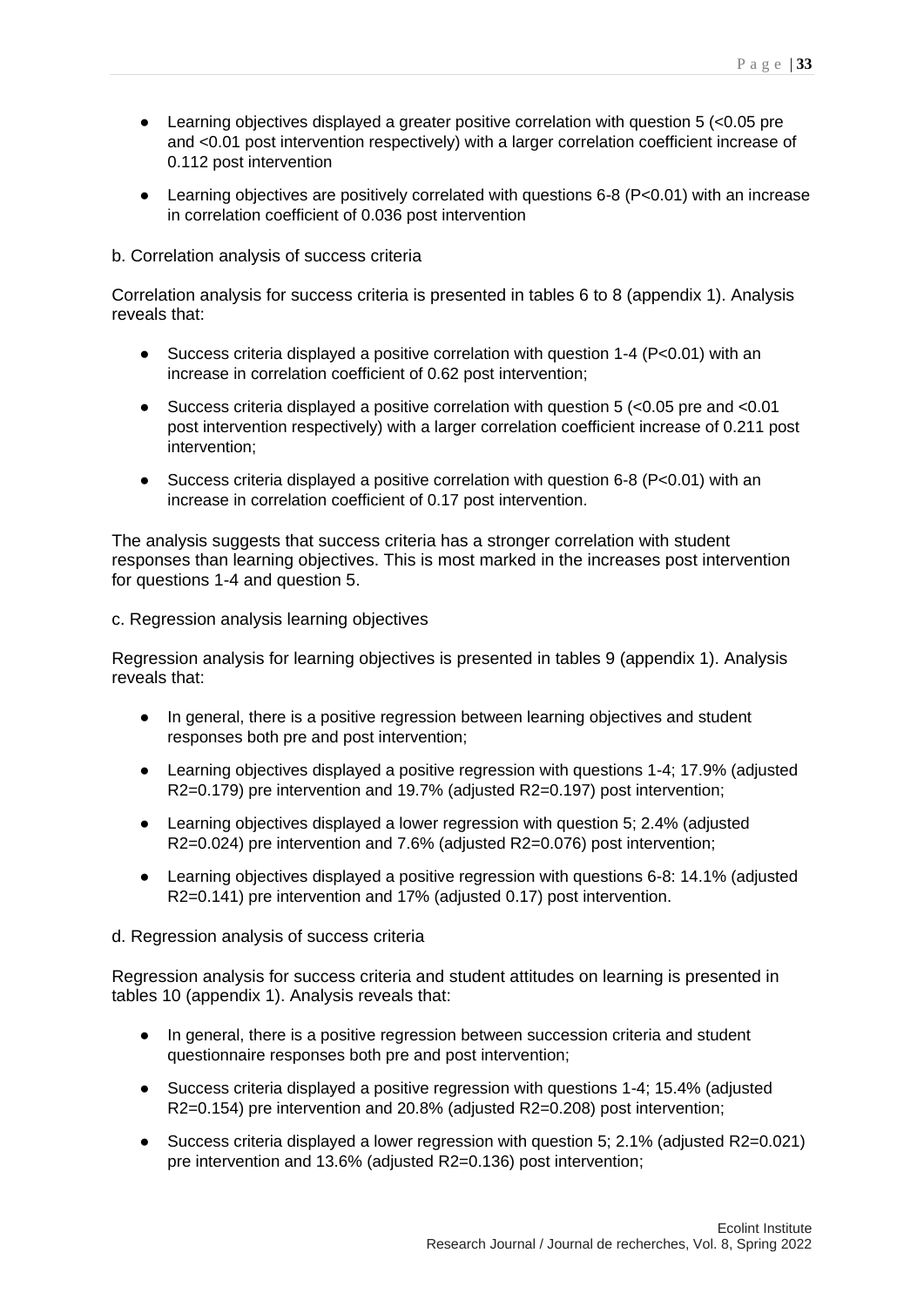● Success criteria displayed a positive regression with questions 6-8: 16.2% (adjusted R2=0.162) pre intervention and 17.6% (adjusted 0.176) post intervention.

It is evident that learning objectives and success criteria have a varied but positive correlation with three elements of the questionnaire, but that there is a stronger correlation for success criteria.

#### **Discussion**

This study has demonstrated that AfL practices can be developed and applied in primary schools in Shanghai, were such practices are less well developed (Cui Yunhuo,2010; Zhong Qiquan, 2012; Yang Xiangdong, 2009). The actions of the research and training institute in Pudong, Shanghai, resulted in primary school mathematics teachers consistently and effectively using learning objectives and success criteria.

Teachers who took part in the study reported that they previously focused 'what and how' to teach and less on 'how' to assess. After participating in the study, teachers reported that assessment is fundamental to learning mathematics and serves as a process for reflecting on evidence.

The use of learning objectives and success criteria was associated with higher levels of student performance in a paper and pencil test relative to students in the control group. These findings are congruent with other work in this field (Reed,2012; Lenor *et al*., 2014; Mansell *et al*., 2009), though they contribute to the relative minor body of work in in China. Possible reasons for higher student performance were revealed through student perceptions on learning.

Students from the intervention group reported that learning objectives and specifically success criteria are important in assisting learning in mathematics. The use of both learning objectives and success criteria are correlated with higher levels of student motivation and engagement, self-efficacy and self-regulation. This is consistent with findings of Locke and Latham (1990) who showed that goal setting has a positive impact on student performance. Martin (2006) found that 'personal bests' had a positive impact on educational aspirations, love for school, participation in class and persistence in tasks. This study indicates that after the intervention, student understanding of learning objectives is positively correlated with motivation and self-regulation to a moderate degree, although the correlation between selfefficacy is very weak.

John Hattie (2009) found that success criteria had a positive impact on student learning. This indicates that making explicit what success entails provides students clarity on what successful performance involves is important for learners. This study demonstrates that success criteria is correlated to a greater degree than learning objectives with motivation, self-efficacy and self-regulation. This may be because success criteria provide students with a clear understanding of what is required and what successful performance entails and this clarity, in turn, raises levels of motivation to learn. Moreover, success criteria provide a reference for students to evaluate their own performance and as such adjust their behaviours and thinking in order to improve performance or overcome misconceptions and challenges.

Importantly, this study also demonstrated that collaboration between international and state education entities successfully resulted in teachers in Pudong successfully implementing AfL practices and influencing student attitudes and personal development aligned to some objectives of education reform in China.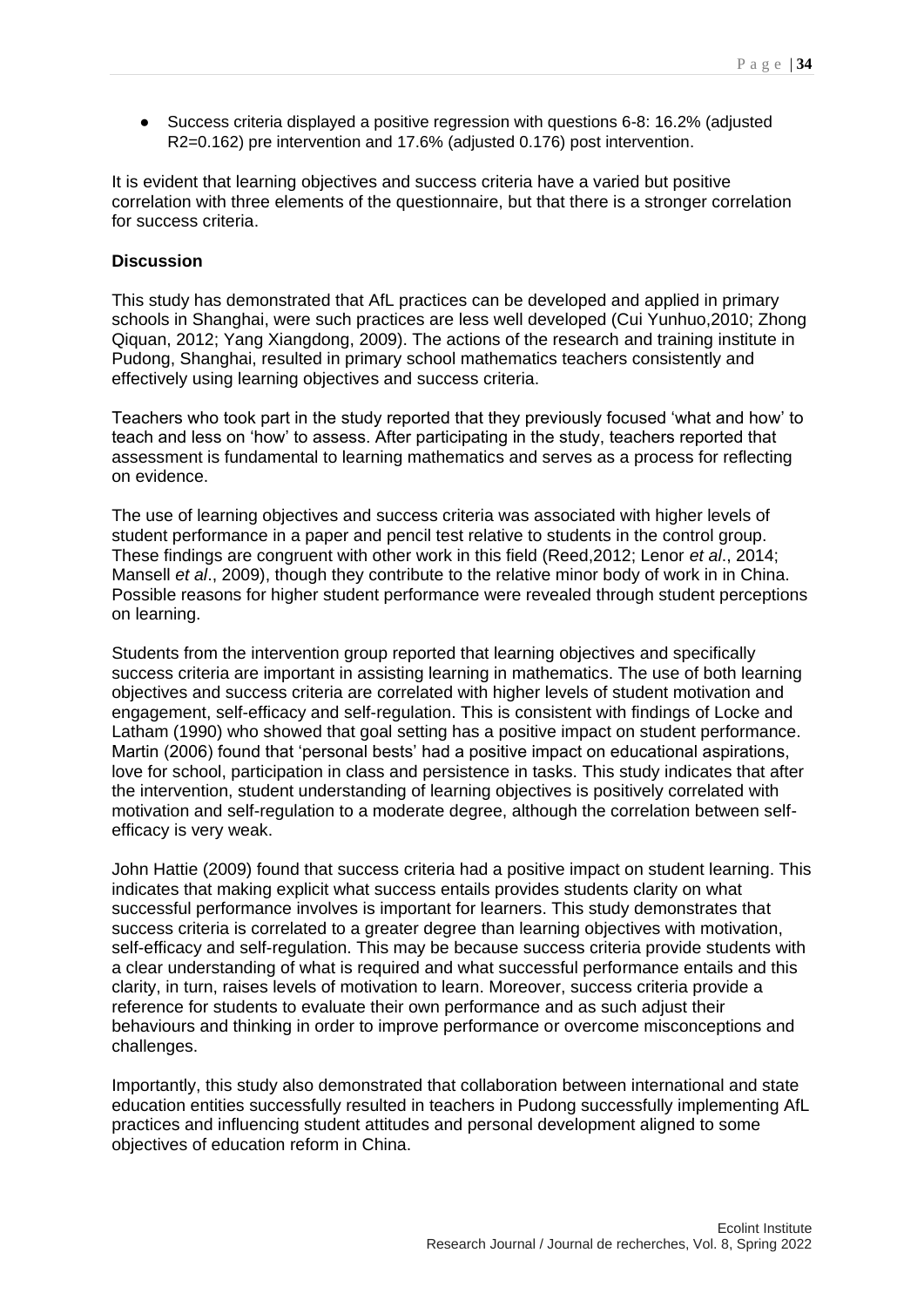Whilst it is recognised there is need for more comprehensive exploration of any relationship between learning objectives and success criteria on student attitudes and attainment, this paper introduces how international schools can play a role in education reform.

#### **Conclusion**

The use of learning objectives and success criteria is associated with increased student performance in a paper and pencil test for primary school students studying mathematics in Pudong. Success criteria, and lesser extent learning objectives, are positively correlated with increased self-reported motivation and attitudes to learning by students. This may be because success criteria allowed students to establish a clear appreciation of what success entails and what actions are needed to achieve learning objectives more explicit (Shirley Clarke, 2004). This study suggests that success criteria have a higher correlation with learning motivation and attitudes than learning objectives. Further studies that more deeply explore student motivation and attitudes is warranted.

Importantly, this study has demonstrated the successful integration into primary school in Shanghai of formative assessment practices. Therefore, it is proposed that further research on the influence of learning objectives and success criteria may assist in contributing to one element of educational reform in Shanghai and beyond. Furthermore, this study demonstrates the effective collaboration between the state education system in Shanghai with the private international education sector. Such partnerships may serve as an effective means of delivering the desired education reform across China and beyond.

#### **Acknowledgements**

We would like to thank Rob Coe and CJ Rauch for feedback on a draft of this article. We would also like to thank Shanghai Office for Educational Sciences Planning for funding the Construction and Application of Index System of Teachers Classroom Assessment Literacy Project (No.C18070) and Wellington Pudong International Curriculum Alliance colleagues as well as Zhao Dongqian, Jiang Liming, Chen Aiyan, Yang Minyan, and Zhao Mengmeng for their efforts.

#### **References**

Black, P. and Wiliam, D. (2009) Developing the theory of formative assessment. Educational Assessment Evaluation and Accountability, 21(1):5-31

Hanover Research, Agust (2014). The Impact of formative Assessment and Learning Intentions on Student Achievement, www.hanoverresearch.com.

Hazel Crichton & Ann McDaid (2016). Learning Intention and Success Criteria: Learners' and Teachers' views. The Curriculum Journal, 27:2,190-203.

Stiggins R., (2006). Assessment for learning: A key to Motivation and Achievement. Phi Delta Kappan international, 2(2):1-19.

Nicol, D. Macfarlane-Dick (2006). Formative assessment and self-regulated learning: A Model and Seven Principles of Good Feedback Practice. "Studies in higher Education", p.7.

Lenor Santos Jorge Pinto (2013). The development of self-regulation through assessment criteria [J]. Procedia-Social and Behavioral Sciences 112, (2014):907-915.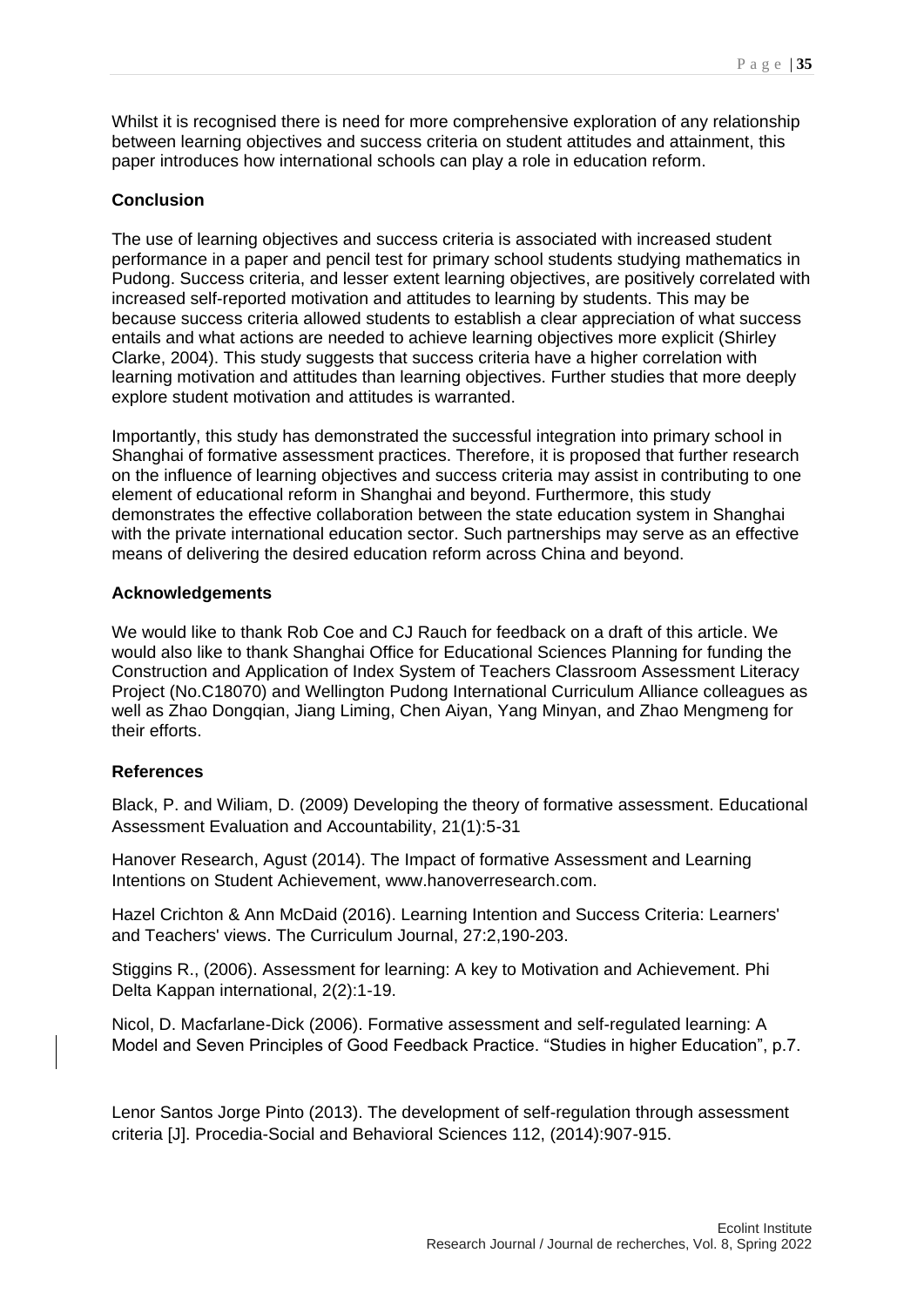Wiliam, D.; Lee, C.; Harrison, C. & Black, P. J. (2004). Teachers developing assessment for learning: impact on student achievement. Assessment in Education: Principles Policy and Practice, 11(1), 49-65.

Pintrich, P. R. & Zusho, A. (2002). Student motivation and self-regulated learning in the college classroom, in: J. C. Smart & W.G. Tierney (Eds) Higher Education: handbook of theory and research (vol. XVII) (New York, Agathon Press).

Deborah K. Reed (2012). Clearly Communicating the Learning Objective Matters!, Middle School Journal, 43:5, 16-24.

Florez, M. T., & Sammons, P. (2013). Assessment for learning: Effects and impact. Reading: CfBT Education Trust.

Department for Education and Skills (2007). Assessment for Learning 8 schools project report. Retrieved July 9, 2019, from http://www.standards.dfes.gov.uk

Clarke, S. (2008). Active learning through formative assessment, London: Hodder Education. p.81.

Clarke, S. (2013). Outstanding formative assessment. Oxon: Hodder Education.

Cui Yunhuo (2010). Assessment for learning: the new A new paradigm of students academic achievement assessment. Educational Science Research, (3):15.

Yang Xiangdong (2009). The role and Reconstruction of Classroom assessment, The Global Education, Vol.38(9):42-46.

Zhong Qiquan (2012). The challenge of classroom assessment, The Global Education, Vol.41(1):10-16.

Zhao Shiguo (2020). A survey of primary school teachers classroom assessment literacy based on the 1032 primary school teachers in District Y of Shanghai. Shanghai Research on Education, (8):20-31.

SHMEC. Opinions of Shanghai Municipal Education Commission on the implementation of

curriculum-based teaching and evaluation in primary schools [R].2013-8-59.

MOE. The outline of the national plan for Medium-and Long-term Educational Reform and development [R]. [2010.4.15]. [http://www.moe.gov.cn/was5/ web/search/channelid=244081.](http://www.moe.gov.cn/was5/%20web/search/channelid=244081)

MOE. The overall framework on developing key competencies of Chinese Students [EB/OL]. [2016-09-14]. [http://edu.people.com.cn/n1/2016/ 0914/c1053-28714231.html.](http://edu.people.com.cn/n1/2016/%200914/c1053-28714231.html)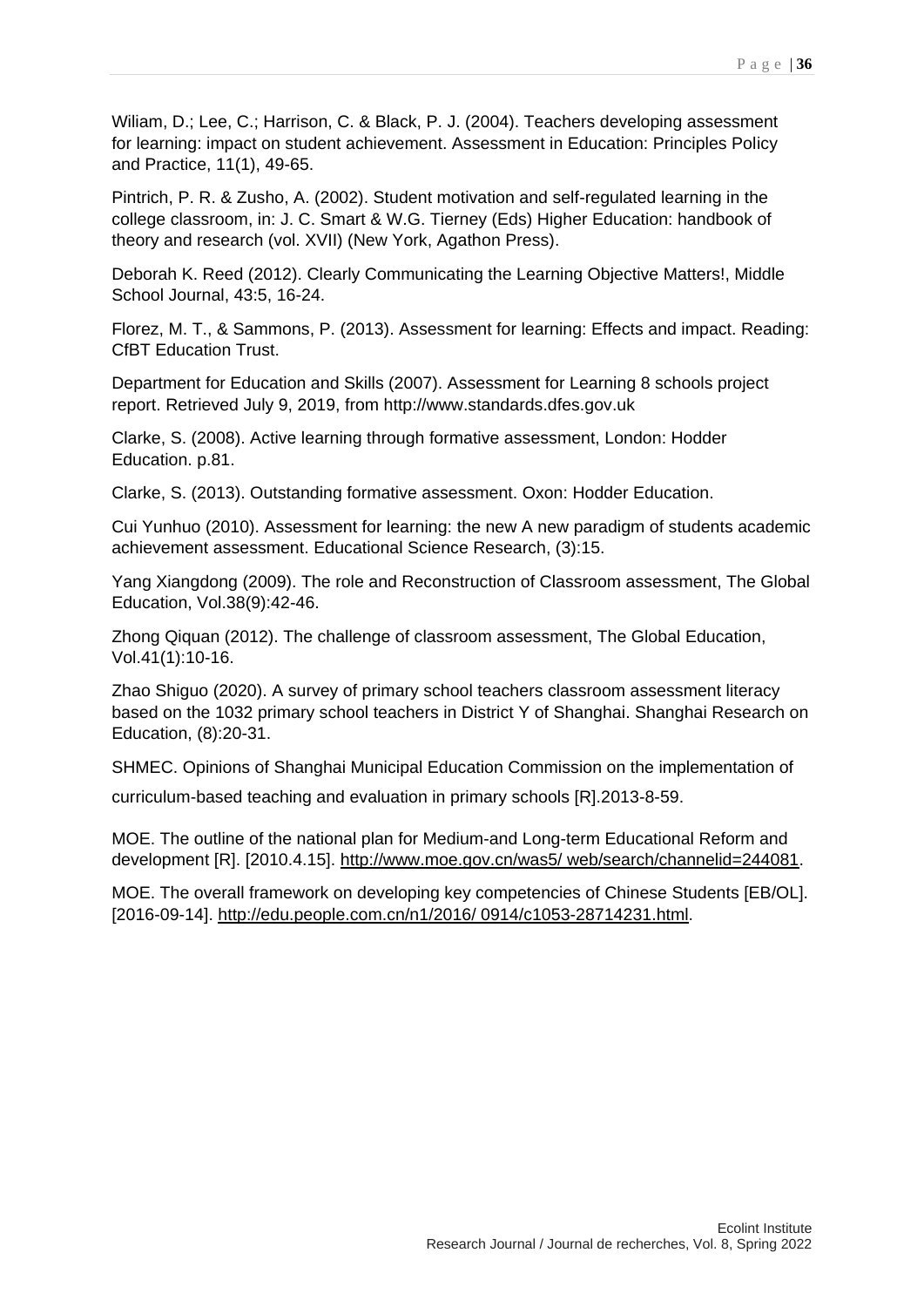# <span id="page-37-0"></span>**Principles of Practice: Confidence and Courage in the pursuit of what it means to be a teacher**

### <span id="page-37-1"></span>**Patrick Alexander, Oxford Brookes University Jacques-Olivier Perche, English Schools Foundation**

#### <span id="page-37-2"></span>**Abstract**

In this theoretical and reflexive article, we explore the process of developing *principles of practice*, the concept behind a different approach to professional learning for teachers at international schools. The concept of principles of practice was developed in the context of a year-long professional learning programme offering a small group of teachers (25) a space for depth-engagement with research and encouraging radical thinking about the nature of schooling. Engaging seriously with the principles of practice obliges teachers to embrace lack of consensus as a profoundly positive aspect of professional practice, and it demands that teachers rethink schooling, often in ways that are disruptive to received wisdom about what 'works' or what is 'good' about it. Challenge and resistance are important parts of this process, and there is perhaps no better time to be asking uncomfortable questions about the future of international schooling. However, asking such questions is no easy task, which leads to a further pragmatic question: how can such a programme be made sustainable in the broader ecosystem of an international school organisation? Exploring this question reveals the radical promise of the concept underpinning this particular example of professional learning.

**Keywords:** theory, practice, praxis, criticality, confidence; courage

#### **Introduction**

The challenge of reconciling the relationship between theory and practice is central to the field of teacher professional learning (Mutton et al, 2021). Historically, this challenge has centred on redressing in one direction or another the balance between practical wisdom, technique or technical skill, and one's ability to articulate what is known about any specific domain (Oancea and Furlong, 2007). Held in the subtle balance between techne, episteme, and phronesis, what counts as 'knowledge' for teachers remains contested and shaped by the practical constraints of everyday life in the classroom – constraints of time, curriculum, career, and the wider demands of audit cultures, 'client' expectations, assessment regimes, and policy shifts. The answer to the corollary question of what it means to be a 'good' teacher is inevitably shaped by how teacher 'knowledge' is conceived and shaped in practice. With these questions in mind, in this theoretical and reflexive paper we explore the process of developing *principles of practice*, the concept behind a programme professional learning by the same name for teachers at English Schools Foundation (ESF) international schools in Hong Kong. The ESF is a well-established, fee-paying group of international schools based solely in Hong Kong and with a long history in the territory, stretching back to 1967. Originally emerging from a government recognition of the need for quality Englishlanguage provision in Hong Kong, the ESF has historically catered to a large non-Chinese demographic of 'expatriate' families and students. More recently, this demographic has changed significantly in line with other international school organisations in the region, and now approximately 80% of ESF intake is Hong Kong Chinese. Schools overwhelmingly follow the IB curriculum and across the Foundation academic achievement is considerable, meaning that many students gravitate towards elite university destinations in the UK, US, Canada, and Australia. ESF schools are home to staff from a diversity of backgrounds, but the majority are recruited from Euro-American and Australasian contexts. Because of its history, record of academic success, continued growth, and favourable employment terms (including its professional learning offer), the ESF represents a desirable destination for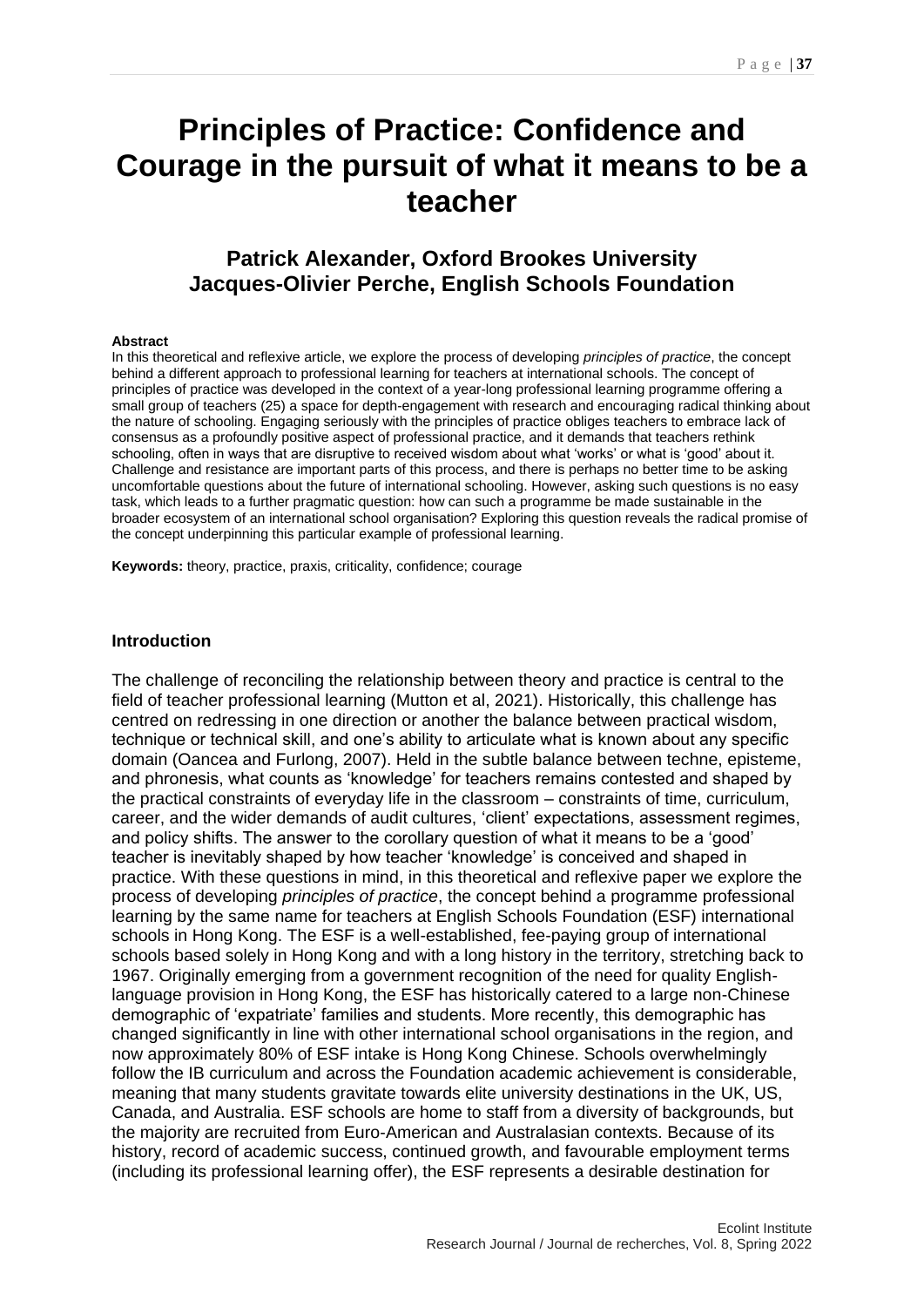teachers seeking to work in the Hong Kong international school sector. The concept of principles of practice was developed in the context of a year-long professional learning programme offering teachers a space for depth-engagement with research and encouraging radical thinking about the nature of schooling. Engaging seriously with principles of practice obliges teachers to embrace lack of consensus as a profoundly positive aspect of professional practice (MacIntyre, 1995), and it demands that teachers rethink schooling, often in ways that are disruptive to received wisdom about what 'works' or what is 'good' about teaching. Challenge and resistance are important parts of this process, and in the wake of the COVID-19 pandemic there is perhaps no better time to be asking uncomfortable questions about the future of international schooling. However, asking such questions is no easy task, which leads to a further pragmatic question: how can such a programme can be made sustainable in the broader ecosystem of an international school organisation? Exploring this question reveals the radical promise of the concept underpinning this particular example of professional learning. This paper draws heavily on the work of selected principles of practice programme speakers, including Etienne Wenger (1998), Gert Biesta (2005), Trevor Mutton and Katherine Burn (2021), Helen Gunter, (1997) and others.

### **The Challenge: Reaching Beyond Traditional Schema for Professional Learning**

We would like to begin with a story.  $1^{16}$  was falling asleep on a tram heading for Quarry Bay, on the north side of Hong Kong Island, towards the end of the afternoon on a sunny day in October, 2018. As a lingering vestige of Hong Kong's rickety industrial past, the tram trundled along its slender tracks, shunting at intersections welded by long-forgotten hands. The tram was packed and humid even at this time of year, and I was dozing to the occasional lull of the tram's movement, interspersed by the ding of old-fashioned bell that signalled to the driver of a passenger's intention to alight. Jetlag was taking its toll. With my colleague Roger Dalrymple, I was on my way to a final meeting of the day on a university junket to drum up business for continuing professional development programming. We had just a few days in Hong Kong to justify our limited expenses and complete on some deals. For academics trained respectively in medieval literature and social anthropology, for Roger and me this kind of consultancy work offered a surreal and oddly comforting experience in overlap between the simple rationality of its anticipation (getting the deal), and the complexity of how one navigates to a point of shared intention with relative strangers (the client, and/or their human representative) in the process. These ideas were circulating, inchoate, as we waited in large leather armchairs in the downstairs lobby of the building that housed the offices of the English Schools Foundation (ESF). We were early.

An hour later, we had met with Jacques-Olivier Perche, an ebullient, vital person in charge of professional learning, among other things, at the ESF. We discussed potential programmes, 'easy wins' in terms of collaboration, and next steps towards delivering a traditional suite of CPD sessions. We seemed to have reached, in our vanishingly short meeting, a gathering of intention that would allow me to return to the UK quietly triumphant that the long journey to Hong Kong had been worthwhile, an anticipated deal sealed in lieu of future work agreed. What *actually* transpired in that meeting, however, was much more significant, and far less predictable, than what we may have anticipated as that tram lumbered down old tracks towards Quarry Bay. The meeting was in fact a coming together of intentions that over the next two years would develop into a novel way of conceptualising professional learning for international schoolteachers. Principles of Practice emerged, therefore, first as a concept derived from an unintended exercise in professional anticipation. As the philosopher Jay Lampert (2018) among others (Alexander, 2020) have argued, the predominant cultural orientation towards the future in contemporary late capitalist societies is one framed by the ideology of rational choice: that is, we anticipate future outcomes based on decisions in the present that are oriented towards certainty. This same orientation underpins the inclination,

1

<sup>&</sup>lt;sup>16</sup> The first-person pronoun in this article refers to Patrick Alexander.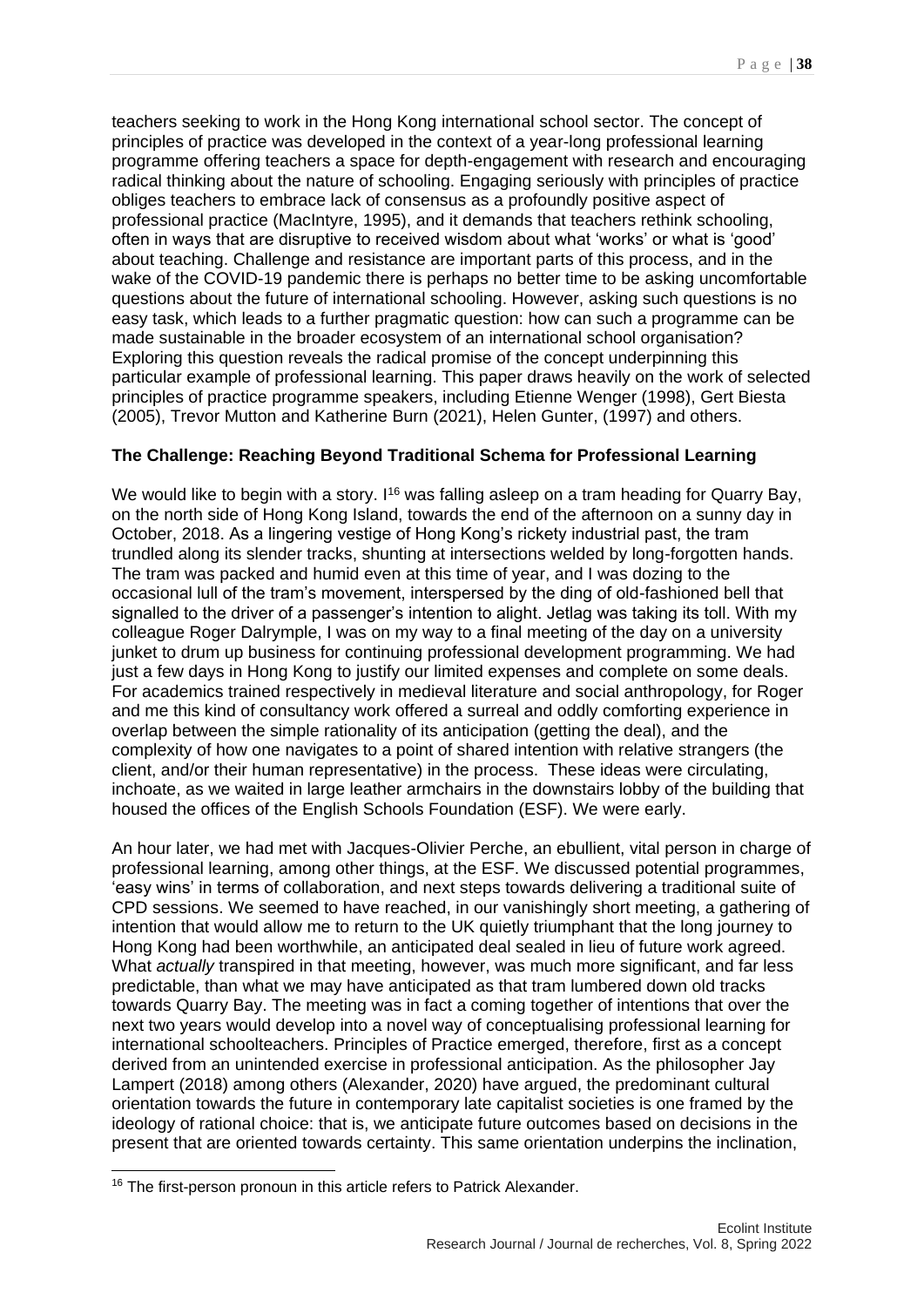in current educational discourse as elsewhere, towards evidence-based practice (Nelson and Campbell 2017), or the notion that practice underpinned by previous action proving an outcome (as in some empirical research) will produce, *a priori*, the very same outcome as that previously recorded elsewhere. Past action becomes a still pool mirroring the future, as much in the identification of 'best practice' in classroom pedagogy as in the profane business of devising professional learning that will inculcate said 'best practice'. The framing of 'what works' (Davis, 2017) in education becomes in this sense a question of anticipating a takenfor-granted or doxic (Zipin et al, 2015) relationship between intended activity and intended outcome. Broadly speaking, this logic underpins a traditional approach to professional *development*, whereby skills are honed through discrete sessions – skills, for example, for mastering behaviour management, for inculcating growth mindset, for managing meetings, and so on – in linear anticipation of future contexts where these skills may be applied or reproduced. While such a proposition is increasingly difficult to sustain in a world characterised principally by rapacious future uncertainty (Facer 2013), the logic of future certainty prevails in many professional domains, not least education, and certainly not least in professional learning for teachers.

In our conversations between 2018 and 2020, we slowly circled this paradox in our discussions about what work we should do together, all the while watching the world around us change in strange, unexpected, and disturbing ways. Ultimately, it was through an engagement with the foundational proposition of the *principles of practice –* through engagement with trust, risk, uncertainty, and judgement– that the concept itself was derived. In our conversations, in partial, incomplete ways, we eventually asked the important questions: what, together, do we really want to do? What do we stand for? What is our professional judgement about what counts as worthy professional learning, and how, in practice, do we make this happen beyond existing schema for what professional development looks like and produces? What, to paraphrase Biesta (2013), might be the beautiful or productive risk in our approach to professional learning? The fact that these questions were only partially articulated, and still only remain partially answered, was part of the way forward: finding a way, in a world of presumed certainty, to champion the value of a lack of consensus as central to principled professional judgement (MacIntyre 1993; 1995). Principles of practice, in this sense, is not an easily packageable concept because is not a thing to do or an approach to adopt – it is emphatically not a schema for practice - and therefore not a product easily marketed. It is, rather  $-$  and perhaps quite simply  $-$  a disposition, or a restatement of a commitment to attentiveness of action, and an interrogation of action in dialogue with theory. As we argue later, in the process of enacting principles of practice we would find that this also required a critical framing of the tension between *confidence* – the process of becoming 'literate' and feeling 'agentic' in the world of educational research and educational theory - and *encouragement* – the act of calling forth courage to take heart, to resist, to re-assess, rethink and to refuse ideas and practices that may otherwise seem 'good', including those most deeply held, and including those most deeply held about educational research.

#### **The Proposition: Interrogating the Principles of Teaching Practice**

The challenge of engaging teachers in the ethical and theoretical aspects of their working lives is not a new one (Alexander, 1984; Ellis 2010). A recent renewal of interest in MacIntyre's (1995) concept of practical theorizing, for example (Mutton et al 2021), demonstrates the continued importance of interrogating the relationship between research, theory, and practice in teacher professional learning. MacIntyre's original conceptualising of practical theorizing was to champion the importance of theory in the nascent professional lives of initial teachers, so that they might continue to engage with theory and theorization not as supplementary to but rather as an essential part of everyday practice in the classroom. Others have proposed different ways of illuminating the interplay between theory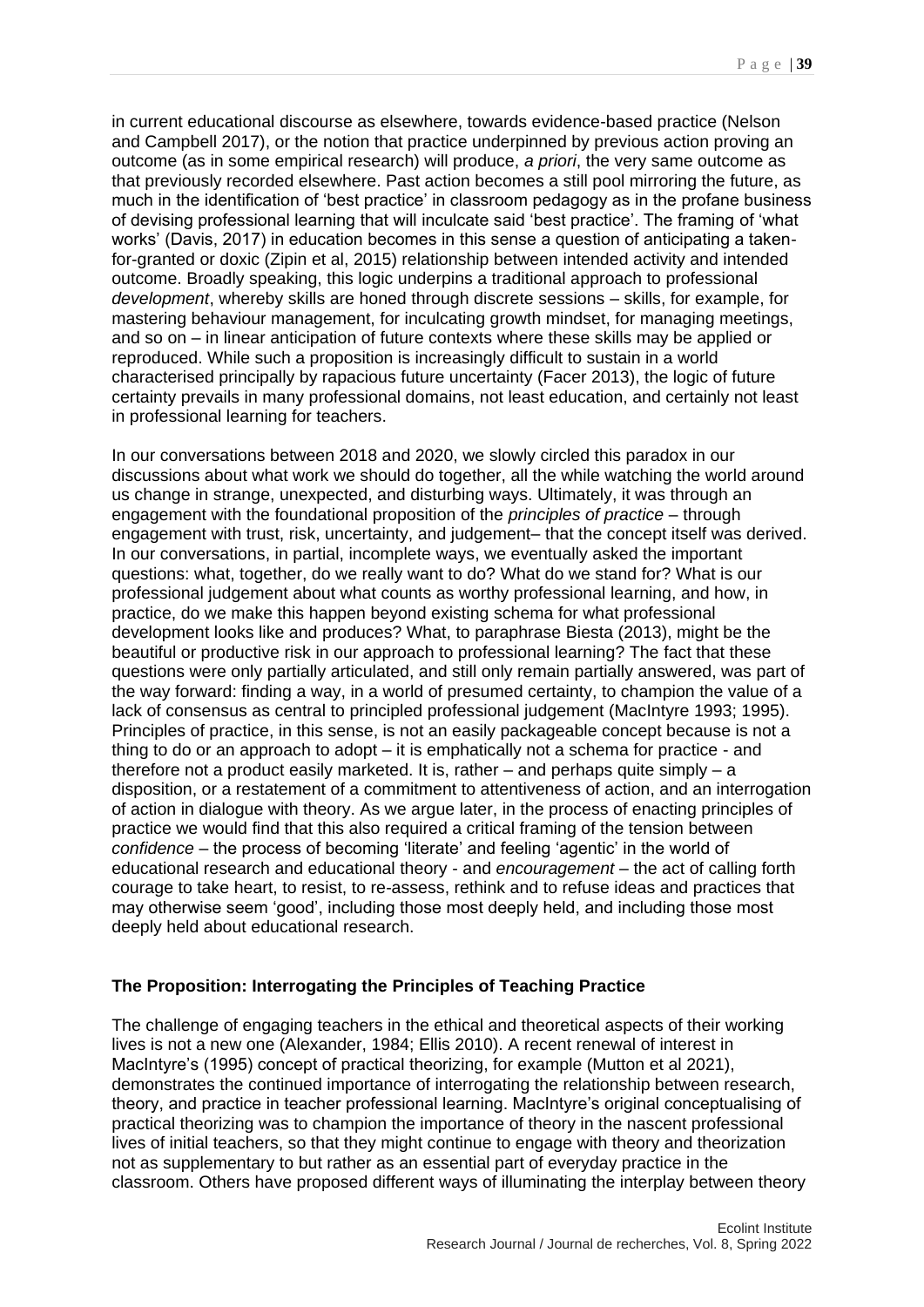and practice in the professional lives of teachers, from calls to research literacy (BERA-RSA 2014), to calls to enact critical praxis (Francisco et al 2021), to the less wieldy but increasingly popular domain of the 'pracademic' (Posner 2009), to the broader, more pragmatic (and problematic) teacher-led ResearchEd movement in countries like the United Kingdom.

In many ways, the balancing of theory and practice in teacher professional learning is linked to even older questions about how knowledge production has been shaped as an aspect of schooling for students and teachers alike over the last 150 years. The broad history of mass state education reflects a drive towards standardisation and a technical framing of teaching as the means by which society can achieve an increasingly predictable outcome from the input of time and resources that shape schooling. Imagining teachers as the transmitters of knowledge casts teachers as the guardians of the light, the technicians who maintain the machinery, but not the light itself. A focus on the techne of teaching is evident in the trajectory of education policy where significance is placed on education as the engine for other areas of future economic and political change. Education remains, for example, at the very centre of the neoliberal public policy agenda because education allegedly represents one of the main indicators of future economic growth and individual well-being. Education, as Stephen Ball accentuates, has become 'a crucial factor in ensuring economic productivity and competitiveness in the context of "informational capitalism"' (Ball, 2008:1). In this somewhat dystopian but accurate vision of education as an investment based on the [deterministic] assumption that 'better educational outcomes are a strong predictor of economic growth' (OECD, 2010: 3), pupils' achievements are said to represent an indicator of 'future talent pools' (OECD, 2012: 26) and should therefore be a valid indicator of one's future [economic] success. This assumption of the translatability of learning achievements into economic performance – most visible in studies discussing international large-scale student assessments such as PISA – places the teacher in the difficult position of attending to just and ethical practice for the children and young people in front of her at any given time, while always feeling the chill of a long and looming shadow of expectation to yield some greater political or economic harvest.

The framing of schooling as the nurturing or 'banking' (Freire 2000 [1970]) of future human capital is certainly familiar also in the history of international schooling. Bunnell and Poole (2021), among others, have pointed to the ways in which historically international schools have served to reproduce forms of capital that privilege the interests of elite global communities already in positions of economic and political power and privilege. In the present, fee-paying international schools are regularly marketed, whether implicitly or explicitly, on the promise of the high quality of their educational provision, on the socially exclusive nature of their intake, and on the future returns on family investment in education. Bunnell and Poole (2021) argue that there is a well-established discourse across the sector that the project of schooling is oriented towards future gain in the form of attendance at elite universities and the concurrent benefits that this may confer on students in terms of future employment and new or continued membership as part of a global elite. This discourse is underpinned by a neoliberal framing of aspiration towards individual success through competition in a way that tragically and ironically reveals how the success of the view reproduces inequity for many. In the crudest logic of such discourse, the mark of a 'good' teacher is one's capacity to deliver the highest return on investment in the form of success in high stakes summative assessments that represent the access point to elite Higher Education. It is not surprising, therefore, that professional learning for teachers in international schools is at times framed also in relation to 'transmission', or the nurturing of the kinds of skills that will allow teachers to maximise strategies for student success at examination – and often provided by the very same organisations that produce and reproduce regimes of examination, such as the International Baccalaureate Organisation.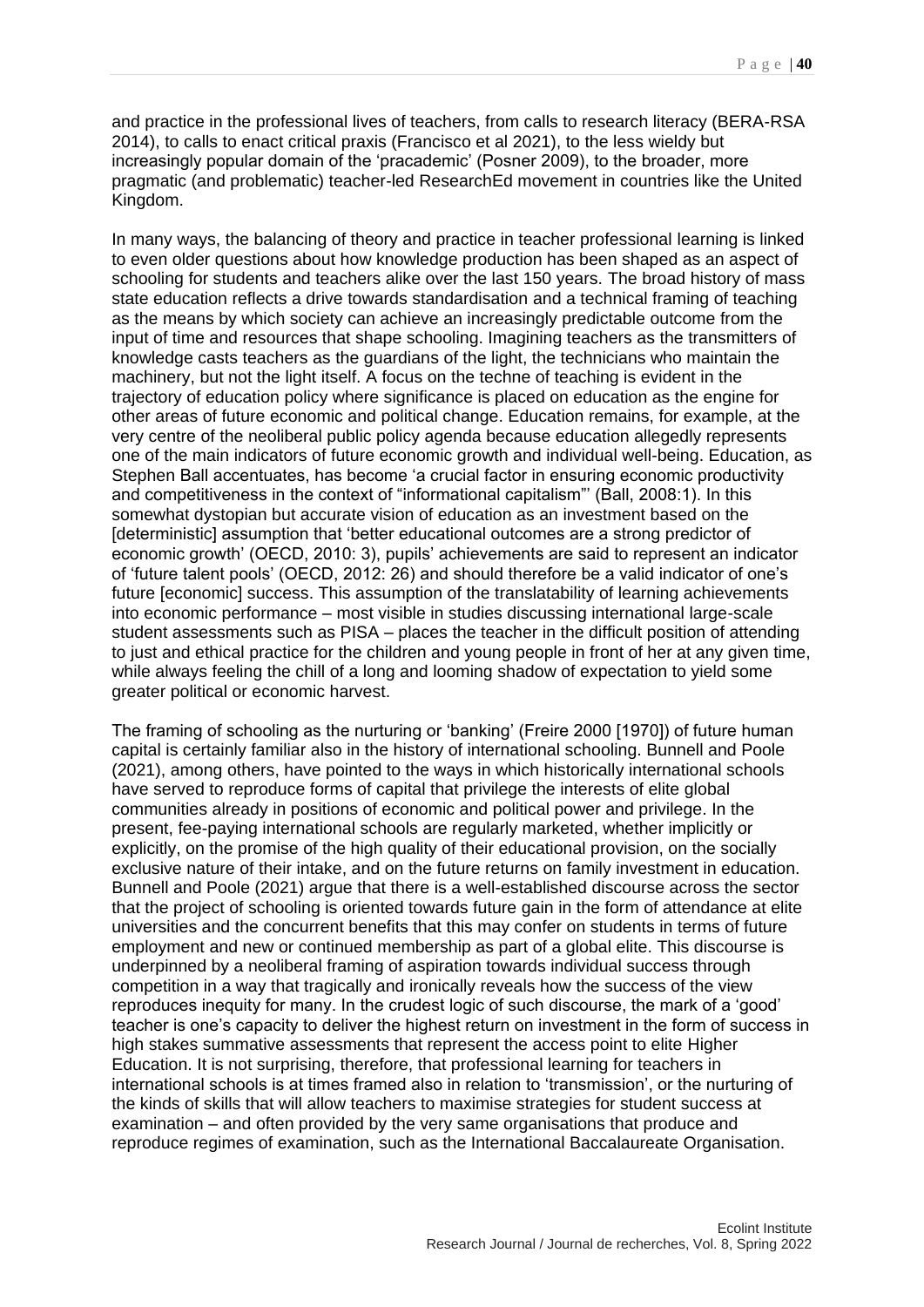The underpinning logic of this transmission discourse is familiar across most forms of mass schooling, and relates directly to the orientation of school practice towards a particular modernist imagining of the future (Facer 2013). Facer (2013; 2016; see also Alexander 2020) suggests that schooling is profoundly oriented towards a modernist future in its very structure and organisation. Much activity in schools (even activities that are explicitly focused on the present, such as mindfulness) is oriented towards future outcomes, as in the neoliberal logic of transmission outlined above. This applies as much to student experiences of high stakes assessment as it does to teacher professional learning oriented towards 'good' teaching evidenced through student success. The logic of action in the present conducted methodically in relation to clear and inevitable outcomes in the future is challenged directly by the rapacious uncertainty of the present where we regularly see shocks and unpredictable events as part of a 'new normal' – from economic and political upheaval, to climate crisis, pandemic, and all of the concurrent disturbances wrought during Pandemic Times. Schools may socialise both teachers and students into practices that privilege the certainty of future outcomes, but teachers and students are living, like the rest of us, in times where such certainty rarely occurs, whether in the present or in the swiftly unravelling future. This raises an obvious and pressing question about how professional learning may in some way account for the fluid, uncertain nature of the present in a way that is productive and emancipatory for both teachers and students alike.

A historical view of teaching as the 'transmission' of educational capital to other forms of capital rests, then, in tension with the broader progressive tradition in the philosophy of education, seen in the work of Dewey (1910) and others (for example, Freire, 2000 [1970]), which instead focuses on transmission as a fundamentally communal and humanistic pursuit that in its emancipatory power is much more than the sum of its parts. Dewey's notion of transmission, not unlike Friere's concept of *conscientização,* draws our attention to educative practice better seen as praxis, as a process of recognising existing schema or ways of ordering the world, of recognising their ethical and political implications, and in so doing to transcend said schema by creating new knowledge and understanding that can only emerge, often fleetingly, in the conversation *between* student and teacher. Through this process, all actors are changed. In a fundamentally relational reckoning of the role of the teacher, knowledge is shaped in the process of *trans*mission; and yet schooling is a context that at the same time requires that knowledge be *schooled,* disciplined, categorised, and made tractable through a more clinical, technical mode of transmission (Foucault 1975; Alexander 2020). Our intention was to progress to a position where teachers were not only aware of this distinction, through developing a confident, critical praxis, but also had the will to take courageous steps to act on this knowledge. Principles of practice was to be a space in which teachers could remain attentive to the light and shade of the broader political economy of education, and in so doing to see it, to recognise themselves as part of it, and to change it, in small ways, in their own classrooms.

#### **The Risk: Nurturing Critical Habitual Dispositions**

Having established a shared intention in this call to praxis, our next challenge was to devise a practical means through which this conceptual position could be articulated in a way that would make it practicable. Fortunately, Jacques was successful in proving that the ESF demonstrated the organisational foresight to facilitate a programme of professional learning that would privilege a challenging, depth engagement with educational research and engagement with the more troubling, exciting theoretical and philosophical questions of what it means to be a teacher. This was, and remains, the unsurprising key ingredient in the success of this kind of programme: the ability of senior management to also engage to some degree in the risk of professional learning that is not only not tied to discrete, prescribed measures of value or impact, but which promotes as its principle (and principled) outcome a benefit to the organisation that is lasting partly because it is largely intangible and unpredictable. More fortunate still, we were able to find a cohort of teachers who were willing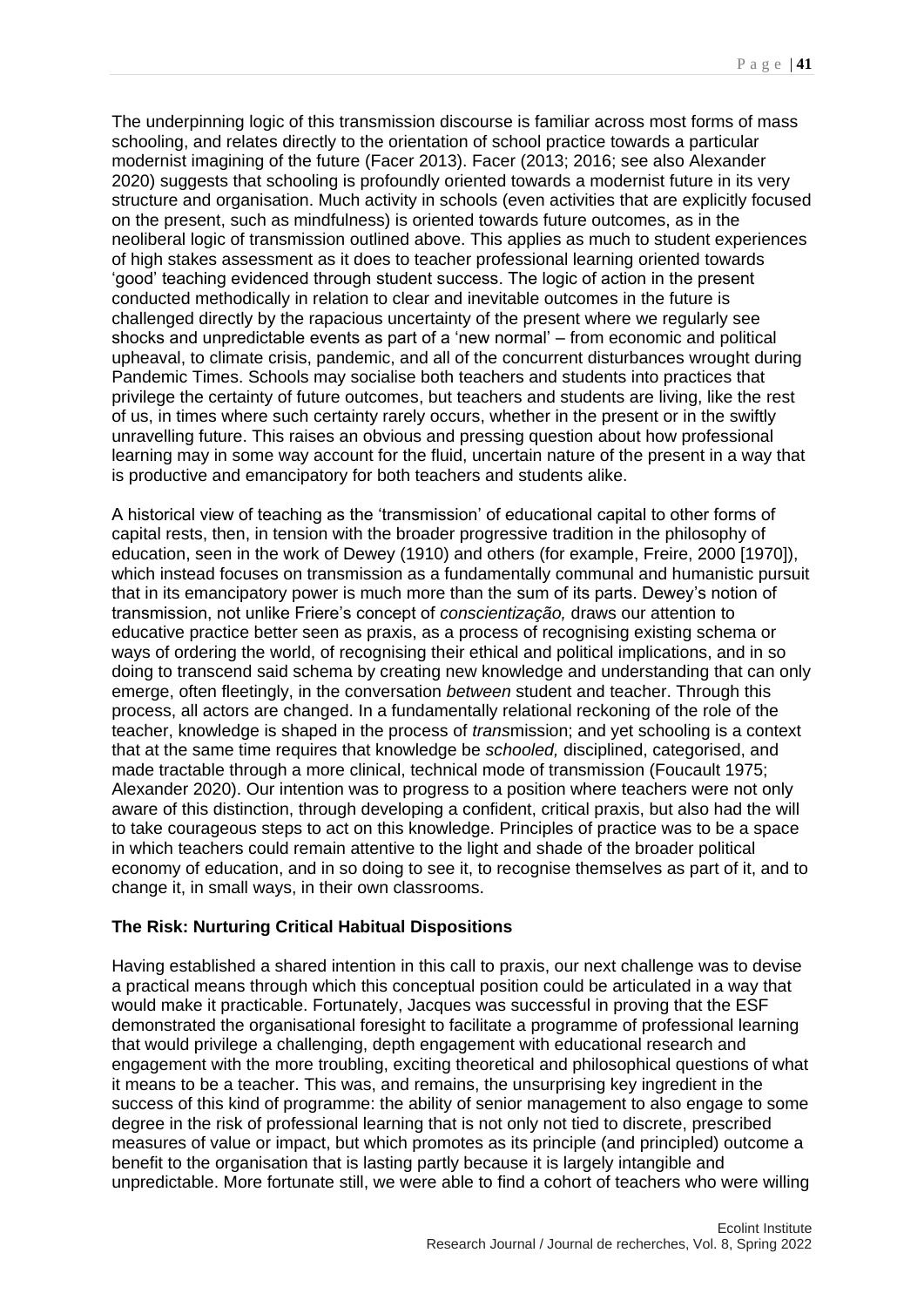to take on the intellectual and professional challenge of the programme in spite of the mounting complexities of the global pandemic and concurrent economic and political changes troubling the fabric of Hong Kong society.

Once assembled, we aimed from the outset to create a promise of uncomfortable challenge in the programme – to engage in what Ball (2019) and others, channelling Foucault, have articulated as a 'pedagogy of discomfort'. This was achieved partly through a direct engagement with this and similarly unsettling framings of the educative process, as in Biesta's articulation of the 'transcendental violence' in education (2005). Biesta's argument, in crude summary, is that transactional models of learning are particularly limited where the assumption is made that the student exists in a customer-provider relationship with the teacher, and where the correlative assumption is made that the customer has not only a clear sense of what they demand from their education but also that this demand is an accurate reflection of what they need. The initial point made in this article about the limits of certain anticipation in professional practice echo Biesta's concern that a rational-choice, neoliberal framing of learning, particularly in schools, runs the serious risk of eliding the most important aspects of education in its pursuit of consensus about what is transacted between teachers and students. By establishing learning objectives at the start of a lesson, for example, teachers may clearly define what is expected of students, invoking the distant but persistent shadows of summative assessment, associated curricula, and the association, via parental investment, with future success articulated, for example, in university attendance. However, in the process this action may be limiting the articulation of learning within a simplistic (and often unrealistic) framing of objectives that lead, without distraction, to anticipated outcomes. There is a symbolic violence (Bourdieu 1990 [1970]) in this broader strategic approach to learning principally because it encourages a conflation between a rational choice mode of learning through schooling, and education: it becomes easy to assume that schooling *is* education. This involves a distortion, to use Biesta's term (2005), of the neoliberal business of schooling and the more radical promise for unpredictable enchantment and encouragement that education might offer (Ingold 2018). An alternative is an approach to education that instead privileges risk, uncertainty, uncomfortable or even transcendentally violent moments of discovery (Biesta 2005) that are valuable partly because they are jarring to one's taken for granted or doxic assumptions (Zipin 2015) about how the world works -including assumptions about learning. Dividing things into parts, to paraphrase Bateson (1972), is largely a practice of convenience, or at its worst, a practice of obfuscation, of masking what are the implications of the whole - in this case, the limiting of the educational prospect of schooling and teacher professional learning through the rhetoric of objectives, outcomes, and outputs.

Our intention with *principles of practice,* then, was to encourage uncertainty, undoing, transgression, critique, resistance, vulnerability, lack of consensus, attention to practice, sensibility, and humility. This was not a simple task that occurred overnight but rather required the nurturing of a community of practice (Wenger 1998) quietly committed to these goals. In practice, the pedagogy was not radical: we met regularly to speak with invited speakers who were also often the authors of the reading that teachers were encouraged to engage with. The programme was organised around three core themes: practical theorizing, communities of practice, and cultural complexity. The remaining talks focused in turn on: the concept of the future in education; the political economy of education; nurturing cultures of research; teacher agency; academic knowledge production; and critical perspectives on educational research in schools. The process of normalising the voices of academics helped to create a more even footing for teachers to engage critically with texts not as 'sacred' offerings from an abstracted academic world, but as 'profane' products of the messy process of academic knowledge production, typed into computers by the hands of the people they were talking to. Seminars were followed up with small group tutorial discussions where teachers could share thoughts and reflections in more intimate groupings. Online forum discussions kept the discussion moving in between sessions. Teachers were encouraged to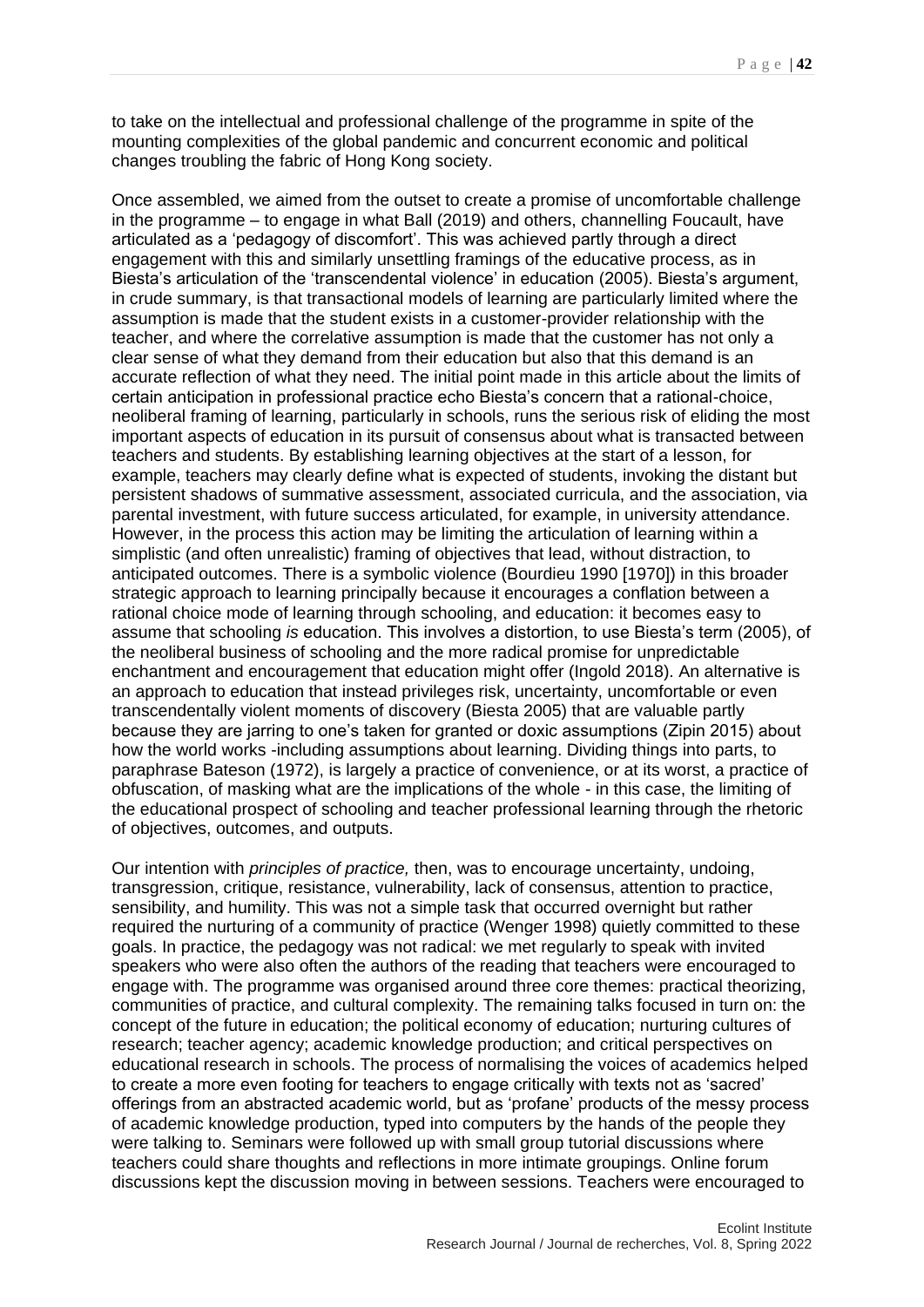pen and share short ethnographic self-portraits that would reveal the relevance of theoretical discussions to their own past narratives or present practice as teachers. At the same time, we challenged one another to critique the framing of these narratives and to evade simple stories of 'redemption' or unproblematic professional 'growth' through engagement with research (and linking to the critical points made above about the future-orientation of schooling).

It would be unrealistic and unhelpful to the argument of this article to suggest that engagement and participation in the programme was without its issues. This is, of course, part of the risk of deploying principles of practice in the first place. Participation was eager but not always consistent, and regularly interrupted by the realities of life as a teacher. Not all felt comfortable or able to engage in as much depth as others with the process, and the divide between academic and professional knowledge production proved at times as difficult as it has always been to bridge. Others articulated disquiet where the programme content appeared to diverge from institutional positions about pedagogy or curriculum; and again, this was partly our intention. However, the net impact was considerable, and as the programme developed we saw evidence that participants were gathering confidence about their engagement with research. In tutorial discussions in particular, participants began to signal that yet-smaller, teacher-led pockets of dialogue were emerging about research, beyond the limits of the programme. Taxi rides to school, for example, proved an unexpected context where fellow participants would reflect on our more formal discussions and link more viscerally back to the realities of life in their particular settings. Participants who were friends and colleagues were starting to talk and debate how they would take their experience of the programme into their practice beyond it. Following Bourdieu (1970), this signalled an emerging professional capital leading to a more confident engagement with the discourse of research – or an easier disposition to navigate the field of educational research as part of the broader professional portfolio of the teacher. In framing research 'literacy' as a form of capital here, however, we are also signalling the risk that, when re-articulated in formal contexts, research knowledge can be deployed as a means of reinforcing the doxa of schooling as an educational field. By engaging with research, teachers and leaders could be encouraged simply to adopt a kind of connoissieurship of research and its representations – the archetypal 'well-read' bookshelf in the principal's office, for example – as a means of establishing one's capacity to act strategically and to the benefit of one's own interests by demonstrating one's research credentials. Or, at a more complex level, the net result of this kind of programme could be simply to reproduce the established academic wisdom about what kinds of educational research are valuable for teachers to engage with. While it is perhaps impossible not to reproduce some existing doxic understandings of the value of educational research, our intention was to transcend this limiting engagement through the facilitation of 'critical habitual dispositions'. This rather unwieldy term we devised to articulate the ideal position of having as one's starting point a critical stance that is confident in its constructive scepticism about research knowledge even when one is not necessarily wellversed in the theoretical positions underpinning this knowledge. This is the critical confidence of the experienced teacher presented with a 'new' way of doing things, and the confidence of the experienced researcher presented with a 'new' theory the proposes to replace those that have come before it. That is, it is a critical confidence brought about through habituated experience. However, in the absence of said experience (for example, experience of engaging with a specific writer or field of research), how does one establish this stance of confidence? Through regular engagement with academics and their ideas – and with each other – the programme sought to overcome the temporal tension between practice and theory (that one must always precede or come after the other, in terms of experience) through engagement with both as inextricable parts of the same whole. The expectation for engagement with speakers, texts, and one another was high, but this did not mean that we were privileging a polished rehearsal of the ideas being explored. Rather, we aimed to emphasise contention, to draw out competing or conflicting points of theoretical development, and to lay bare as much as possible the process of academic knowledge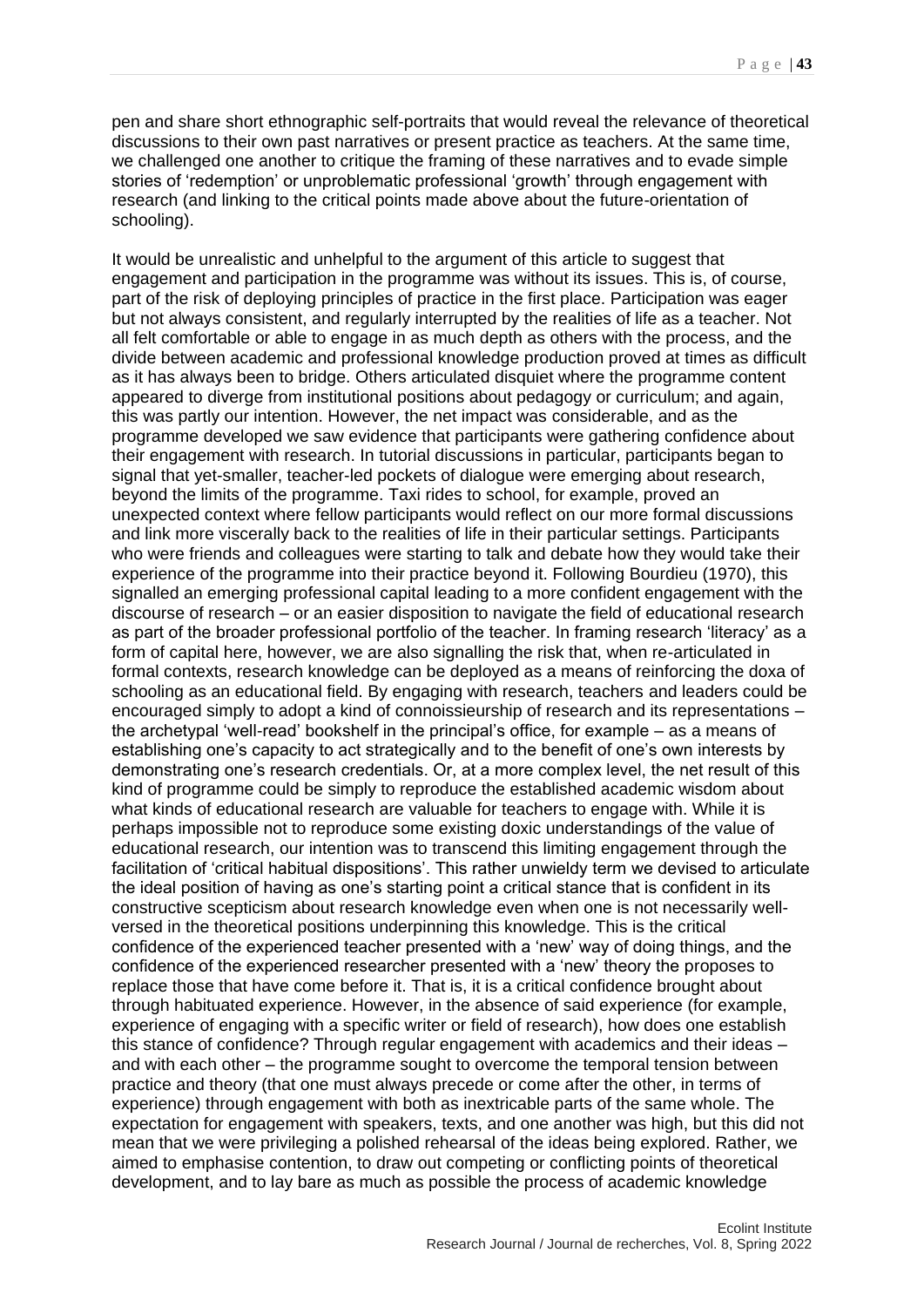production. We hoped that by the end of the process, this would lead to teachers feeling not only confident in their engagement with research but also confident in their position as experienced, intellectual practitioners more than capable of initiating engagement with research with a critical disposition. For some, but not all, this process was transformational. As one participant suggested, *"the course has fundamentally changed how I view the purpose of education and therefore has had an impact on most areas of my practice".* Another participant put it this way: *"I really enjoyed the change in thinking that I experienced. It was very significant in helping me to see the bigger picture of what I do every day".* Others were less sure of the impact of the programme on them, and to an extent this was also the point. As the programme leaders, the process of pursuing this approach required confidence of a similar kind, as it demanded of us the cultivating of a willingness to be more vulnerable, to tread uncarefully outside of established boundaries, and to be attentive to moments when necessary to admit shortcomings or dead ends of discussion in the immediate and unforgiving light of a Zoom call. This was a humanising process that requited humility and honesty. Years of carefully practiced and performed boundary-keeping, of due attention to meeting 'client needs' and presentation or representation of established knowledge makes such work difficult, but extremely rewarding.

#### **The Challenge of Encouragement**

But was this enough? As suggested above, we reflected during the programme on the risk that we would simply reproduce forms of professional capital that would reproduce research discourse as a means of effectively 'working' the field of schooling. In encouraging the critical habitual dispositions of participants, we were obliged to think again about the importance not only of the confidence to move in the field of educational research – of what might be termed 'research literacy' – but also of the *courage* required to remain critical and reflexive in this process. To return to Biesta, we were reminded of the need to seek out moments of transcendental violence (2005), to create opportunities for productive dissent, and to lay ourselves open to critique in the process. The practice of *encouragement* – in the literal (and French) sense of creating the space where courage can grow – required a reengagement with the programme's foundational interest in the relationship between principles and practice. In giving heart, and hope, the process of encouragement involved recognising the participants' confidence or literacy in the field of research, their capacity to productively resist and adopt a critical, principled stance, and, crucially, to do so from a hopeful position about the possibility for positive, productive change (Tillich 2000 [1952]; Nixon 2017; hooks xxx). Courage, as the willingness to challenge, be honest, open, willing to fail to succeed in the pursuit of something more meaningful, comes with considerable risk, especially within the architecture of a system where success and failure are so clearly demarcated and so highly valued in more concrete terms linked to performance. The act of encouragement therefore demands courage on the part of those with systemic power. A serious engagement with notions of cultural complexity (Hannerz 1992; Dervin 2016) also demanded challenge on the part of invited speakers and facilitators attentive to the changing sands in Hong Kong. Engagement with research or calls to resistance can themselves represent a form of disciplining or even disempowerment when such calls are made from the safe distance of what passes for liberal democracy in, for example, contemporary Britain. It is much less easy, and indeed perhaps even less productive, to hammer one's colours to the mast in the context of creeping authoritarianism and the growth of explicit state surveillance cultures. Participants engaged in the difficult process of exploring politically complex questions while doing so in a way that spoke to the realities of their experiences in a rapidly changing context. A nuanced and respectful approach to local context was important to the encouragement of participants. This focus on courage and encouragement may also be considered a complication of what counts as 'agency' in the professional lives of teachers that is, an understanding of agency that is not only linked to the greater self-efficacy borne of research literacy, but also agency as a process of heartfelt ethical practice in the present that may also involve productive dissent, critique, and dissonance.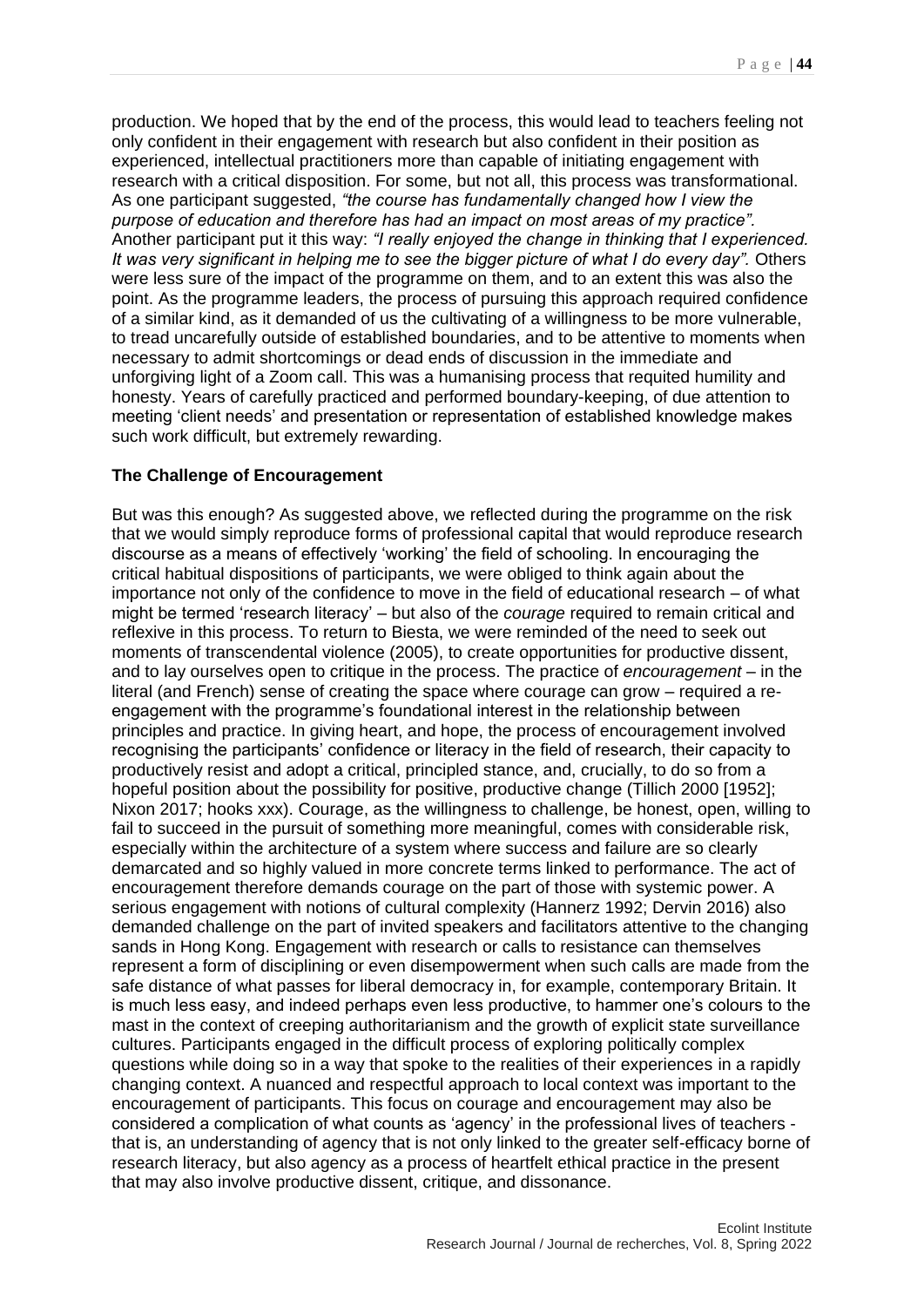#### **Conclusions**

We would like to conclude by returning to our story – or rather, to the admission that the story itself is an artifice of temporal coherence. The details likely never happened as we have said so here. There is no clear starting point or statement of intention that established the parameters of what would become principles of practice. To suggest this would be to negate the central value of a dialogue about the ethical and theoretical parameters of educative practice that is useful so long as it is never finished (Ingold 2018). Somewhere, presumably, the tram to Quarry Bay trundles on, shunting along a line, collecting fares and distributing people to known locations, places they knew they were going to. While we continue to hear and response to the fond and certain ringing of a bell that signals the certain and inevitable counterpoint of departure and destination, fortunately, a principles of practice approach to professional learning does not encourage us to imagine that we are currently on that tram, or that the tramlines are the only means of travel through the landscape.

To resist a coherent sense of theoretical boundary, or of a simple articulation of the usefulness in application of this approach to professional learning, is in itself an articulation of the approach adopted in the programme. That said, some conceptual, ethical, and practical steps proved productive in allowing principles of practice to serve as a thinking space for teachers. We recognise the importance of creating time for initial dialogue about what really matters about a professional learning experience. We emphasise the importance of institutional vision and a willingness to embrace the risk of professional learning that privileges uncertain outcomes through certain and unchanging intentions. Such vision also needs to be sustained, to allow the fruits of encouragement to emerge, slowly. We celebrate the value of engaging directly with scholars and authors as a way of diffusing the boundary between the seemingly discrete worlds of practice and research. However, we also recognise that it is all well and good making a bold statement to resistance against consensus; it is entirely another challenge to do so while dwelling in contexts that tend towards order and taxonomy. In the more extreme of such settings, essentially moral judgements about whether or not one is a 'good' teacher will be framed in ways incommensurate with a theoretically or philosophically more complex reckoning of teaching practice. Technical knowledge may lead to an effective management of assessment in the context of a prescriptive curriculum, and in this frame a 'good' teacher would *only ever* be one who is able to harness her technical knowledge to shepherd the best results in examination. Theoretical knowledge is less valuable, and therefore less valued. The theoretically disposed teacher, in such a context, may even become a 'bad' teacher. How then, do we reconcile this call to courage with the everyday challenges of doing so in a system that is fundamentally organised around certainty? In the current ordering of things, this may simply be about establishing the demand for a different kind of schooling that champions the value of teachers as public intellectuals who inspire children and young people to think in the same quietly radical ways that they do. A first step towards this may be the process of encouragement – of providing simple spaces for dialogue and dissonance that recognise teachers as empowered intellectuals who shape and wield knowledge in ways that change lives, often in unpredictable and wonderful ways.

#### **References**

Alexander, P. (2020) *Schooling and Social Identity: Learning to Act Your Age in Contemporary Britain*. London: Palgrave Macmillan.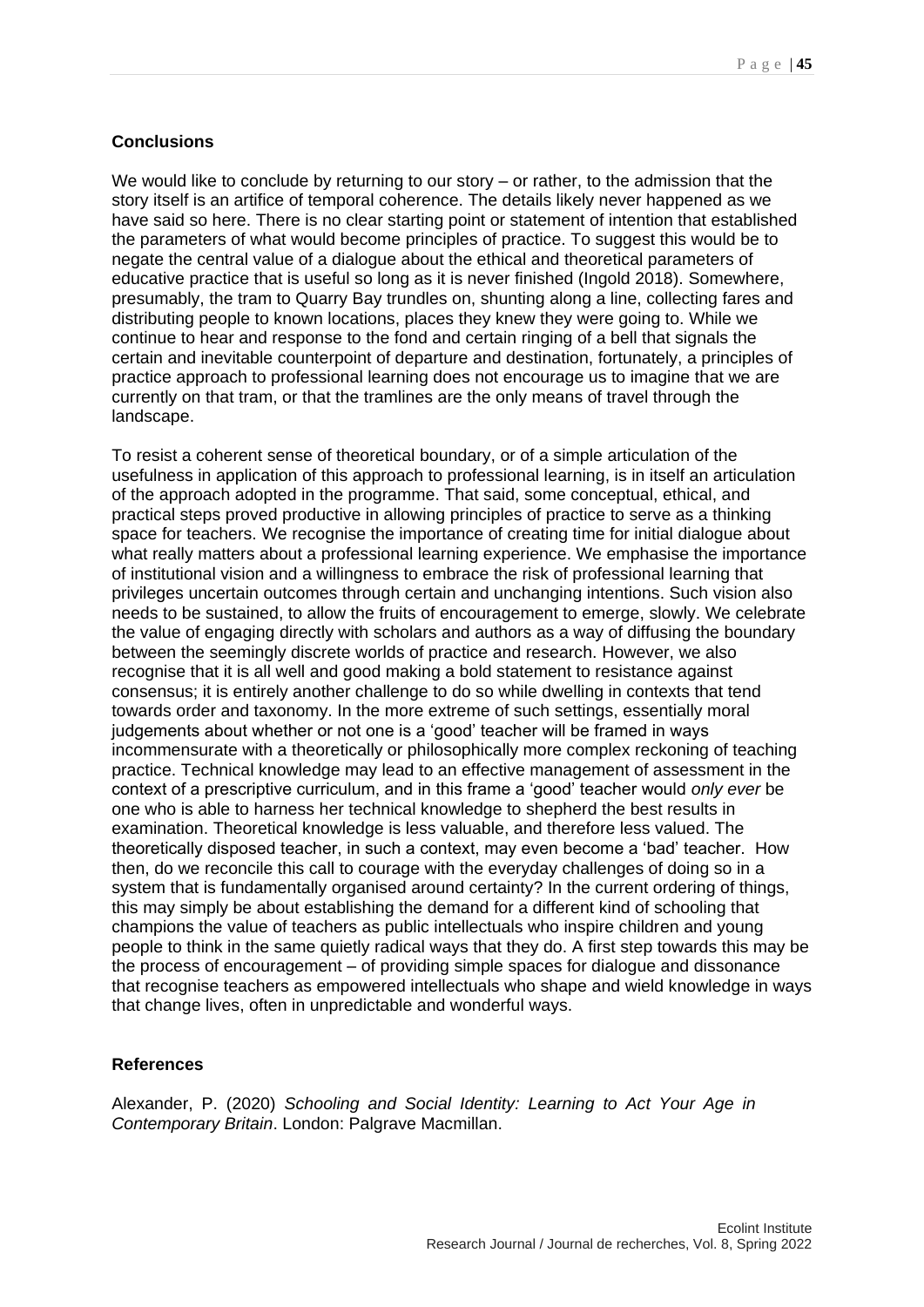Alexander, R.J. (1984) Innovation and continuity in the initial teacher education curriculum. In R.J. Alexander, M. Craft; J. Lynch (Eds.) Change in Teacher Education. London: Holt Rinehart and Winston.

Ball S. (2019) A horizon of freedom: Using Foucault to think differently about education and learning. Power and Education.11(2):132-144. doi:10.1177/1757743819838289

Ball, S (2008) The Education Debate: Policy and Politics in the 21<sup>st</sup> Century. London: Polity Press.

Bateson, G. (1972) Steps to an Ecology of Mind: Collected Essays in Anthropology, Psychiatry, Evolution, and Epistemology. Chicago, Il: University of Chicago Press.

Biesta, G. (2013) The Beautiful Risk of Education. London: Routledge.

Biesta, G. (2005) Against learning. Reclaiming a language for education in an age of learning. Nordisk Pedagogik, Vol. 25, pp. 54–66. Oslo. ISSN 0901-8050

Bourdieu, P. and Passeron, JC (1990 [1970]) Reproduction in Education, Society and Culture. London: Sage.

Bunnell, T. and Poole, A. (2021), "The Emerging Research Agenda: Towards a 'Sociology of International Schooling'", Precarity and Insecurity in International Schooling, Emerald Publishing Limited, Bingley, pp. 99-119. [https://doi.org/10.1108/978-1-80071-593-](https://doi.org/10.1108/978-1-80071-593-620211006) [620211006](https://doi.org/10.1108/978-1-80071-593-620211006)

Katharine Burn, Trevor Mutton and Ian Thompson (Eds) *Practical Theorising in Teacher Education: Holding Theory and Practice Together. Forthcoming.*

British Educational Research Association, Royal Society of Arts (BERA-RSA) (2014) Research and the Teaching Profession: Building the Capacity for a Self-improving Education System. Retrieved from:<https://www.bera.ac.uk/project/research-and-teacher-education>

Davis, A. (2017) It worked there. Will it work here? Researching teaching methods, Ethics and Education, 12:3, 289- 303, DOI: [10.1080/17449642.2017.1361267](https://doi.org/10.1080/17449642.2017.1361267)

Dewey, J. (1910) How We Think. Boston: Heath & Co.

Dervin, F. (2016) Imaginaries About Interculturality, in Interculturality in Education: A Theoretical and Methodological Toolkit. London: Palgrave.

Ellis, V. (2010) Impoverishing experience: the problem of teacher education in England. Journal of Education for Teaching: International Research and Pedagogy, 36(1): 105-120.

Susanne Francisco, Anette Forssten Seiser & Christine Grice (2021) Professional learning that enables the development of critical praxis, Professional Development in Education, DOI: 10.1080/19415257.2021.1879228

Facer, K. 2013 "The Problem of the Future and the Possibilities of the Present in Education Research." International Journal of Education Research 61: 135-143.

Facer, K (2016) Using the future in education: creating space for openness, hope and novelty. In: Lees, HE, Noddings, N (eds) The Palgrave International Handbook of Alternative Education, (London: Palgrave), 63–78.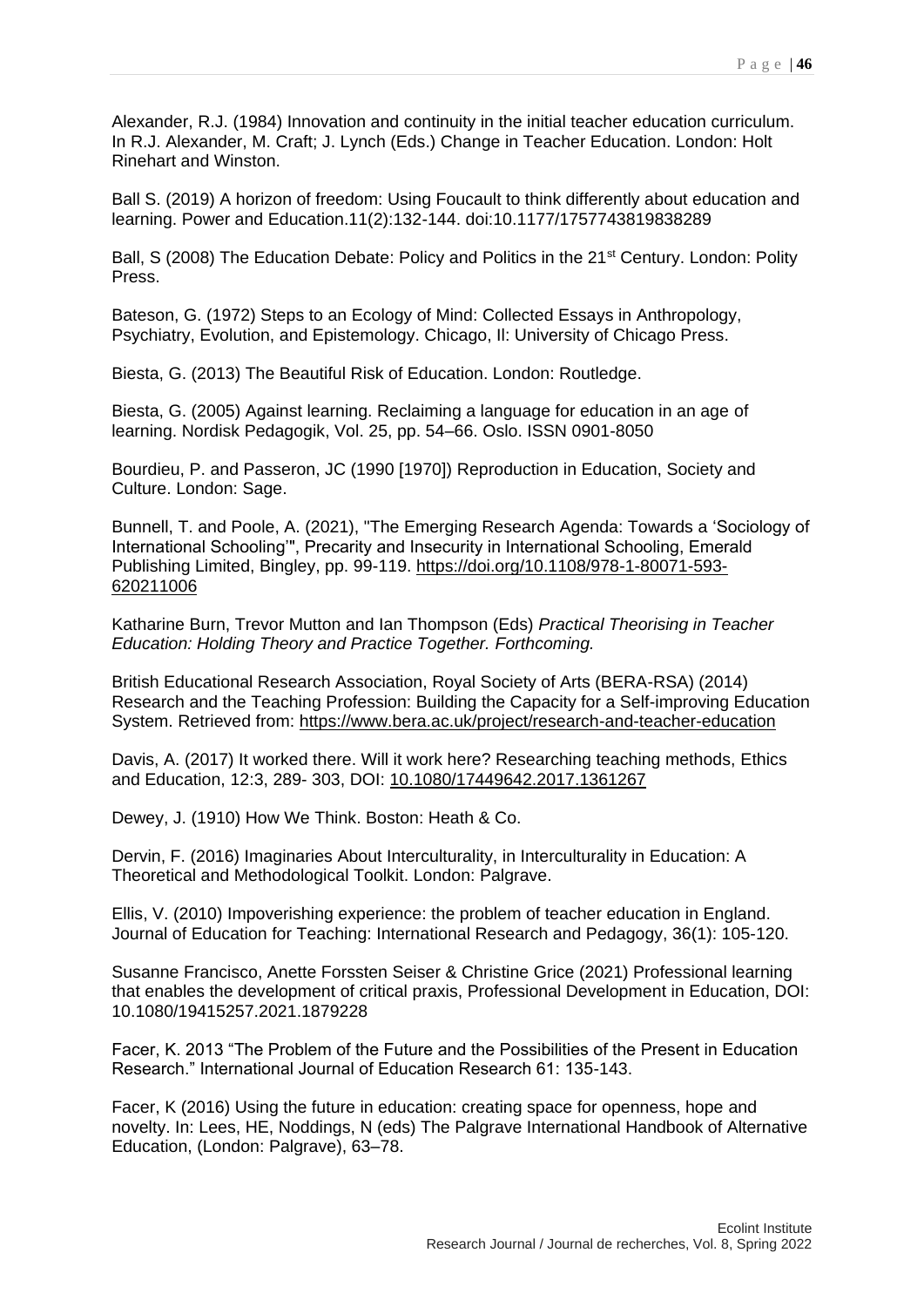Foucault, M. 1975. Discipline and Punish: The Birth of the Prison. New York: Random House.

Freire, P. (2000 [1970]) Pedagogy of the Oppressed. London: Continuum.

Gunter, H (1997) Rethinking Education: The Consequences of Jurassic Management. London: Continuum.

Hannerz, U (1992) Cultural Complexity: Studies in the Social Organisation of Meaning. New York: Columbia University Press.

Ingold, T. (2017) Anthropology and/as Education. London: Sage.

Lampert, J. (2018) The Many Futures of a Decision. London: Bloomsbury.

McIntyre, D. (1993) Theory, Theorizing and Reflection in Initial Teacher Education. In J. Calderhead & amp; P. Gates (Eds.), Conceptualising Reflection in Teacher Development (pp.39-52). London: Falmer.

McIntyre, D. (1995). Initial teacher education as practical theorising: a response to Paul Hirst. British Journal of Educational Studies, 43(4): 365-383.

Nelson, J.; Campbell, C. (2017) Evidence-informed practice in education: meanings and applications, Educational Research, 59(2), 127-135.

Nixon, J. 2017. *Hans-Georg Gadamer: The Hermeneutical Imagination.* Cham, Switzerland: Springer.

Alis Oancea & John Furlong (2007) Expressions of excellence and the assessment of applied and practice‐based research, Research Papers in Education, 22:2, 119- 137, DOI: [10.1080/02671520701296056](https://doi.org/10.1080/02671520701296056)

Posner, P.L. (2009). The pracademic: an agenda for re-engating practitioners and academics. *Public Budgeting & Finance*, 29(1), 12-26.

Tillich, P. 2000. *The Courage to Be*. 2nd Edition. Yale University Press.

Wenger, Etienne (1998) Communities of practice: learning, meaning, and identity. Cambridge University Press.

Zipin, L., S. Sellar, M. Brennan, and T. Gale. 2015. "Educating for Futures in Marginalized Regions: A Sociological Framework for Rethinking and Researching Aspirations." Educational Philosophy and Theory: Incorporating ACCESS 47(3): 227–46. doi:10.1080/00131857.2013.839376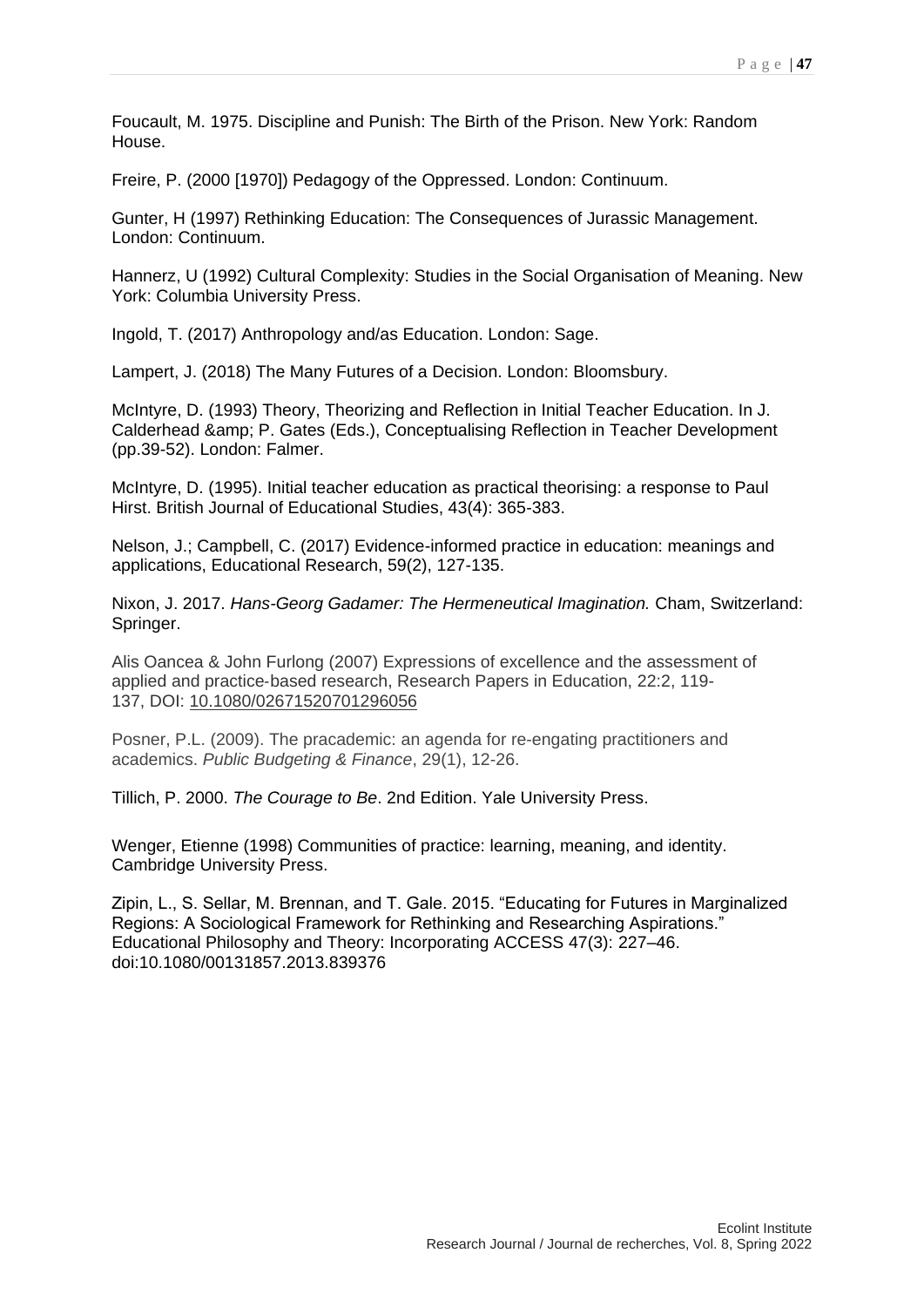## **The "Discovery" of Childhood?**

#### <span id="page-48-1"></span><span id="page-48-0"></span>**Karen L. Taylor, International School of Geneva, Durham University School of Education**

#### **Abstract**

The aim of this article is to explore the historical origins of the modern concept of childhood as reflected in the United Nations Convention on the Rights of the Child (1989) and to argue that the notion of childhood as a separate stage of development during which families and institutions should encourage the development of the child as a full, autonomous individual was born in the eighteenth century. It will outline the historiography of childhood while drawing on evidence from pedagogical and children's literature of the period to argue that the 'discovery' of childhood was largely an eighteenth-century phenomenon and one that is inherently connected to Enlightenment thought.

**Keywords**: Childhood, Autonomy, Agency, Enlightenment, Eighteenth Century

There are a few key words that permeate the discourse on education today. Among them are autonomy, agency, and the importance of the affective in the learning environment. School mission and policy statements constantly refer to the aim of developing young people as life-long learners. In fact, it is difficult to imagine how anyone could be anything less than this. It is, perhaps, one thing if we are considering only academic or formal learning. Still, it is in the very nature of humans, as conscious, sentient beings, to process experience and to assimilate new knowledge.

While the notion of experiential learning is often associated with progressive pedagogues of the early twentieth century, one might equally refer to the eighteenth-century during which the primacy of sense experience in philosophy and pedagogical theory was prevalent. One could go even further back in time if one wished, to Aristotle, as just one example. My particular interest lies in the eighteenth century. Occasionally, educational research will refer to Rousseau as a point of distant origin particularly in relation to experiential, child-centred or play-based learning. However, the connection between 21st century child-centred pedagogy and the pedagogical literature of the eighteenth-century merits more than a passing mention of Émile.

The underlying questions I seek to answer remain essentially the same, whether my focus is on education in eighteenth-century France or the education of children in international schools today. In both instances, I acknowledge that I am considering a privileged group of children. Inclusion, whether in terms of gender, ethnicity or socio-economic status, was and continues to be a troubling challenge. Literacy and access to formal education has never been uniform. It was not in the eighteenth-century; nor is it today. Armed conflict has resulted in millions of refugee children being denied access to education. Among myriad other grave problems, the Covid pandemic and the resulting transition to distance learning has highlighted the inequity of access to quality learning and teaching in the Global North as well as the Global South. Although literacy rates had risen considerably in Northern, urban Europe by the eighteenth century, literacy and access to basic schooling were not available to all. The nature of schooling depended then, as it does today, on wealth, poverty, social status, gender and geographical location.

Let me return to my key words, however. Contemporary educators promote autonomy, agency (which I translate here as the capacity to exercise faculties of reason and judgement), and the affective as essential to a quality learning environment. Are we so sure that it is only in the  $21<sup>st</sup>$  century that such concepts lie at the heart of education? Even today I am far from convinced that the notions of autonomy and agency are understood or defined in the same way in various parts of the globe even if educational discourse from China to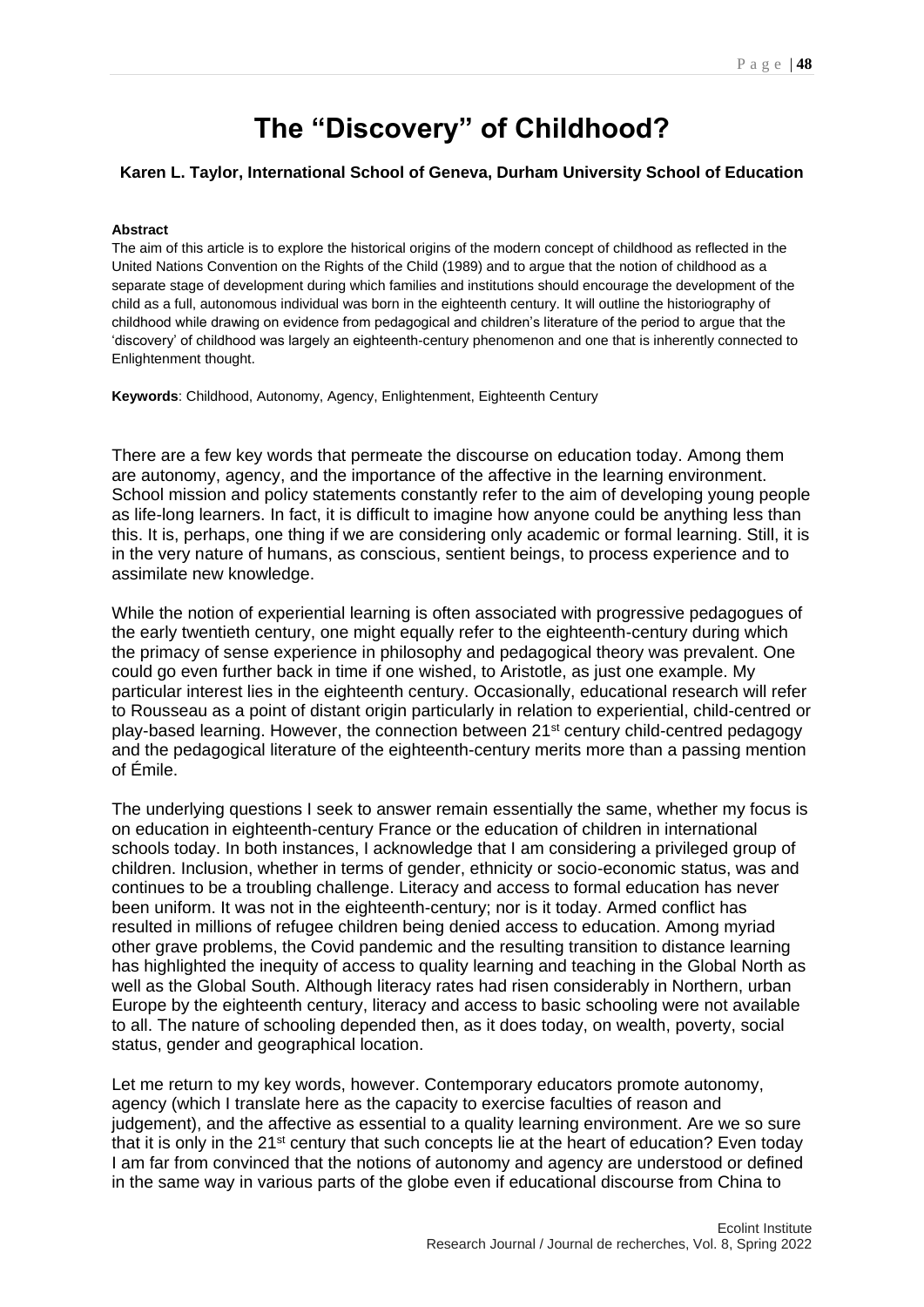North America makes mention of them, usually in the context of the  $21<sup>st</sup>$ -century global competencies to which we so frequently and sometimes cavalierly refer. If we, as educators, assert that learner autonomy, agency and well-being are our aims, what does that mean in terms of our conceptualization of childhood? Are children to be viewed in terms of cognitive and developmental stages of becoming? Are they simply adults in the making? Or are children rights-bearing individuals as claimed in the UN Convention on the Rights of the Child?

To what degree do we engage in a pedagogy that truly nurtures autonomy and agency? Despite our claims, do we remain limited in our understanding of the capacity of children for empathetic, ethical, and rational thinking because we secretly still think of them as deficient adults? Do we see children as they are? Or through the lens of our adult selves? The latter question is rhetorical. It could hardly be otherwise. What strikes me as important, however, is that we, the adult educators, consciously and deliberately question underlying assumptions, be they contemporary or historical, about both the limits and extent of children's capacities, competencies and affective needs.

#### **The Discovery of Childhood**

In one of Arnaud Berquin's stories (1782-83) Amand, the eldest child of a poor man with seven children, decides he will not eat so that the others will have more. When the doctor tells him he will die without food, Amand states that this is all right because, from heaven, he will look down on his siblings knowing that they have a bit more for themselves. Amand's selfless gesture is rewarded and the family receives succour.<sup>[1]</sup> It is to be hoped that children would not themselves in such a position. Nonetheless, when children are depicted as possessing agency in literature, it may also be a means of *giving* them agency. Rather than portraying childhood as a period of powerlessness, children's stories may indicate to the child reader that children, too, are capable of acting virtuously either independent from or with the support of adults. This is one of the most notable aspects of children's literature in the eighteenth century. It is in this period that we begin to see child protagonists such as Amand, who exercise their faculties of reason and judgement as relatively independent and autonomous beings. This autonomy could translate into real life. As one mother wrote of her daughters, '[They] were always allowed and even encouraged by me to reason *their own way*, and not suffer their Respect or Affection for me to mislead their Judgement.<sup>'[2]</sup>

My aim here is to explore the historical origins of the modern concept of childhood as reflected in the United Nations Convention on the Rights of the Child (1989) and to argue that the notion of childhood as a separate stage of development during which families and institutions should encourage the development of the child as a full, autonomous individual was born in the eighteenth century if not before. I will outline the historiography of childhood while drawing on evidence from pedagogical and children's literature of the period to argue that the 'discovery' of childhood was largely an eighteenth-century phenomenon and one that is inherently connected to Enlightenment thought. As more adults began to acquire rights in this period, it is perhaps not surprising that children did as well.

To define childhood precisely is challenging. As anthropologist Heather Montgomery has noted, 'There is no universal child and… the concept of the child is one that must be defined internally and in its own context.<sup>'[3]</sup> Is childhood a natural phenomenon or a social construction?[4] In many respects, the notion of childhood is amorphous: dependent on time, place, gender and class. Even within a given society, the understanding of what it means to be a child may change over time. Yet in the twentieth century, the UNCRC determined universal rights based on a particular conception of childhood. A child, while requiring "special care and assistance…, should be fully prepared to live an individual life… and in particular in the spirit of peace, dignity, tolerance, freedom, equality and solidarity."[5]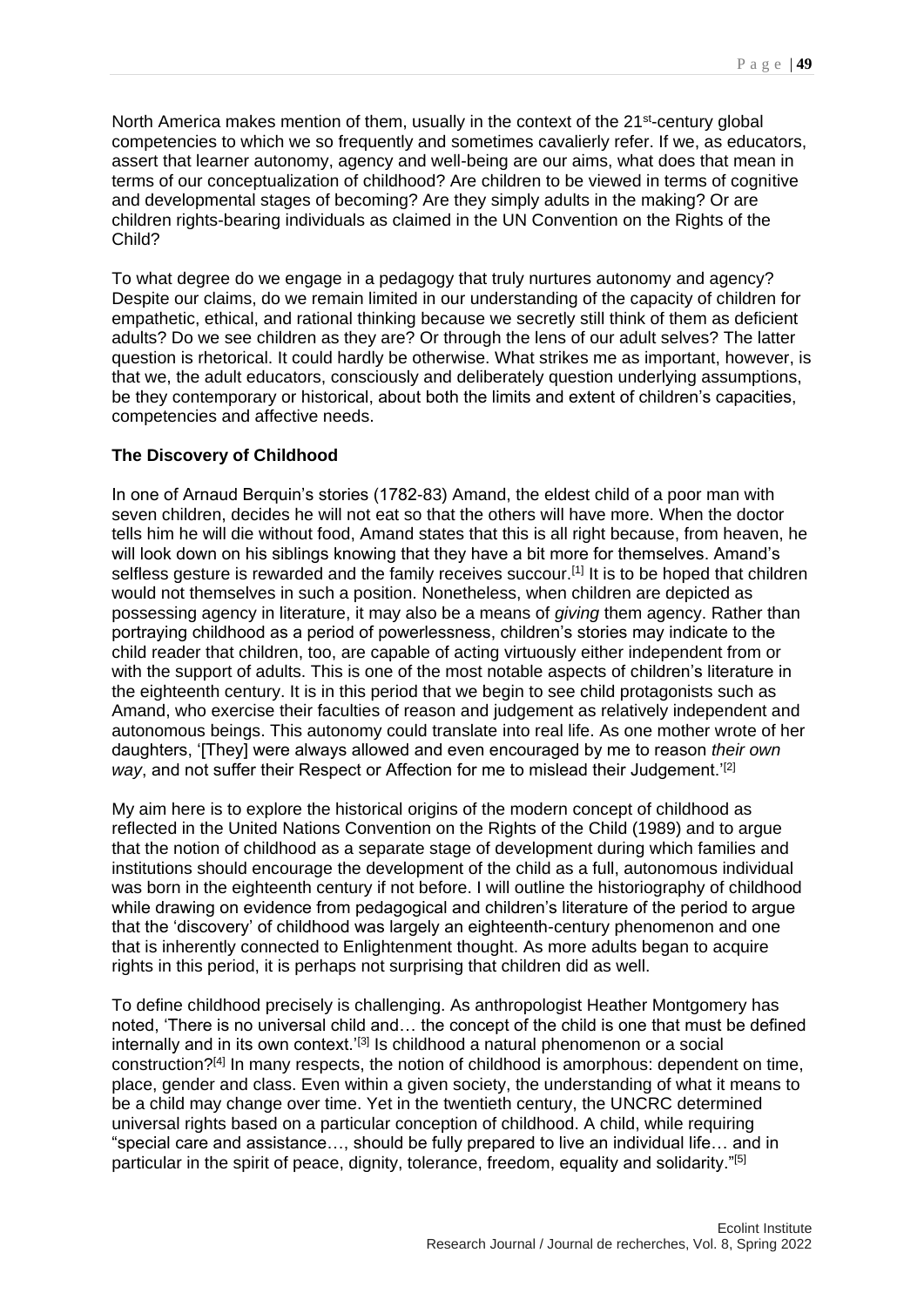In 1960, Philippe Ariès published *L'Enfant et la vie familiale sous l'ancien régime* and with it initiated an ongoing historiographical debate about the nature of childhood. According to Ariès, it was not until the seventeenth century that one began to see an appreciation of childhood as a distinct period in life and perhaps most importantly, a period of innocence.<sup>[6]</sup> He essentially argued that, until the seventeenth century, there was no clear understanding of childhood and/or adolescence and that, furthermore, in an age when infant mortality was high 'people could not allow themselves to become too attached to something that was regarded as a probable loss.<sup>'[7]</sup>

In the 1970s, historians such as Edward Shorter, Lloyd de Mause and Lawrence Stone built on Ariès's thesis as well as continuing in the tradition of viewing childhood in the past as essentially 'nasty, brutish and short.' At the very least, the conditions of everyday life made it such that children lived precarious lives devoid of the sort of happy, innocent experiences implied by the UNCRC and that we like to associate with childhood today even as we know that across the globe, millions of children experience something altogether different.

Significant change in the historiography of childhood came in the 1980s and the work of subsequent scholars has demonstrated that the historical timing of the emergence of the concept of childhood as a particular stage of cognitive and physiological development took place earlier than Ariès envisaged. Drawing from other social science disciplines as well as sociobiology, Linda Pollock, for example, effectively challenged the traditional view of childhood by focusing on 'universal goals' of parenting.[8] Given the current state of research and perhaps just common sense, it would appear logical to accept the fact that parents have, for all time, recognized childhood as distinct from adulthood and children requiring special care. Evidence from a wide range of historical sources spanning several centuries indicates that most parents took their responsibilities towards their children seriously and raised them, to the best of their ability, with love and affection. One need only read Emmanuel Le Roy Ladurie's magistral work *Montaillou, village occitan* to realise that parents in the thirteenth century were as affectionate and concerned with their children's well-being as any parent in the present.[9]

The historiography on childhood today is interdisciplinary in its approach and sensitive to the need to uncover, wherever possible, the muted voices of children of the past. It is generally accepted that parents have always recognized childhood, regardless of how it may have been precisely defined, as different from adulthood. As Dekker and Groenendijk asserted, "the outcome of most research in the last decade can be summarised as the discovery of the continuity of basic human attitudes and emotion."[10] However, to move from recognizing childhood as a distinct period in life to recognizing the inherent and inalienable rights of a child is a significant shift. If, according to the UNCRC, the child is considered to some degree to be an 'autonomous, rights-bearing citizen,<sup>'[11]</sup> then it is only natural to turn to the origins of modern thinking about universal rights. The innovations in political and philosophical thought of the eighteenth century provide us with the genesis of the modern discourse on individual rights and freedoms.

When the newly conceived National Assembly in France drafted its Declaration on the Rights of Man and Citizen (1789), this act would serve as a watershed. It is undeniable that the limitations to citizenship would continue to affect many in society: the poor, women Jews, slaves… Still, the existence of a self-appointed body that, by its very nature, challenged the contemporary concept of sovereignty, was truly revolutionary in the context of Old Regime society. But it was not only in the context of political revolutions of the seventeenth and eighteenth centuries, be they British, French or American, that an increasing emphasis on the individual and his or her rights was to be found. Enlightenment thought, with its focus on the application of human reason to determine truth, inherently underscores the role of the individual in that process. Equally important in this period was the debate on education as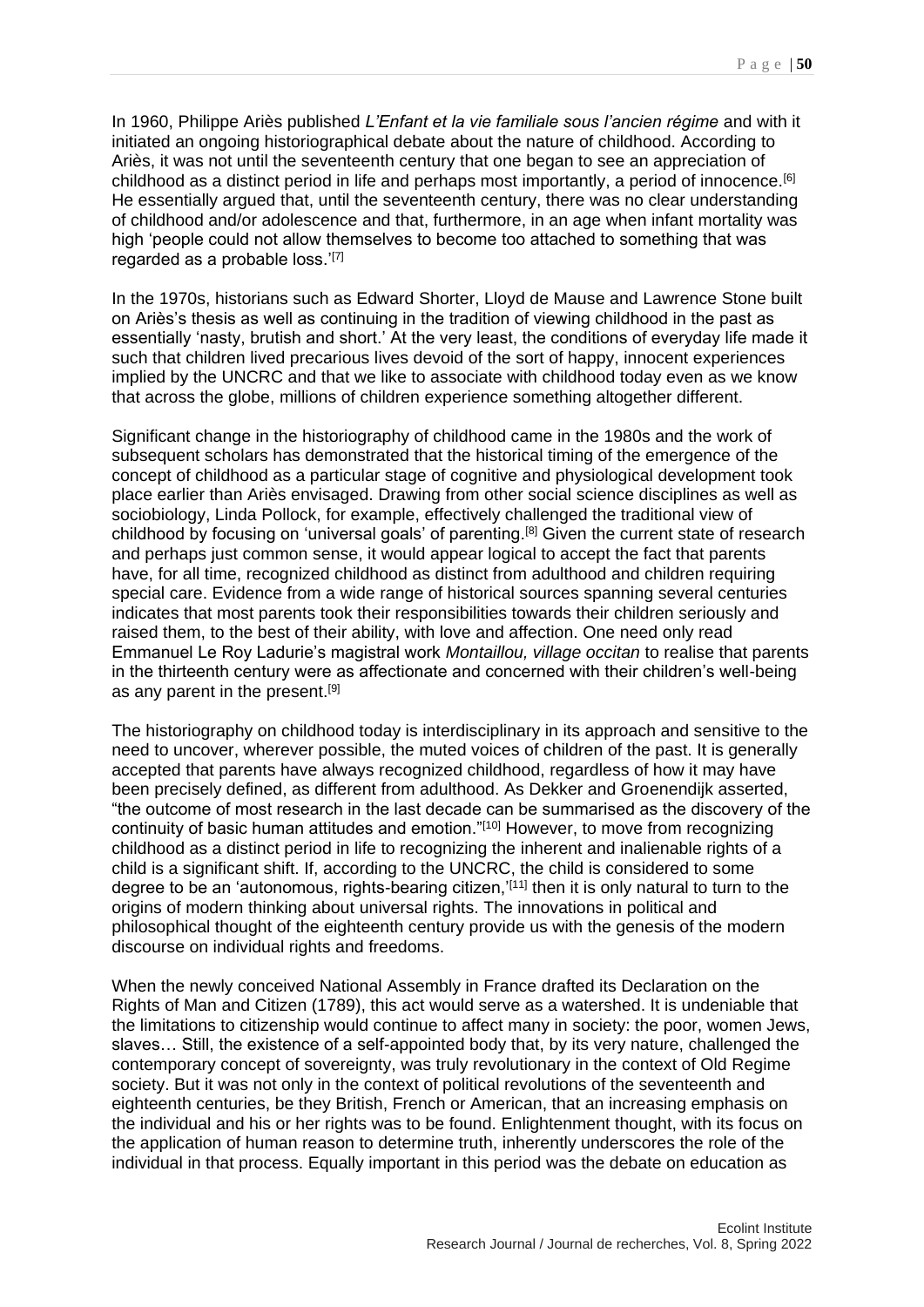the means to promote the development of rational, autonomous and virtuous beings, the ideal citizens of a future republic.

In his preface to *Children and Childhood in Western Society,* Hugh Cunningham explains that he is seeking 'to identify when and how childhood began to be seen as a formative influence in the construction of self-identity, rather than as a period of life marked in many ways by its deficiencies.<sup>'[12]</sup> Philosophers and pedagogues of the eighteenth century produced a body of literature that had a significant impact on the reading public, parents in particular. Within this body of literature, it is evident that Enlightenment epistemology informed the manner in which pedagogues invited parents to treat their children. Implicit in it is a recognition that childhood is, indeed, a significant influence in the construction of identity and, as such, should be approached in a deliberate and thoughtful manner. The eighteenth century thus witnessed the development of children's literature as a separate genre and pedagogical tool, as well as the emergence of a consumer culture that provided children with toys and games specifically designed for their amusement and development.[13]

John Locke in England and Jean-Jacques Rousseau in France were arguably two of the most important philosophers of the period to confront the nature of childhood and children's needs. Certainly, their writings did not reach everyone. But the educated, reading public devoured their works and there is significant evidence that contemporaries consciously followed Locke and/or Rousseau's advice on child-rearing (to varying degrees of success). In his diary, Thomas Cobden-Sanderson wrote that he and his wife were reading Locke and were guided by these writings in the raising of their son.<sup>[14]</sup> In another instance, an American asked a friend in England to buy for her son 'the new toy, the description of which I enclose, to teach him according to Mr. Locke's methods – which I have carefully studied – to play himself into learning.<sup>'[15]</sup> Robert Darnton's research shows that almost a third of the books the merchant Jean Ranson of La Rochelle ordered from the Société Typographique de Neuchâtel were children's literature or pedagogical works.[16] Ranson was especially eager to acquire Rousseau's works as 'Everything that l'Ami Jean-Jacques has written about the duties of husbands and wives, of mothers and fathers, has had a profound effect on me; and I confess to you that it will serve me as a rule in any of those estates that I should occupy.'[17]

There are both similarities and differences in Locke and Rousseau's approach to education. Locke views the child, in his famous term, as a *tabula rasa.* Controlling the environment and experiences of the child, according to Locke, allows the adult to shape the child's character and 'plant what habits you please.<sup>718</sup> Rousseau, in contrast, argued against instilling habits into children: 'The only habit the child should be allowed to contract is that of having no habits,' he states in *Émile*. 'Prepare the way for his control of his liberty and the use of his strength by leaving his body its natural habit, by making him capable of lasting self-control, of doing all that he wills when his will is formed.'<sup>19</sup> At the same time, like Locke, Rousseau, too, emphasised the necessity of carefully shaping the environment in which the child would learn, initially and principally, through experience.

Even if Locke and Rousseau believed that controlling the environment was the way to 'mould' the child, it does not mean that the child is solely a passive recipient of (sense) experience. Perhaps part of the emphasis on shaping the child's experiences and thereby his or her acquisition of knowledge is an implicit reflection of the understanding that the child, left to his or her own devices, might interpret or assimilate experience differently from what the adult would desire. Linda Pollock's evidence indicates that parents were well 'aware that children possessed minds of their own and were not always willing to conform to parental expectations of conduct.<sup>'20</sup> It is in recognizing the child's intrinsic agency that the pedagogue or parent seeks to channel that force. Some parents, of course, were harsher than others in matters of discipline. Nonetheless, what is striking in literature of the period is parents' recognition of their children's autonomy. Often, this caused a great deal of worry on the part of parents (and still does…). There is much evidence that parents wished to advise their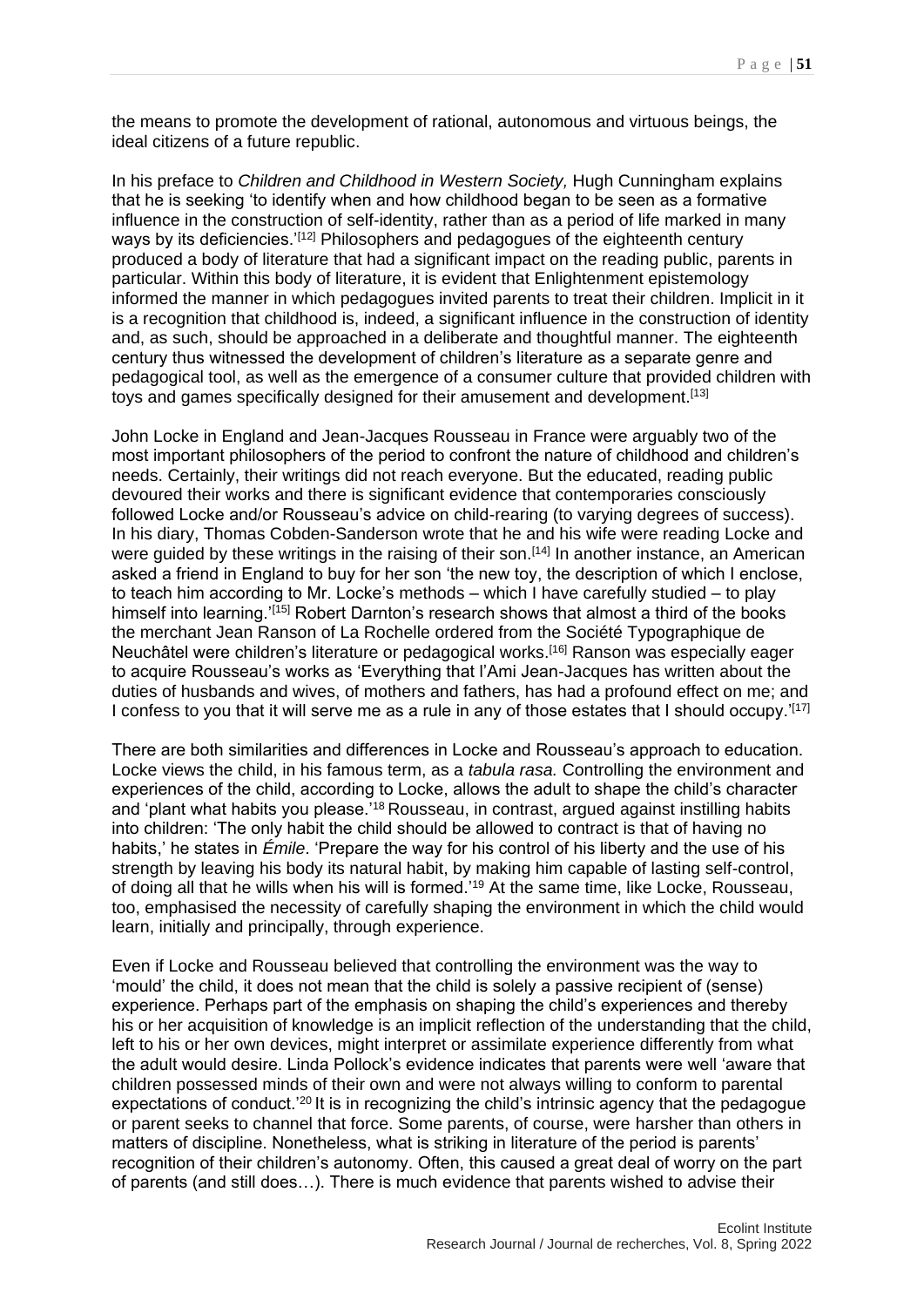children, knowing full well that they did not have full control over their offspring. One parent wrote that she disliked physical punishment except as a 'last resort… I should rather aim to cherish feelings of conscious rectitude, and the pleasure of being beloved. I would have a child consider his parents' declaration that he is not good, his worst punishment.'<sup>21</sup>

Locke urged parents to treat their children from early on as rational beings. 'It will perhaps be wondered,' he writes, 'that I mention *reasoning* with children and yet I cannot but think that the true way of dealing with them… they love to be treated as rational creatures sooner than is imagined… But when I talk of *reasoning* I do not intend any other but such as is suited to the child's capacity and apprehension.'<sup>22</sup> Rousseau's understanding of the role of reason in the human experience is more ambiguous generally and certainly less of a point of emphasis in the upbringing of Émile. 'Childhood is the sleep of reason,' he says.<sup>23</sup> Yet what is perhaps most important is that both Locke and Rousseau manifest a profound appreciation for childhood as a distinct period in the human life cycle and one that should be nurtured. 'Hold childhood in reverence,' Rousseau asserts, 'and do not be in any hurry to judge it for good or for ill… You are afraid to see him spending his early years doing nothing. What! Is it nothing to be happy, to run and jump all day?'<sup>24</sup> Ultimately, the aim of parenting is to raise a child capable of living in the world as a virtuous citizen whose reason and judgement are sufficiently developed to supersede desire.

Locke's *Some Thoughts Concerning Education* and Rousseau's *Émile* were written for adults. Other contemporary pedagogical writers produced works for children and it is in the eighteenth century that a market for children's literature developed, in England with John Newberry's publications as of the 1740s. In France, works such as Mme Le Prince de Beaumont's *Magasin des enfants* (1750s) and Arnaud Berquin's *L'Ami des enfants* (1780s) were particularly popular and underwent numerous reprintings. By the second half of the eighteenth century, a market for literature specifically for girls emerged.<sup>25</sup>What these works share in common is a recognition of the child's capacity to reason, the very byword of the Enlightenment. 'Enseignez-moi comment il faut faire pour apprendre à penser,' begs Eugénie in *Le Magasin des enfants.*<sup>26</sup> Of course, one must approach these sources with caution. Even if designed for children, this literature was written by adults. It reflects a kind of 'language of socialisation,' whereby 'social relationships are shaped and negotiated through the processes of language learning.'<sup>27</sup>

Much has been said to dispute Ariès's thesis in regard to childhood. However, in arguing that it is in the seventeenth century that one sees an appreciation of childhood as a period of innocence, he brings us to another important point. In much of the literature of the eighteenth century, the innocent is naturally, or at least potentially, virtuous. Visual imagery of the period similarly reflects this appreciation of the innocence of childhood, something in which the adult may shamelessly take delight. Emma Barker uses Greuze's painting 'Little Girl with the Dog' as indicative of this 'new set of ideas about childhood.'<sup>[28]</sup> Greuze's little girl apparently comes from a family of some means. In contrast, Chardin's 'Laundress' (1733) shows us a poor child, his pants torn at the knees, yet he peacefully blows a bubble while seated next to a young woman washing clothes over a tub. In the more sombre 'Prayer before the Meal? (before 1740) Chardin depicts a suitably grave child given the title of the painting, but we know that she is not always so serious as a toy drum hangs on the back of her chair.[29]

One of the rights guaranteed by the UN Convention on the Rights of the Child is to experience childhood as a happy time in which the child may develop to his or her fullest potential in an environment of love and understanding. Parents throughout time have undoubtedly sought to provide their children with such an environment. What distinguished the eighteenth century was the very public and animated discourse on childhood and education that was, in some respects, not so different from that of today. The emergence of children's literature in this period testifies to, if not a new appreciation of childhood, then a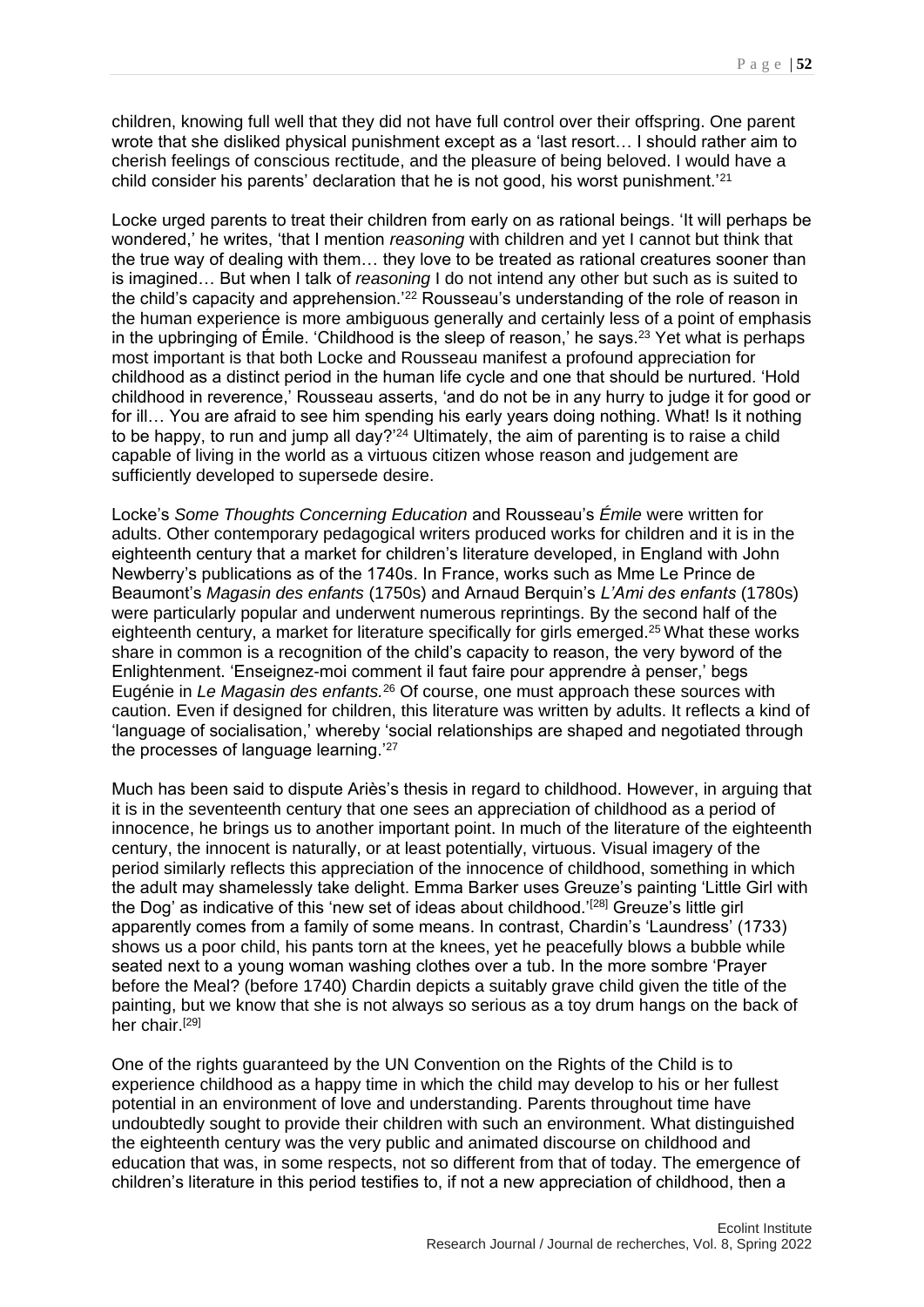new emphasis on childhood ideally as a time of delight, but also as a moment of potential for the individual to acquire the knowledge and sentiments necessary to live a life of virtue.

Eighteenth-century Enlightenment thought emphasised the individual who inherently possesses certain inalienable rights. As a virtuous citizen, such an individual would contribute to the well-being of the republic. As political and pedagogical theorists considered the role of education in the future of the republic, their attention naturally turned to the child. Eighteenth-century pedagogues certainly viewed children in terms of their potential. At the same time, pedagogical texts of the period reflect an inherent respect for the child as an individual in her or his own right. In this period of intellectual transition associated with Enlightenment thought, we see increasing emphasis on education as the means to transform both the individual and society by promoting the development of autonomous individuals capable of living virtuous lives through the exercise of reason. In the end, how very different is this from what we often state to be the aims of education today?

[1] Berquin, Arnaud *L'Ami des enfants et des adolescents.* Limoge : E. Ardant [1782-83], 1884. Bibliothèque nationale de France, Département littérature et art, 8-Y2-15638,

accessed April 200, 2014, [http://catalogue.bnf.fr/ark:/12148/cb37290865b.](http://catalogue.bnf.fr/ark:/12148/cb37290865b)

[2] Cited in Pollock, Linda. *Forgotten Children: Parent-Child Relations from 1500 to 1900.*  Cambridge University Press, 1983. 158.

[3] Montgomery, Heather. *An Introduction to Childhood: Anthropological Perspectives on Children's Lives*. Wiley-Blackwell, 2009. 3.

[4] See, for example Ryan, Patrick J. "How New Is the 'New' Social Study of Childhood? The Myth of a Paradigm Shift." *The Journal of Interdisciplinary History* 38, no. 4 (2008): 553–76. http://www.jstor.org/stable/20143705.

[5] United Nations, 'Declaration on the Rights of the Child,' *UN General Assembly Resolution 1386 (XIV) of December 1959*.

[6] Ariès, Philippe, and Robert Baldick. *Centuries of Childhood: A Social History of Family Life*. Vintage Books, 1962.44.

[7] Ariès, *Centuries of Childhood,* 38.

[8] Pollock, *Forgotten Children,* 38.

[9] Le Roy Ladurie, Emmanuel. *Montaillou, village occitan : de 1294 à 1324* Paris : Gallimard, 1975). See also Fass, Paula S. (ed.). *The Routledge History of Childhood in the Western World.* Routledge. 2013. 4

[10] Jeroen J. H. Dekker, and Leendert F. Groenendijk. "The Republic of God or the Republic of Children? Childhood and Child-Rearing after the Reformation: An Appraisal of Simon Schama's Thesis about the Uniqueness of the Dutch Case." *Oxford Review of Education* 17, no. 3 (1991): 317–35. http://www.jstor.org/stable/4618596.

[11] Montgomery, *Introduction to Childhood,* 8.

[12] Cunningham, Hugh. *Children and Childhood in Western Society Since 1500*. Longman, 1995. ix.

[13] See Calvert, Karin. *Children in the House : The Material Culture of Early Childhood, 1600-1900.* Northeastern University Press, 1992.

[14] 'Our anxiety for his future makes us careful in ridding him of bad habits and making his will 'supple' as Locke, whom we are now reading – would say.' Cited in Pollock, *Forgotten Children*, 122.

[15] Cited in Cunningham, *Children and Childhood,* 67.

[16] Darnton, Robert. *The Great Cat Massacre: And Other Episodes in French Cultural History.* Vintage, 1985. 221.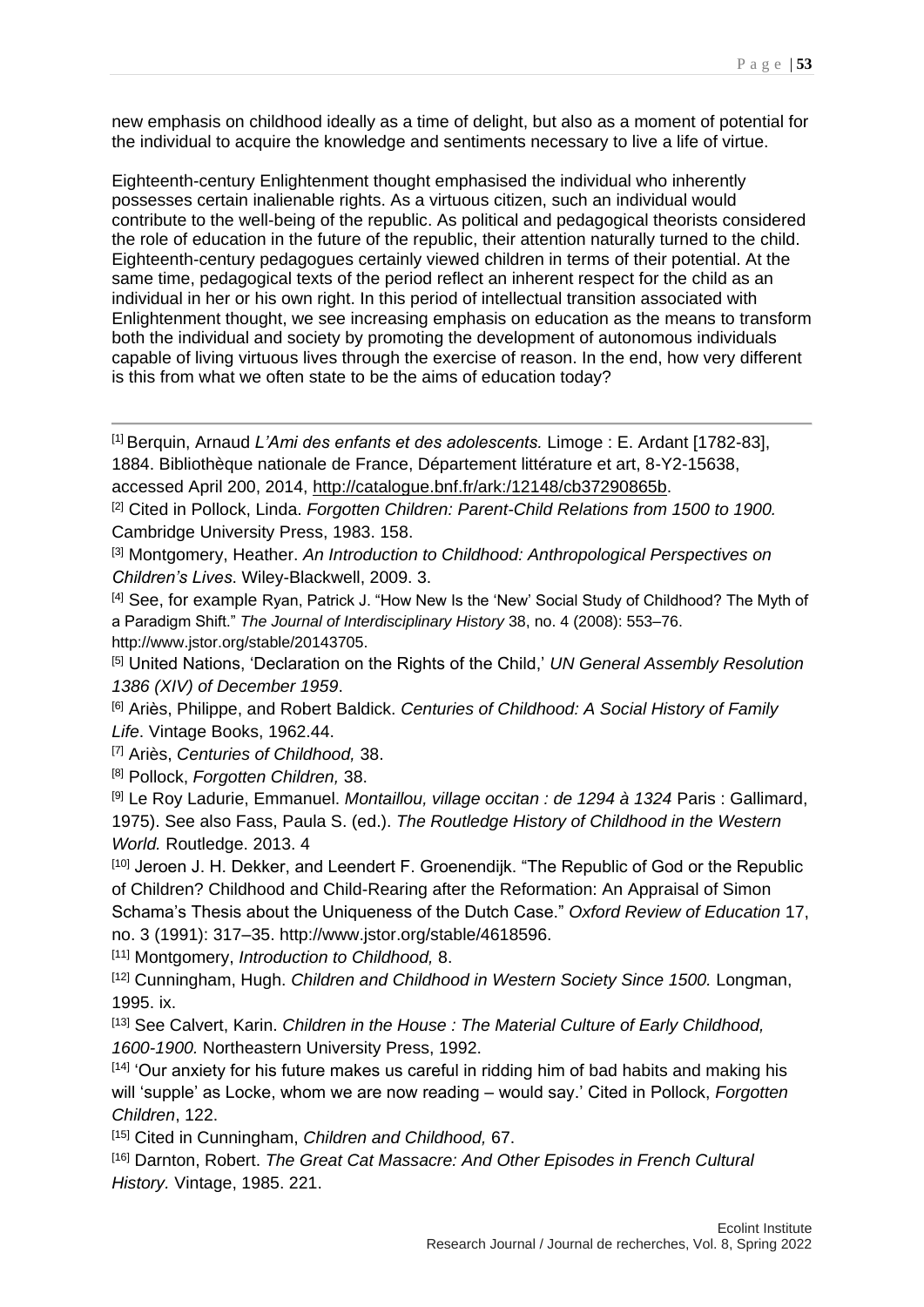[17] Darnton, *The Great Cat Massacre,* 236.

[18] Locke, John. Some Thoughts Concerning Education; And, Of the Conduct of

*Understanding.* Hackett Pub., 1996. 40.

[19] Rousseau, Jean-Jacques. *Émile*. Trans. Barbara Foxley. (London: Everyman, 1993), 34.

[20] Pollock, *Forgotten Children,* 107.

[21] Cited in Pollock, *Forgotten Children,* 162-163.

[22] Locke, *Thoughts Concerning Education,* 58.

[23] Rousseau, *Émile,* 84.

[24] Ibid., 84.

[25] Brown, Penny. A Critical History of French Children's Literature. Routledge, 2008. 3. Kindle Edition.

[26] Leprince de Beaumont, Jeanne-Marie. *Le Magasin des enfants* (Paris : Delarue [1757] 1859). [http://catalogue.bnf.fr/ark:/12148/cb30796044h.](http://catalogue.bnf.fr/ark:/12148/cb30796044h)

[27] Montgomery, *Introduction to Childhood,* 134. See also,

[28] Barker, Emma. 'Imaging Childhood in Eighteenth-Century France: Greuze's Little Girl with a Dog,' *The Art Bulletin* 91 no. 4(2009): 426-445. [http://www.jstor.org/stable/27801639.](http://www.jstor.org/stable/27801639) [29] Barker, '*Imaging Childhood.'*